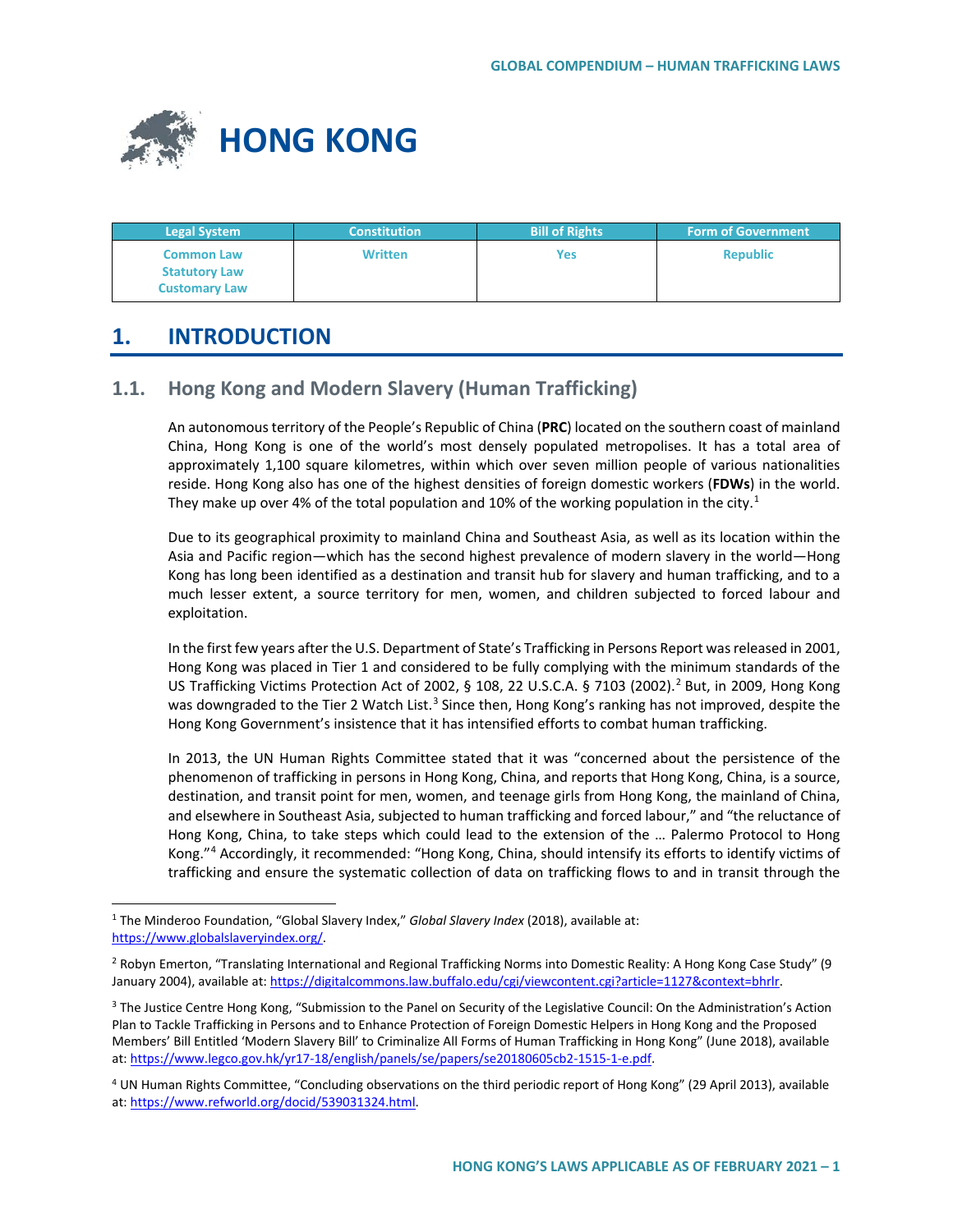region, review its sentencing policy for perpetrators of trafficking-related crimes, support private shelters offering protection to victims, [and] strengthen victim assistance by ensuring interpretation, medical care, counselling, legal support for claiming unpaid wages and compensation, long-term support for rehabilitation and stability of legal status to all victims of trafficking." The Committee also recommended the inclusion of certain practices regarding FDWs in the definition of the crime of human trafficking. The Committee further recommended that Hong Kong consider taking steps to extend the Protocol to Prevent, Suppress and Punish Trafficking in Persons, Especially Women and Children, supplementing the United Nations Convention against Transnational Organized Crime (**Palermo Protocol**) to the territory.

In 2016, the Global Slavery Index listed Hong Kong as one of the governments taking the least action against slavery. In the same year, the Hong Kong Justice Centre released a report called "Coming Clean," which examined the prevalence of forced labour and human trafficking for the purpose of forced labour amongst FDWs in Hong Kong. The report estimated that as many as 17% of FDWs (one in six) in Hong Kong appeared to be working in conditions of forced labour and, of those, 14% had been trafficked into the situation. In fact, in total, only 5.4% of FDWs surveyed did not show any signs of exploitation or forced labour.

In the 2018 Global Slavery Index, Hong Kong was again named as one of the governments that had taken relatively limited action to combat human trafficking relative to its GDP.<sup>[5](#page-1-0)</sup>

In 2019, after being on the Tier 2 Watch List for three consecutive years, the U.S. State Department's Trafficking in Persons Report for 2019 (**2019 TIP Report**) upgraded Hong Kong to Tier 2. It explained that the Hong Kong Government had demonstrated overall increasing efforts compared to the previous reporting period.<sup>[6](#page-1-1)</sup>

However, in June 2020, Hong Kong was downgraded back to the Tier 2 Watch List on the basis that the Hong Kong Government did not fully meet the minimum standards for the elimination of human trafficking.<sup>[7](#page-1-2)</sup> In June 2021, it remained at that status with the recognition that it is making significant efforts to meet those standards.<sup>8</sup>

Therefore, at last report, Hong Kong is not generally recognised as meeting the minimum standards for the elimination of slavery and human trafficking.<sup>[9](#page-1-4)</sup>

<span id="page-1-0"></span> <sup>5</sup> Tze-Wei Ng, "Hong Kong Should Use Its Financial Might to Fight Human Trafficking," *Global Policy* (7 December 2018), available at[: https://www.globalpolicyjournal.com/blog/07/12/2018/hong-kong-should-use-its-financial-might-fight-human](https://www.globalpolicyjournal.com/blog/07/12/2018/hong-kong-should-use-its-financial-might-fight-human-trafficking)[trafficking.](https://www.globalpolicyjournal.com/blog/07/12/2018/hong-kong-should-use-its-financial-might-fight-human-trafficking)

<span id="page-1-1"></span><sup>6</sup> U.S. Dep't of State, Trafficking in Persons Report 226, 227 (2019), available at[: https://www.state.gov/wp](https://www.state.gov/wp-content/uploads/2019/06/2019-Trafficking-in-Persons-Report.pdf)[content/uploads/2019/06/2019-Trafficking-in-Persons-Report.pdf.](https://www.state.gov/wp-content/uploads/2019/06/2019-Trafficking-in-Persons-Report.pdf) The U.S. Department of State rankings are based on the minimum standards specified in the U.S. Trafficking Victims Protection Act of 2000, "which are generally consistent with the [UN] Palermo Protocol." *Id.* at 35.

<span id="page-1-2"></span><sup>7</sup> U.S. Dep't of State, Trafficking in Persons Report 242 (2020)(**2020 TIP Report**), available at[: https://www.state.gov/wp](https://www.state.gov/wp-content/uploads/2020/06/2020-TIP-Report-Complete-062420-FINAL.pdf)[content/uploads/2020/06/2020-TIP-Report-Complete-062420-FINAL.pdf.](https://www.state.gov/wp-content/uploads/2020/06/2020-TIP-Report-Complete-062420-FINAL.pdf)

<span id="page-1-3"></span><sup>8</sup> U.S. Dep't of State, Trafficking in Persons Report 273 (2021), available at[: https://www.state.gov/wp](https://www.state.gov/wp-content/uploads/2021/07/TIP_Report_Final_20210701.pdf)[content/uploads/2021/07/TIP\\_Report\\_Final\\_20210701.pdf.](https://www.state.gov/wp-content/uploads/2021/07/TIP_Report_Final_20210701.pdf)

<span id="page-1-4"></span> $9$  *Id.*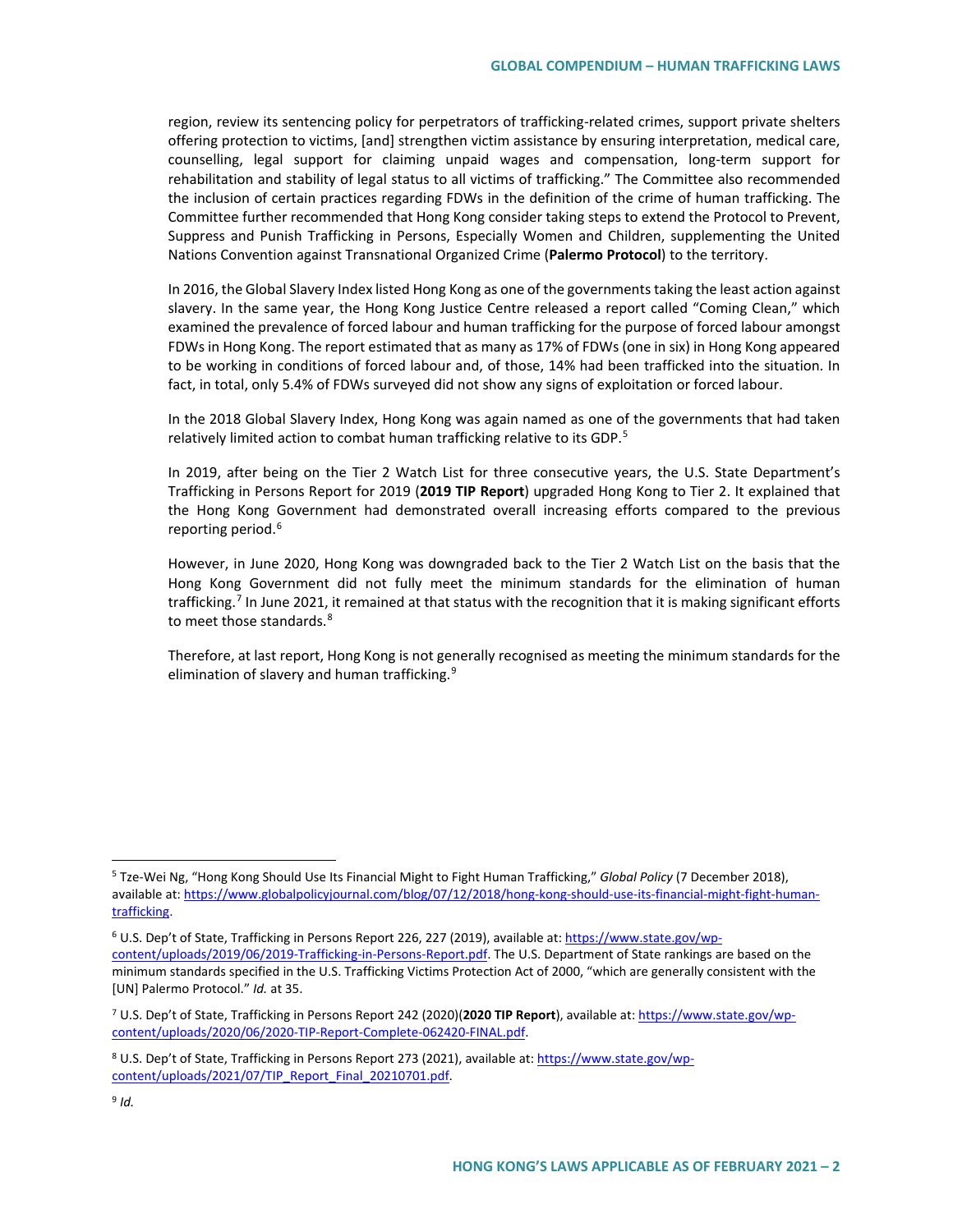# **1.2. Hong Kong's Policy and Legal Position**

## *1.2.1. Hong Kong's legal framework*

Hong Kong has not enacted legislation that directly combats modern slavery, human trafficking, or forced labour. Instead, it must adapt different concepts under local legislation in a non-comprehensive and piecemeal manner to address modern slavery and trafficking-like offences.

While these pieces of legislation define crimes and impose penalties for certain conduct relating to slavery, slavery-like conditions, and human trafficking, they do not prohibit engaging in slavery or human trafficking, and they do not contain protective measures for victims of these crimes. Only limited programs and resources are available to victims of slavery, slavery-like conditions, and human trafficking, including forced labour.

Both the Global Slavery Index and the U.S. Department of State's TIP Reports have mentioned the Hong Kong Government's apparent lack of local actions and solutions to address modern slavery. The 2019 TIP Report found that the Hong Kong Government did not adequately investigate trafficking crimes, convict labour traffickers, ensure the safe repatriation of victims to their home countries, enact legislation to make all forms of trafficking a crime, or consistently refer victims to support services. In addition, the 2019 TIP Report found that officials continued to penalise trafficking victims for unlawful acts that traffickers compelled them to commit and did not vigorously penalise unscrupulous employment agencies and money lenders that facilitated debt bondage.<sup>[10](#page-2-0)</sup> The 2019 TIP Report recommended that the Hong Kong Government enact a comprehensive anti-trafficking law that makes all forms of trafficking a crime in accordance with the definitions set forth in the 2000 UN TIP Protocol.

The Hong Kong Government took little action as a result of the 2019 TIP Report. The 2020 TIP Report found that the Government had not demonstrated overall increasing efforts compared to the previous reporting period. The 2020 TIP Report observed that:

Authorities did not investigate, prosecute, or convict any cases of labour trafficking and investigated significantly fewer cases related to sex trafficking compared to the previous year. Despite the government screening for trafficking indicators, it identified only three victims of trafficking, a decrease from 18 in 2018, and did not provide any victims with government-funded services. Observers reported that ineffective implementation of the screening mechanism and a lack of understanding of psychological trauma associated with trafficking continued to result in few victims being identified. As in previous years, the government continued to penalize victims for unlawful acts traffickers compelled them to commit. The government did not enact legislation to fully criminalize all forms of trafficking.

Thus, Hong Kong was downgraded to the Tier 2 Watch List.

Former Director of Public Prosecutions and High Court Judge Kevin Zervos JA recognized Hong Kong's lack of a comprehensive legal framework to address human trafficking in *ZN v Secretary for Justice* [2017] 1 HKLRD 559 (**ZN case**). In that case, an application for judicial review alleged that the Hong Kong Government failed to protect the applicant as a victim of human trafficking (addressed in more detail in Section 2.2.). The application asserted that Hong Kong's laws breach Article 4 of the Hong Kong Bill of Rights because they are inadequate to deal with adult human trafficking and forced labour. Zervos JA observed, "[i]f it is being suggested that the existing body of criminal offences available under [Hong Kong] statute and

<span id="page-2-0"></span><sup>&</sup>lt;sup>10</sup> U.S. Dep't of State, Trafficking in Persons Report (2019), available at[: https://www.state.gov/wp](https://www.state.gov/wp-content/uploads/2019/06/2019-TIP-Report-Narratives-D-I.pdf)[content/uploads/2019/06/2019-TIP-Report-Narratives-D-I.pdf.](https://www.state.gov/wp-content/uploads/2019/06/2019-TIP-Report-Narratives-D-I.pdf)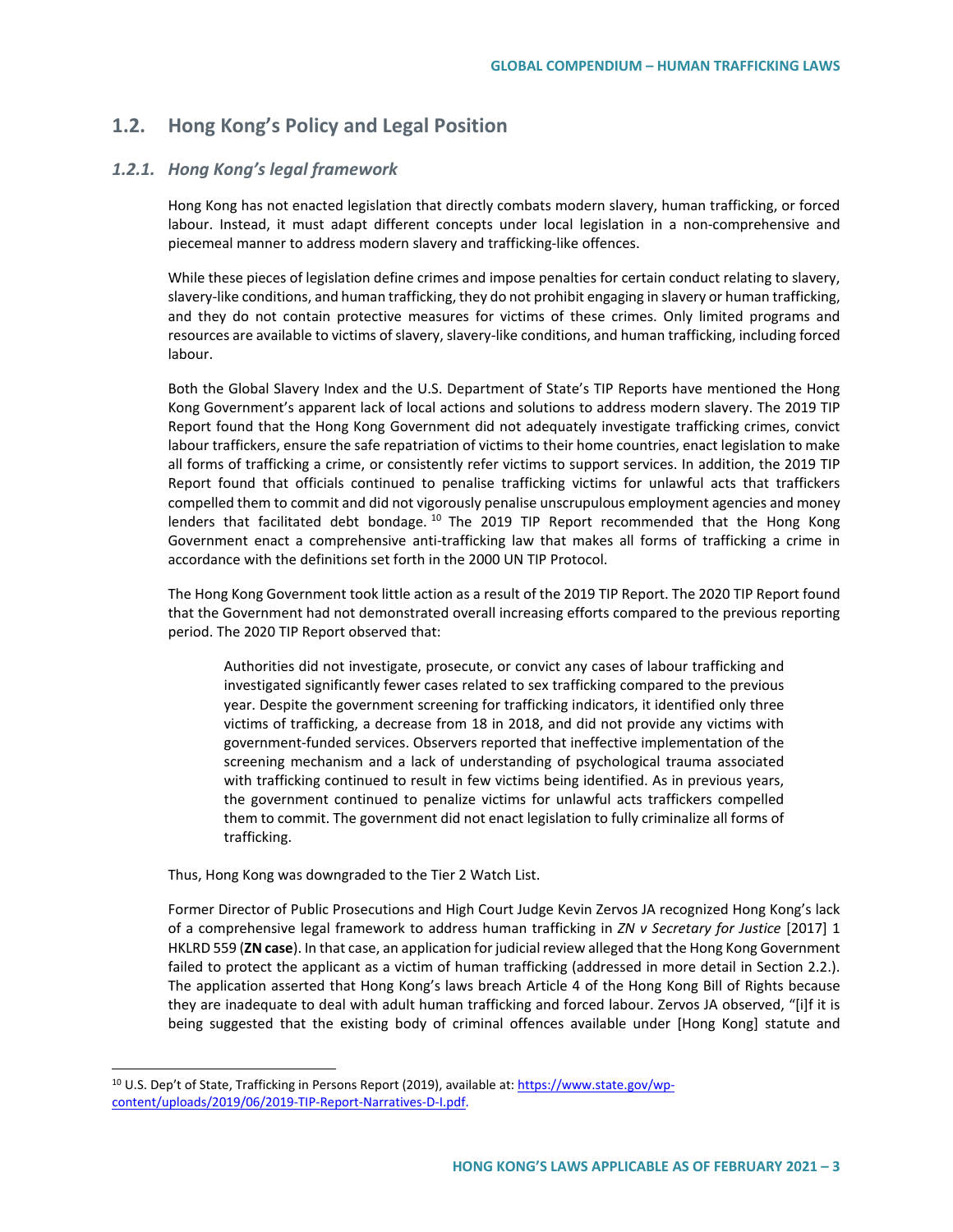common law appropriately and fully address the problem of human trafficking as it is understood, then I have to disagree with this submission."<sup>[11](#page-3-0)</sup>

#### *1.2.2. Hong Kong's policy framework*

The general position of the Hong Kong Government is that it has a thorough and comprehensive framework for combating trafficking and modern slavery. However, over the last decade or more, Hong Kong has introduced a number of initiatives to improve its legal framework and enhance its anti-trafficking efforts.

In 2008, former Director of Public Prosecutions Grenville Cross SC observed that, while "Hong Kong is a transit and destination point for illegal immigrants, some of whom are subject to debt bondage, sexual exploitation and forced labour on arrival in a destination country … human trafficking is certainly not rampant in Hong Kong."<sup>[12](#page-3-1)</sup> He also noted that, while "Hong Kong does not have a specific anti-trafficking law, it combats trafficking and its consequences through an arsenal of discrete laws," and that "Hong Kong recognises that international collaboration and strong laws are crucial if human-trafficking networks are to be neutralised. Comprehensive arrangements exist at the operational level between our law enforcement agencies and their counterparts in major jurisdictions."

Mr. Cross SC gave two examples of international collaboration: Hong Kong's participation in the Asian Regional Initiative Against Trafficking in Women and Children (**ARIAT**) and the ARIAT Action Plan in 2000, which addressed the human rights aspects of trafficking and identified the strategic areas of prevention, protection, prosecution, repatriation, and reintegration; and the Asian Organized Crime Expert Group Meeting in 2006, which addressed the issue of human trafficking from Southeast Asian countries to Western Europe.

Mr. Cross SC also pointed out that "in the 2007 US Department of State's Trafficking in Persons Report, Hong Kong was placed in Tier 1 for fully complying with the Trafficking Victims Protection Act's minimum standards. The Crimes Ordinance and the Immigration Ordinance are the principal instruments used to prosecute traffickers and to frustrate their operations."

In 2010, Hong Kong created an Inter-departmental TIP Working Group (**TIP Working Group**), led by the Hong Kong Security Bureau and including the Customs and Excise Department, Department of Justice, Immigration Department, Labour Department, Hong Kong Police Force, and Social Welfare Department, to enhance enforcement strategy against trafficking in persons (**TIP**). The TIP Working Group is to monitor TIP and formulate the overall strategy for combating TIP in Hong Kong. In 2016, a Guideline on Interdepartmental Cooperation for the Handling of Suspected Cases of Trafficking in Persons was issued to provide guidance for the TIP Working Group departments on the general principles and procedures for inter-departmental cooperation in the identification and handling of potential TIP cases.

For the most part, however, the Hong Kong Government continues to state that human trafficking is not a prevalent crime in Hong Kong and that Hong Kong is neither a destination for human trafficking nor a place of origin for exporting illegal migrants.<sup>[13](#page-3-2)</sup> The Hong Kong Government also repeated its view that Hong Kong already has a comprehensive and solid legislative framework to deal with trafficking and forced labour.<sup>[14](#page-3-3)</sup> The Hong Kong Government's submissions in the ZN case (which was presented around the same time that

<span id="page-3-0"></span> <sup>11</sup> *ZN v Secretary for Justice* [2017] 1 HKLRD 559 at [300].

<span id="page-3-1"></span><sup>&</sup>lt;sup>12</sup> Ian Grenville Cross, Speech by Director of Public Prosecutions at Trafficking in Persons Research and Data Forum (3 November 2008), available at[: https://www.doj.gov.hk/eng/public/pdf/2008/dpp20081103e.pdf.](https://www.doj.gov.hk/eng/public/pdf/2008/dpp20081103e.pdf)

<span id="page-3-2"></span><sup>&</sup>lt;sup>13</sup> Committee on the Elimination of All Forms of Discrimination, "Third Report of the Hong Kong Special Administrative Region under the United Nations Convention on the Elimination of All Forms of Discrimination against Women," available at: [https://www.lwb.gov.hk/CEDAW/documents/CEDAW\\_3rd\\_report\\_E.pdf.](https://www.lwb.gov.hk/CEDAW/documents/CEDAW_3rd_report_E.pdf)

<span id="page-3-3"></span><sup>14</sup> *ZN v Secretary for Justice* [2017] 1 HKLRD 559 at [286].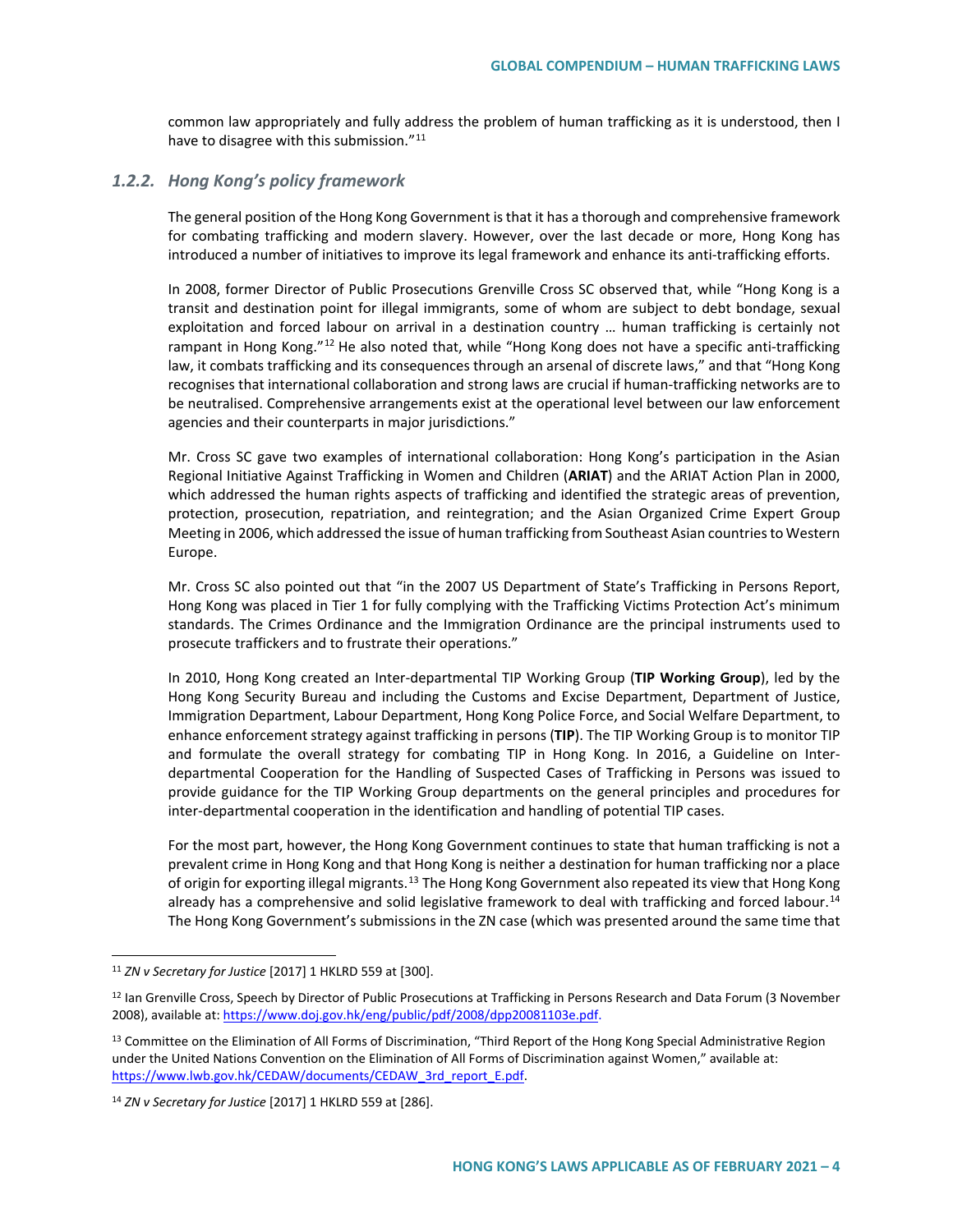the Guidelines on Inter-departmental Cooperation for the Handing of Suspected Cases of Trafficking in Persons was issued) argued that Hong Kong had enacted a "detailed, comprehensive and multi-faceted regime to tackle the problems of human trafficking and forced labour."[15](#page-4-0)

In March 2018, the Hong Kong Government released its Action Plan to Tackle Trafficking in Persons and Enhance Protection of Foreign Domestic Helpers (**Action Plan**). At the same time, it allocated funding to support the implementation of the Action Plan and established a high-level Steering Committee to formulate an overall strategy and coordinate its anti-trafficking efforts. The Hong Kong Government's Action Plan aimed to cover prevention, victim identification, investigation, enforcement, prosecution, victim protection/support, and partnerships with different stakeholders.

The Steering Committee for the Action Plan is composed of representatives of the Security Bureau, the Customs and Excise Department (**C&ED**), the Department of Justice, the Immigration Department (**ImmD**), the Labour Department (**LD**), the Hong Kong Police Force, and the Social Welfare Department. It is chaired by Matthew Cheung, Chief Secretary for Administration.

The Action Plan sets out four overall objectives and its new or expanded initiatives:

- expanding coverage of victim identification, strengthening investigation and enforcement, and ensuring effective prosecution of suspects;
- providing the necessary protection and support to victims and facilitating their return to their home countries;
- prevention of TIP by providing suitable training to raise the awareness of frontline officers and other government officials; and
- partnership with the civil society, other sectors of the community, and other governments to raise public awareness of TIP.

At the beginning of 2019, the Hong Kong Government once again repeated its commitment to the Action Plan and its anti-trafficking efforts. In a written reply by the Secretary for Security, John Lee, issued in response to a question by the Hon. Dennis Kwok in the Legislative Council on 9 January 2019,<sup>[16](#page-4-1)</sup> the Hong Kong Government stated that it has continued to strengthen efforts with respect to investigation and prosecution:

As set out in the Action Plan, the Police have already appointed designated teams to handle cases relating to TIP and exploitation of FDWs. Other relevant departments have also planned to set up designated teams in 2019. The "Inter-departmental Joint Investigation Team" (JIT), comprising the Police, ImmD, C&ED and LD, continues to meet regularly to discuss latest TIP trends and enforcement measures against TIP crimes, exchange intelligence, and conduct joint investigations. To further enhance the effectiveness of joint investigations, JIT developed an inter-departmental joint investigation mechanism to deal with relevant cases.

<span id="page-4-0"></span> <sup>15</sup> *Id.* at [297].

<span id="page-4-1"></span><sup>&</sup>lt;sup>16</sup> Hong Kong Special Administrative Region, "Question by the Hon Dennis Kwok and Written Reply by the Secretary for Security Mr. John Lee," *Press Releases* (9 January 2019), available at:

[https://www.info.gov.hk/gia/general/201901/09/P2019010900805.htm.](https://www.info.gov.hk/gia/general/201901/09/P2019010900805.htm)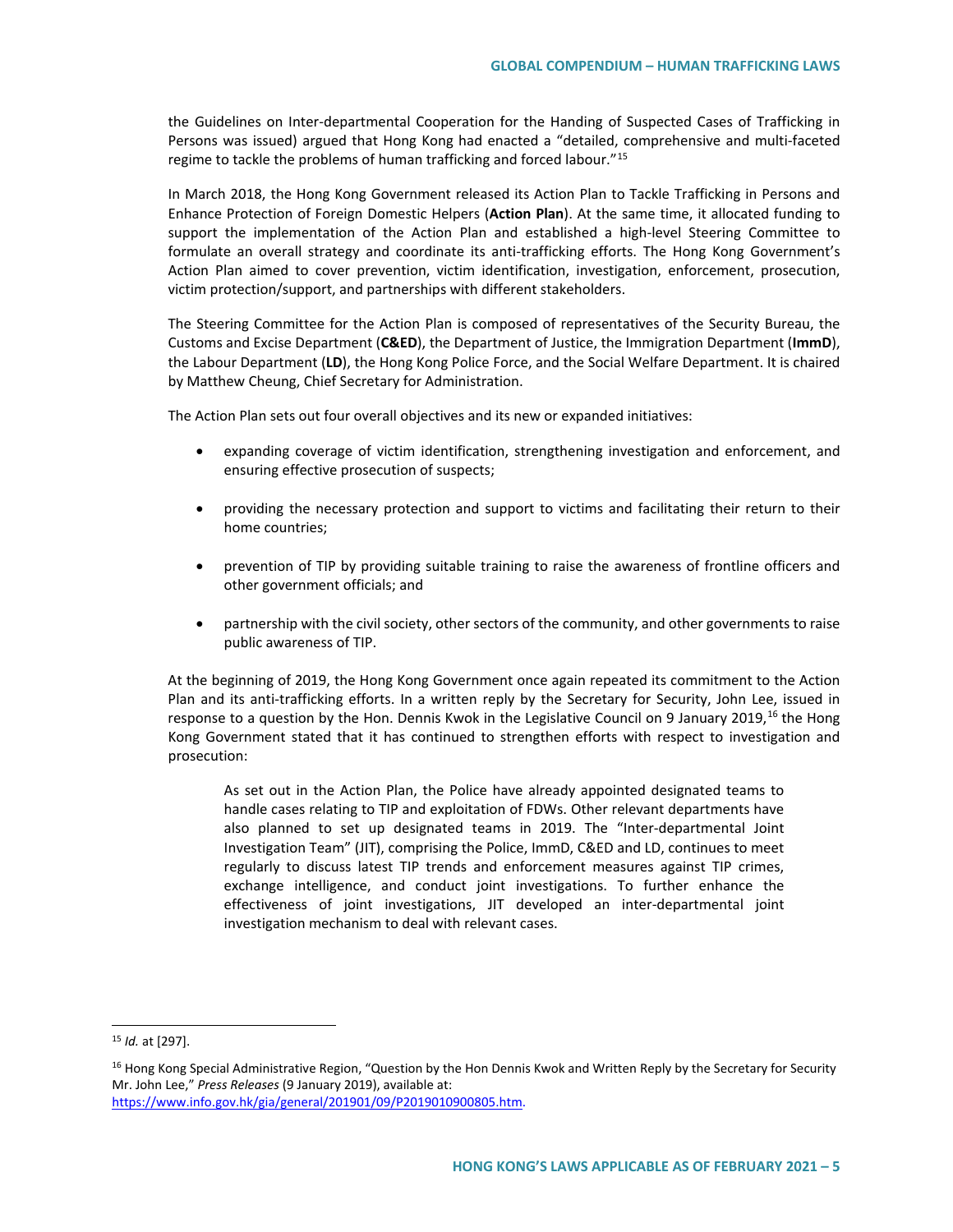That said, the 2020 TIP Report and civil society organisations in Hong Kong report a lack of meaningful progress to combat trafficking in practice and continue to call for comprehensive anti-trafficking laws that define as crimes all forms of trafficking, slavery, and slavery-like offences, including forced labour.

# **2. OVERVIEW OF HONG KONG'S LEGAL APPROACH TO COMBATING MODERN SLAVERY AND HUMAN TRAFFICKING**

# **2.1. Hong Kong's International Law Obligations**

#### *2.1.1. Fundamental human rights*

The National People's Congress enacted the Basic Law of the Hong Kong Special Administrative Region of the People's Republic of China (**Basic Law**) in accordance with the Constitution of the People's Republic of China. The Basic Law is the constitution of the Hong Kong Special Administrative Region (**HKSAR**). It was promulgated on 4 April 1990, and came into effect on 1 July 1997 when the sovereignty of Hong Kong reverted to the PRC from the United Kingdom. The principle of "one country, two systems" is prominent in the Basic Law, which confirms that Hong Kong will retain its common law and capitalist system for 50 years after the 1997 handover.

All systems and policies practised in the HKSAR must be based on the provisions of the Basic Law. These provisions cover social and economic systems, the system for safeguarding the fundamental rights and freedoms of residents,<sup>[17](#page-5-0)</sup> executive, legislative, and judicial powers, and relevant policies. Furthermore, no law enacted by the HKSAR's legislature may contravene the Basic Law.

Under the Basic Law, all laws previously in force in Hong Kong (that is, the common law, rules of equity, ordinances, subordinate legislation, and customary law) shall be maintained, except for any that contravene the Basic Law and subject to any amendment by the HKSAR legislature. National laws of the PRC shall not be applied in the HKSAR except for a number of such laws relating to defence and foreign affairs (which are listed in Annex III to the Basic Law).

The Basic Law guarantees a number of fundamental rights and freedoms, including the right to equality before the law, the right to form and join trade unions, the right to strike, the right to freedom of movement, freedom of marriage, and freedom from arbitrary arrest or imprisonment.

The Basic Law also guarantees that previous international treaties to which the HKSAR was a party before the 1997 handover will remain in force. This expressly includes the:

- International Covenant on Civil and Political Rights;
- International Covenant on Economic, Social and Cultural Rights; and
- International Labour Conventions as they applied to the HKSAR.

The Basic Law does not specify what will occur in 2047, 50 years after the return of the HKSAR to China from the UK. The first Article of the Basic Law makes clear that the HKSAR is an inalienable part of the PRC.

<span id="page-5-0"></span> <sup>17</sup> Charles Mo, Joanne Mok and Keith Wong, "Legal Systems in Hong Kong: Overview," *Thomas Reuters Practical Law* (1 April 2018) , available at[: https://uk.practicallaw.thomsonreuters.com/w-007-](https://uk.practicallaw.thomsonreuters.com/w-007-8233?transitionType=Default&contextData=(sc.Default)&firstPage=true&bhcp=1) [8233?transitionType=Default&contextData=\(sc.Default\)&firstPage=true&bhcp=1.](https://uk.practicallaw.thomsonreuters.com/w-007-8233?transitionType=Default&contextData=(sc.Default)&firstPage=true&bhcp=1)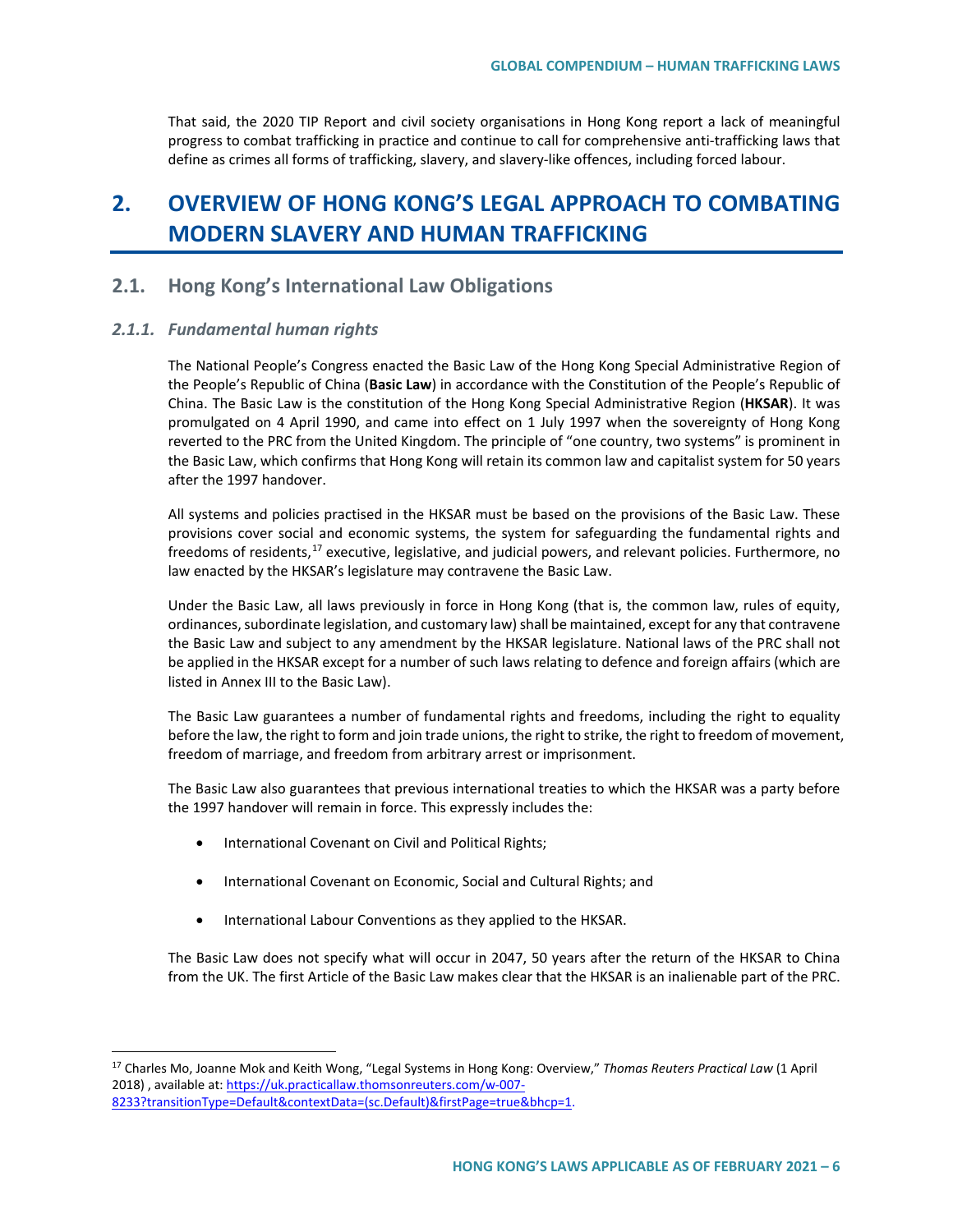#### *2.1.2. Slavery and trafficking*

Hong Kong is party to a number of international treaties and conventions relevant to the prohibition of slavery and trafficking and to the protection of general human rights.

The Protocol to Prevent, Suppress and Punish Trafficking in Persons, Especially Women and Children, supplementing the United Nations Convention against Transnational Organized Crime (**Palermo Protocol**), is ratified in the PRC and is applicable to both the PRC and Macao; however, its application does not extend to the HKSAR.

In January 2019, the Hong Kong Secretary for Security explained the inapplicability of the Palermo Protocol:[18](#page-6-0)

We kept explaining to relevant UN committees that although the Palermo Protocol does not apply to Hong Kong, our existing legislative framework above covers a wide range of conducts of TIP as defined in the Palermo Protocol. The unique situation of Hong Kong a large population in a small area, a very high population density, a liberal visa regime, a vibrant economy, a transportation network well connected with the rest of the world – makes us vulnerable to the ill impacts on our effective immigration control if the Palermo Protocol (especially provisions permitting TIP victims to remain) is fully applied to Hong Kong, leading to various social and security issues, including similar situations as nonrefoulement claimants and other illegal immigrants and overstayers being stranded for a long period of time here. The current situation also reflects that our policies and measures in place are effective and appropriate. As such, we must strike a balance.

Thus, Hong Kong does not have a comprehensive legal framework specific to anti-trafficking as defined under the Palermo Protocol and adopts a partial definition of human trafficking under section 129 of the Crimes Ordinance, but only to the extent it relates to the exploitation of persons for sexual purposes. Refer to Section 3.

The British Government ratified the International Labour Convention (**ILC**) No. 29 (1930) commonly known as the "Forced Labour Convention" in 1931, and extended it to the Hong Kong territory in 1957. Therefore, this Convention is legally binding in the HKSAR.

#### *2.1.3. Effect under Hong Kong's law*

A treaty only becomes part of Hong Kong law when it is given effect by domestic legislation. Over 200 international treaties and agreements apply in the HKSAR by way of legislation. International law has also assisted in the development of the common law, for example, by acting as an aid to interpretation in judicial cases. Accordingly, the local legislation incorporates the majority of criminal and civil law that is relevant to combating modern slavery in Hong Kong.

Hong Kong's status in relation to the key international instruments that touch on modern slavery and human trafficking is set out in Appendix 1 to this chapter.

<span id="page-6-0"></span><sup>18</sup> Hong Kong Special Administrative Region, "Question by the Hon Dennis Kwok and Written Reply by the Secretary for Security Mr John Lee," *Press Releases* (9 January 2019) available at:

[https://www.info.gov.hk/gia/general/201901/09/P2019010900805.htm.](https://www.info.gov.hk/gia/general/201901/09/P2019010900805.htm)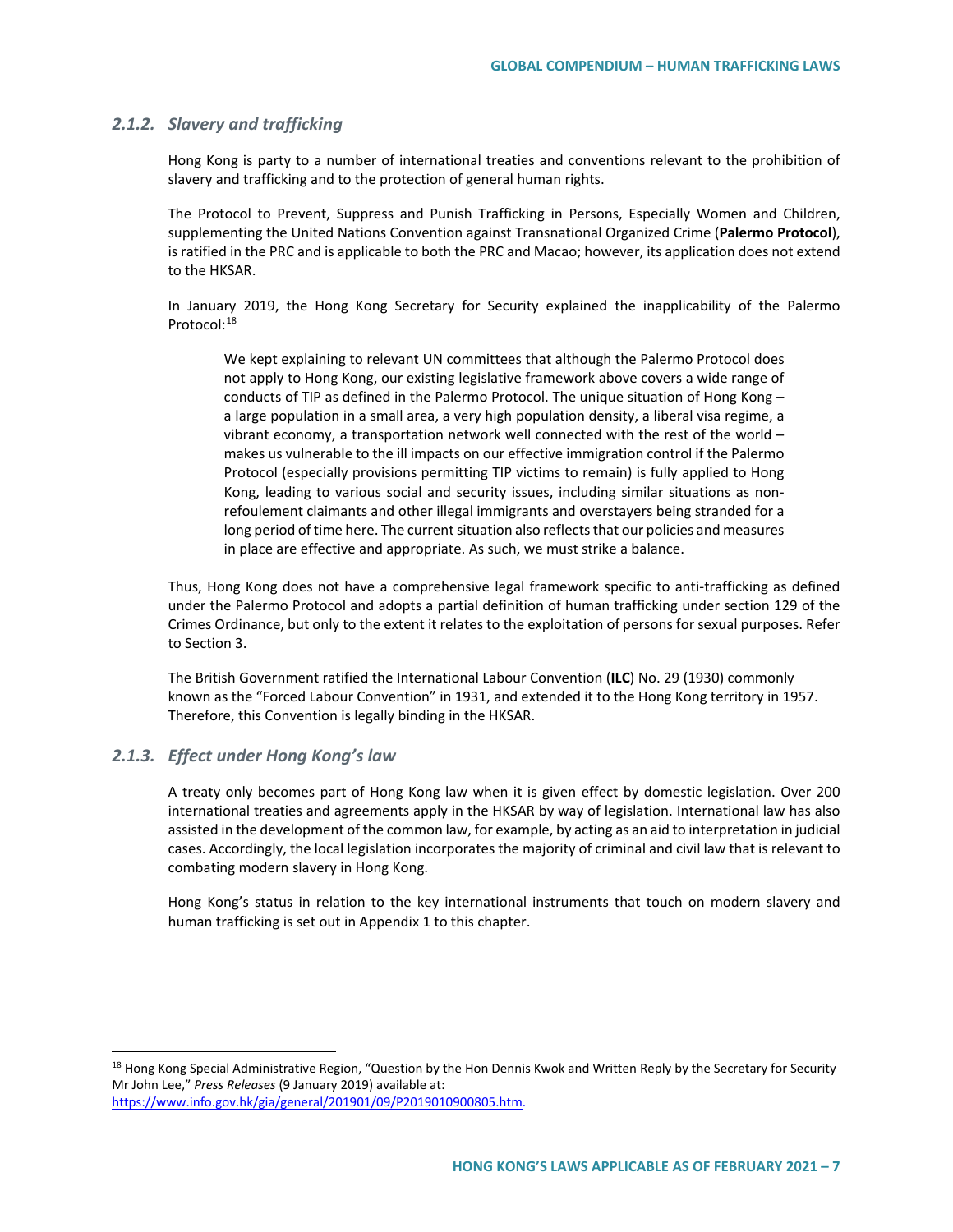# **2.2. Human Rights Protections Under Hong Kong's Law**

The Hong Kong Bill of Rights Ordinance (Chapter 383 of the Laws of Hong Kong) adopted the International Covenant on Civil and Political Rights (**ICCPR**). It supersedes conflicting laws aimed at protecting human rights.

Article 4 of the Hong Kong Bill of Rights (which gives domestic force to Article 8 of the ICCPR) stipulates that:

- No one shall be held in slavery; slavery and the slave-trade in all their forms are prohibited.
- No one shall be held in servitude.
- No one shall be required to perform forced or compulsory labour.

# *ZN v Secretary for Justice* **[2017] 1 HKLRD 559 (ZN case)**

Despite this protection from slavery, servitude, and compulsory labour, enforcement of this provision remains an issue. In *ZN v Secretary for Justice* [2017] 1 HKLRD 559, the Court of First Instance of the High Court held that other provisions of the criminal law do not adequately, if at all, address the need to make forced or compulsory labour a crime, and, in the absence of an offence against forced or compulsory labour, the Hong Kong Government had failed to fulfil its obligation under Article 4 of the Hong Kong Bill of Rights Ordinance.<sup>[19](#page-7-0)</sup>

The ZN case involved allegations of human trafficking for forced labour:

- ZN applied for judicial review of the alleged failure by the Secretary for Justice, Director of Immigration, Commissioner of Police, and Commissioner for Labour (respondents) to protect him as a victim of human trafficking for servitude or forced labour. ZN was enticed to come to Hong Kong to work as a foreign domestic helper. However, he was deceived about his conditions of work. Once in Hong Kong, ZN was forced to work for the employer and subjected to threats, abuse, and regular beating.
- The grounds for judicial review asserted that the Hong Kong Government and the relevant government authorities failed in their duties and obligations to protect ZN against human trafficking, per Article 4 of the Hong Kong Bill of Rights (Cap. 383).
- The applicant alleged that he complained to officers of the ImmD, the Hong Kong Police, and the LD about his circumstances, but they did not investigate his complaints as a case of human trafficking for servitude or forced labour. Thus, the applicant complained that he was denied the protection of his right not to be subjected to servitude or forced labour, pursuant to Article 4 of the Hong Kong Bill of Rights. He further complained that these failures were systematic and occurred primarily because of the absence of any legislative framework to prevent human trafficking or to protect victims of human trafficking from servitude or forced labour.

At first instance, Zervos JA found in favour of ZN. He noted the Hong Kong Government's position was that it had taken sufficient measures to deal with human trafficking, forced labour, slavery, and servitude, in compliance with any obligations it may have under Article 4 of the Hong Kong Bill of Rights. He referred to the Government's arguments that the Immigration Ordinance, section 129 of the Crimes Ordinance, and

<span id="page-7-0"></span> $19$  The Justice Centre Hong Kong, "Submission to the Panel on Security of the Legislative Council: On the Administration's Action Plan to Tackle Trafficking in Persons and to Enhance Protection of Foreign Domestic Helpers in Hong Kong and the Proposed Members' Bill Entitled 'Modern Slavery Bill' to Criminalize All Forms of Human Trafficking in Hong Kong" (June 2018), available at: [https://www.legco.gov.hk/yr17-18/english/panels/se/papers/se20180605cb2-1515-1-e.pdf.](https://www.legco.gov.hk/yr17-18/english/panels/se/papers/se20180605cb2-1515-1-e.pdf)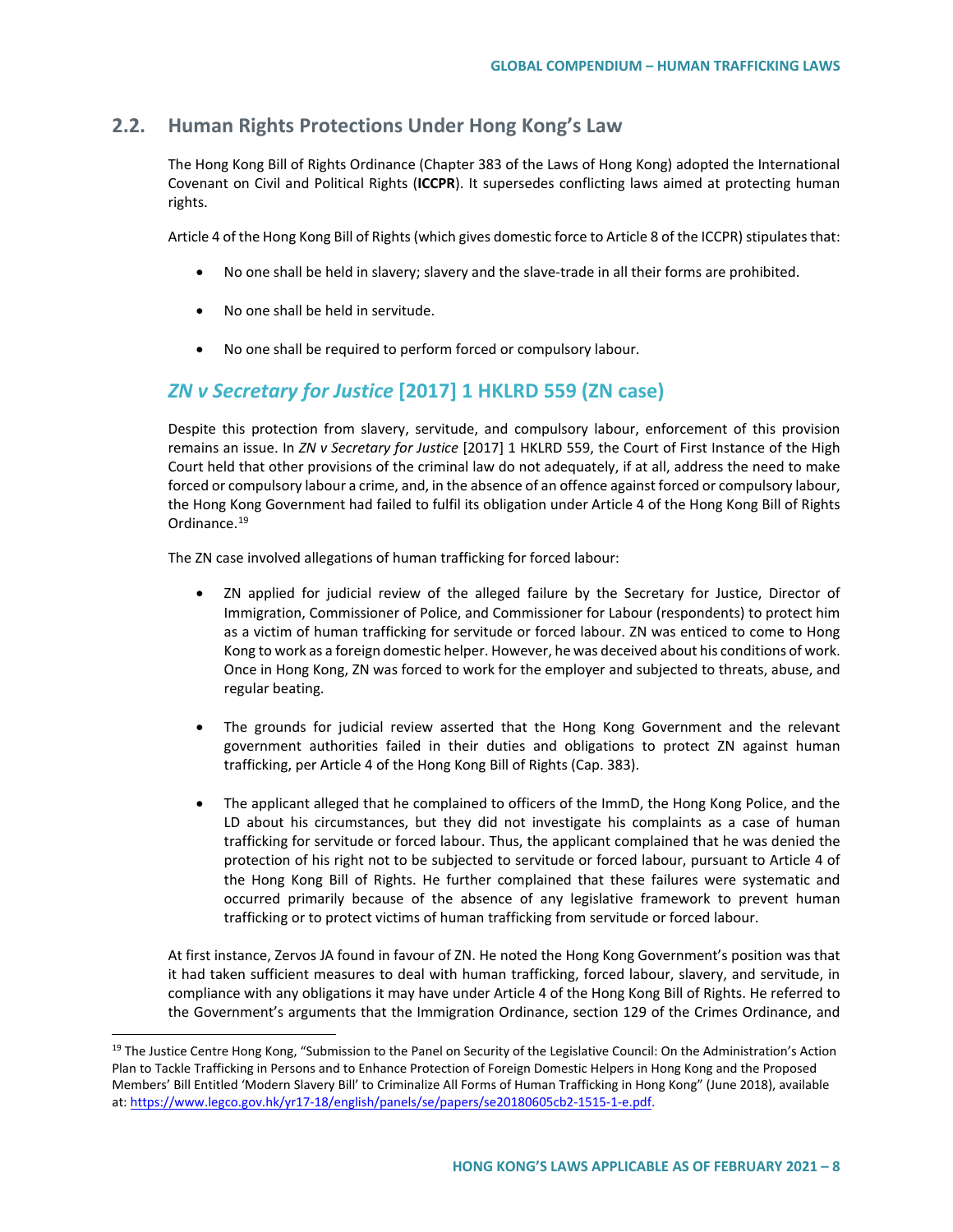the Employment Ordinance covered offences that were found in human trafficking cases. However, Zervos JA rejected those arguments:

It seems to me that this misses the point. There is a specific prohibition against a form of conduct and yet there is no legislation that criminalises it. Claims are made that features or symptoms of the prohibited conduct are addressed by existing criminal or regulatory offences, but the real mischief is not being criminalised as required. There is no law that prohibits slavery or trafficking in slavery, servitude or trafficking in servitude, and forced labour or trafficking in forced labour.

In any event, the respondents argue that the conduct complained of by the applicant if proven would clearly have been unlawful under existing Hong Kong criminal law. The alleged conduct of the applicant's employer would be penalised by criminal sanctions. The point has already been made that features or facets of the alleged conduct may have capably been dealt with by criminal offences. However, the question is where the overall conduct of an employer can be dealt with if it is considered to be forced labour or trafficking in forced labour.[20](#page-8-0)

#### Zervos JA also observed:

I find on the evidence and material presented to me that the current regime does not address adequately or effectively the positive obligations under Article 4 of the Hong Kong Bill of Rights to tackle the practice of forced labour and the trafficking of persons for forced labour. The evidence [for the applicant] contradicts the respondents' submissions. They each describe from their own work experience and case studies a deeply disturbing and upsetting account of the treatment of foreign domestic helpers in Hong Kong who have been allegedly abused by certain unscrupulous employers. These employers have taken advantage of their vulnerability and their unfamiliarity with the laws and structures of Hong Kong.<sup>[21](#page-8-1)</sup>

As a result, the Court found that the Hong Kong Government was in breach of Article 4:

I find that the HKSARG [the Hong Kong Government] has positive obligations under Article 4 of the BOR to enact measures to ensure the prohibition of forced or compulsory labour, and these include criminalising and penalising any offender of forced or compulsory labour or trafficking for that purpose, and having appropriate measures in place to investigate such cases. It seems to me that trafficking a person for forced or compulsory labour is within the ambit of criminal liability as formulated by the prohibition under Article 4 of the BOR. There is no offence against forced or compulsory labour and the reliance on other provisions of the criminal law does not adequately if at all address the need for the criminalisation of this prohibited conduct. The criminalisation of forced or compulsory labour satisfies two important objectives. First, it outlaws the prohibited conduct by a specific offence provision and penalty, and sets out the elements of the conduct that is prohibited. Secondly, it provides an important measure for law enforcement and the general public of the conduct that is prohibited. It seems to me that this case has illustrated the ineffectiveness of this important prohibition because of a lack of criminalisation.

<span id="page-8-0"></span> <sup>20</sup> *ZN v Secretary for Justice* [2017] 1 HKLRD 559 at [304]–[305].

<span id="page-8-1"></span><sup>21</sup> *Id.* at [312].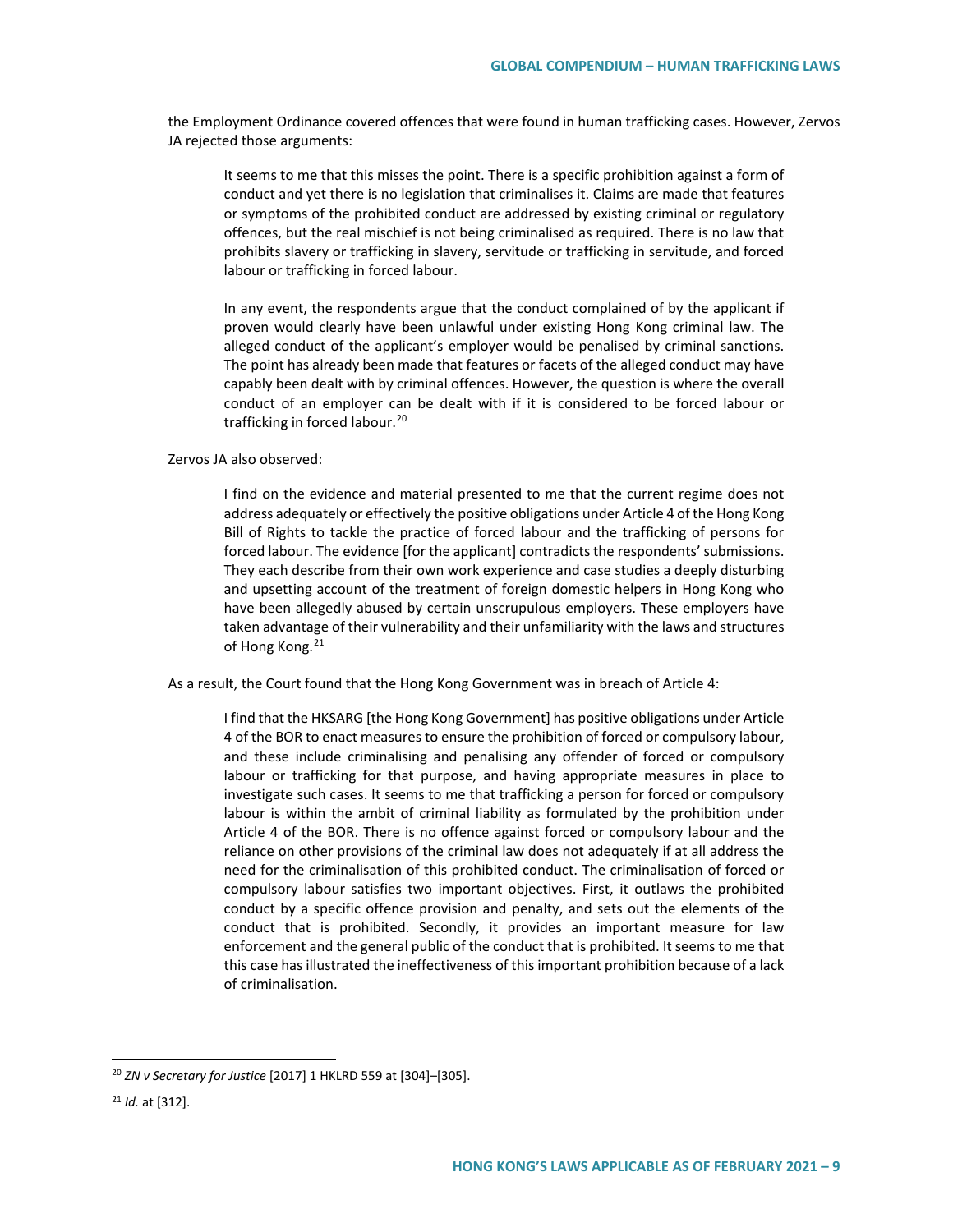I therefore find that the HKSARG has not adequately fulfilled its positive obligations under Article 4 of the BOR. I further find that the applicant was denied his rights under Article 4 of the BOR in not having his case recognised by the relevant authorities as one possibly involving human trafficking for forced labour, which prevented any further appropriate action.<sup>[22](#page-9-0)</sup>

The Hong Kong Government appealed.

A main issue on appeal was the scope of protection of Article 4 of the Hong Kong Bill of Rights. The issue centred on whether Article 4 merely prohibits forced or compulsory labour, or whether (in light of developments at the international level against human trafficking and European jurisprudence influenced by these international developments) it covers human trafficking for forced labour.

In August 2018, the Court of Appeal ruled in favour of the Hong Kong Government, concluding that Article 4 of the Hong Kong Bill of Rights, which prohibits slavery, does not cover human trafficking, nor does it obligate the Government to enact a specific offence to combat such human rights violations.

However, the Court of Appeal found that there is "a positive duty on the part of the government to carry out [an] investigation once it is aware, or ought to be aware, of circumstances giving rise to a credible suspicion that an identified individual has been, or is at real and immediate risk of being, required to perform forced or compulsory labour within the meaning of Article 4." Accordingly, it upheld the finding that the Hong Kong Government had failed in its duty under Article 4 to investigate the applicant's complaints.

# **2.3. Criminalization of Modern Slavery**

Modern slavery and human trafficking are not specific crimes in Hong Kong. That said, a number of criminal laws related to prostitution, immigration, employment, and physical abuse may be used to prosecute modern slavery and trafficking. Refer to Section 3.

## **2.4. Supply Chain Reporting**

No legislation mandates supply chain reporting by companies in Hong Kong. Section 4 discusses recent legislative proposals.

# **2.5. Investigation, Prosecution, and Enforcement**

## *2.5.1. Investigation and prosecution of criminal offenses*

The Secretary for Justice of the Hong Kong Government is responsible for conducting prosecutions in Hong Kong. The Secretary and those who prosecute on the Secretary's behalf decide whether to initiate a prosecution in any particular case or class of cases.

In prosecutions for serious or complicated offences, or those which give rise to difficult points of law, police officers and other law enforcement agents will seek the advice of the Secretary for Justice or counsel in the Prosecutions Division of the Department of Justice. In determining whether to prosecute, the Secretary for Justice considers two issues:

• whether the evidence is sufficient to justify the initiation of proceedings; and

<span id="page-9-0"></span> <sup>22</sup> *Id.* at [355]–[356].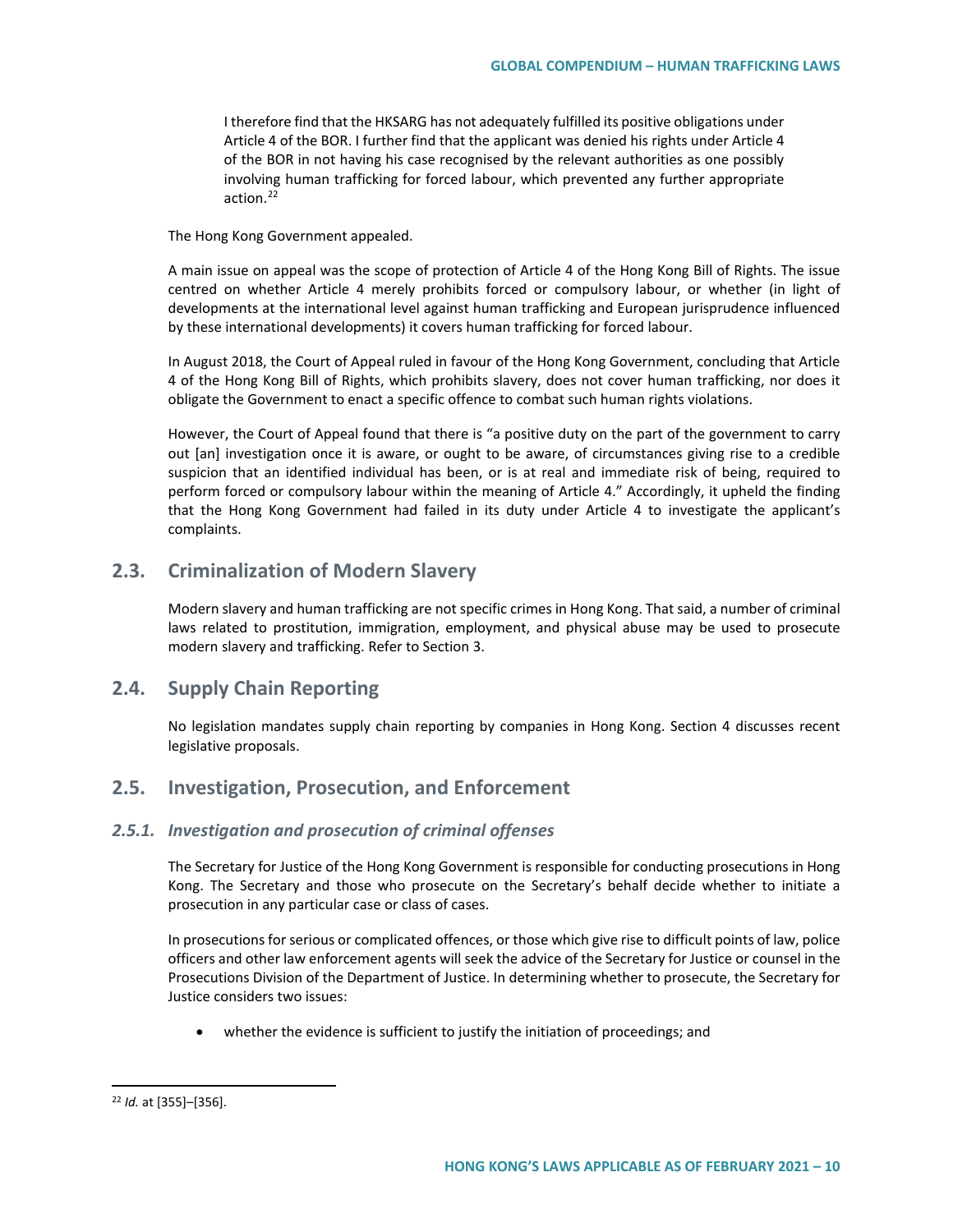• if so, does the public interest require a prosecution to take place.

In making that decision, the Secretary for Justice is not subject to any instructions or directions from the executive branch of the Hong Kong Government.

In practice, many prosecutions at the summary level involve simple cases that the Police or other investigative bodies process and do not require the Secretary for Justice's participation. Senior Court Prosecutors acting on behalf of the Secretary still scrutinize all such cases at the Magistrates' Courts.

#### *2.5.1.1. Investigation and prosecution of trafficking offenses*

There have been limited investigations into and prosecution of trafficking-type offences in Hong Kong over the last few years. From the Hong Kong Government's own reporting, the 2020 TIP Report confirms that:

- The Hong Kong Government reported investigating nine cases related to sex trafficking in 2019, compared with 136 investigations in 2018.
- The Government did not report investigating, prosecuting, or convicting any cases of labour trafficking in 2019, compared to 14 investigations, two prosecutions, and no convictions in 2018.
- The Government did not report the number of sex trafficking prosecutions initiated in 2019, but it reported arresting five suspects (compared with 19 in 2018) during investigations for offences related to sex trafficking, including violations of section 137 of the Crimes Ordinance.
- The Government did not report any investigations, prosecutions, or convictions of government employees complicit in human-trafficking offenses.
- Courts convicted 10 offenders for crimes related to sex trafficking in 2019 (compared with seven in 2018), and sentenced nine to terms of imprisonment, ranging from approximately two to 10 months.

These figures show few successful prosecutions and short imprisonment terms for crimes related to trafficking.

## *2.5.1.2. Prosecution Code*

Hong Kong's Department of Justice issued a Prosecution Code in September 2013.

The Prosecution Code is a set of statements and instructions to guide prosecutors in conducting prosecutions. The Prosecution Code provides a code of conduct for prosecutors to promote fair, just, and consistent decision-making at all stages of the prosecution process, and to make the community aware of how the public prosecutions system operates.

Article 18 of the Prosecution Code sets out guidelines for prosecutors on the identification of human exploitation and also provides broad principles on how to handle such cases. It states that exploitation of persons and the trafficking of them for that purpose are both serious crimes and violations of fundamental human rights and freedoms.

Article 18 defines human exploitation to include activities that demean the value of human life, such as sexual exploitation, enforced labour, domestic servitude, debt bondage, and organ harvesting. Article 18 further notes that: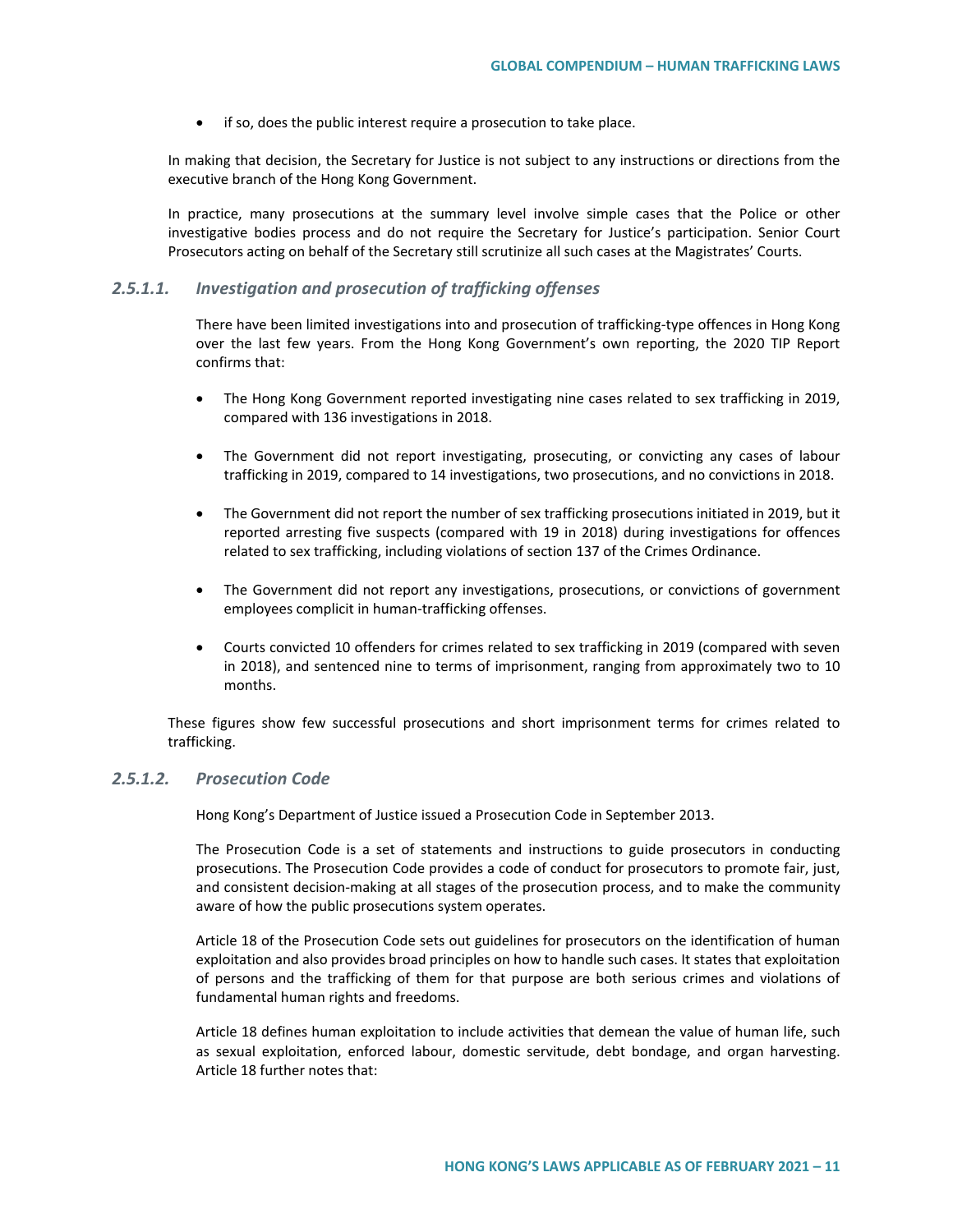Human exploitation is a domestic and international concern which should be handled by prosecutors with an appropriate level of understanding, skill and sensitivity. In appropriate cases, a prosecutor should consider a credible claim that a defendant or intended defendant is a victim of trafficking. If such a claim is found, a prosecutor should appropriately deal with the case bearing in mind that the person is a victim of trafficking. In this regard, reference can be made to applicable international standards and practices concerning victims of trafficking.

While Article 18 follows the internationally recognised definition of human exploitation, the Prosecution Code is limited in its practical effect because it is merely a code of practice for prosecutors, it does not carry the force of law, and a small number of cases are prosecuted. To highlight the limited effectiveness of the Prosecution Code, elected representatives questioned the Government during the Estimates of Expenditure 2018–19 hearing on the Code's use in combating human trafficking and modern slavery. The Government responded that it does not keep comprehensive statistics on prosecutions of trafficking in persons, save for those relating to sex trafficking (there were 10 prosecutions for sex trafficking offences from January to September 2017).

#### *2.5.2. Mutual assistance/international cooperation*

The judgments and awards of the Hong Kong High Court and above may be enforced in most common law jurisdictions and, as a consequence of international agreements and arrangements, in a number of foreign countries, including France, Germany, and Italy. Reciprocal arrangements exist for the enforcement in Hong Kong of judgments of the superior courts of those same countries.

Extradition agreements also provide for the surrender of persons who are accused or convicted of serious criminal offences committed within the jurisdiction of signatory countries. Hong Kong courts also have jurisdiction, on request from a foreign court, to obtain evidence in Hong Kong for civil or criminal proceedings in that foreign court. Similarly, Hong Kong courts can issue Letters of Request to overseas courts to obtain evidence. Under the Mutual Legal Assistance in Criminal Matters Ordinance (Cap. 525), the International Law Division of the Department of Justice may give or obtain mutual legal assistance to investigate and prosecute criminal offences in Hong Kong and overseas and to recover proceeds of crimes.

# **3. HONG KONG'S FEDERAL CRIMINAL OFFENSES RELATING TO SLAVERY, SLAVERY-LIKE CONDITIONS, AND HUMAN TRAFFICKING**

# **3.1. Overview of Criminal Offenses**

Hong Kong's Crimes Ordinance (Cap. 200) sets forth the criminal offences.

Part XII (Sexual and Related Offences) contains a number of offences typically applicable to human trafficking and modern slavery (such as sexual exploitation, prostitution, and abduction). The Crimes Ordinance prohibits certain forms or acts of sexual exploitation, including threats or other coercion used against victims to procure sexual services, and the controlling and detaining of victims for the provision of sexual services. Appendix 2 summarizes these offences.

The prosecution has the burden of proving criminal offences beyond reasonable doubt.

The Crimes Ordinance sets maximum penalties of imprisonment, which vary depending on the offence.

The Crimes Ordinance focuses on trafficking for sexual services. It has no offences of general trafficking.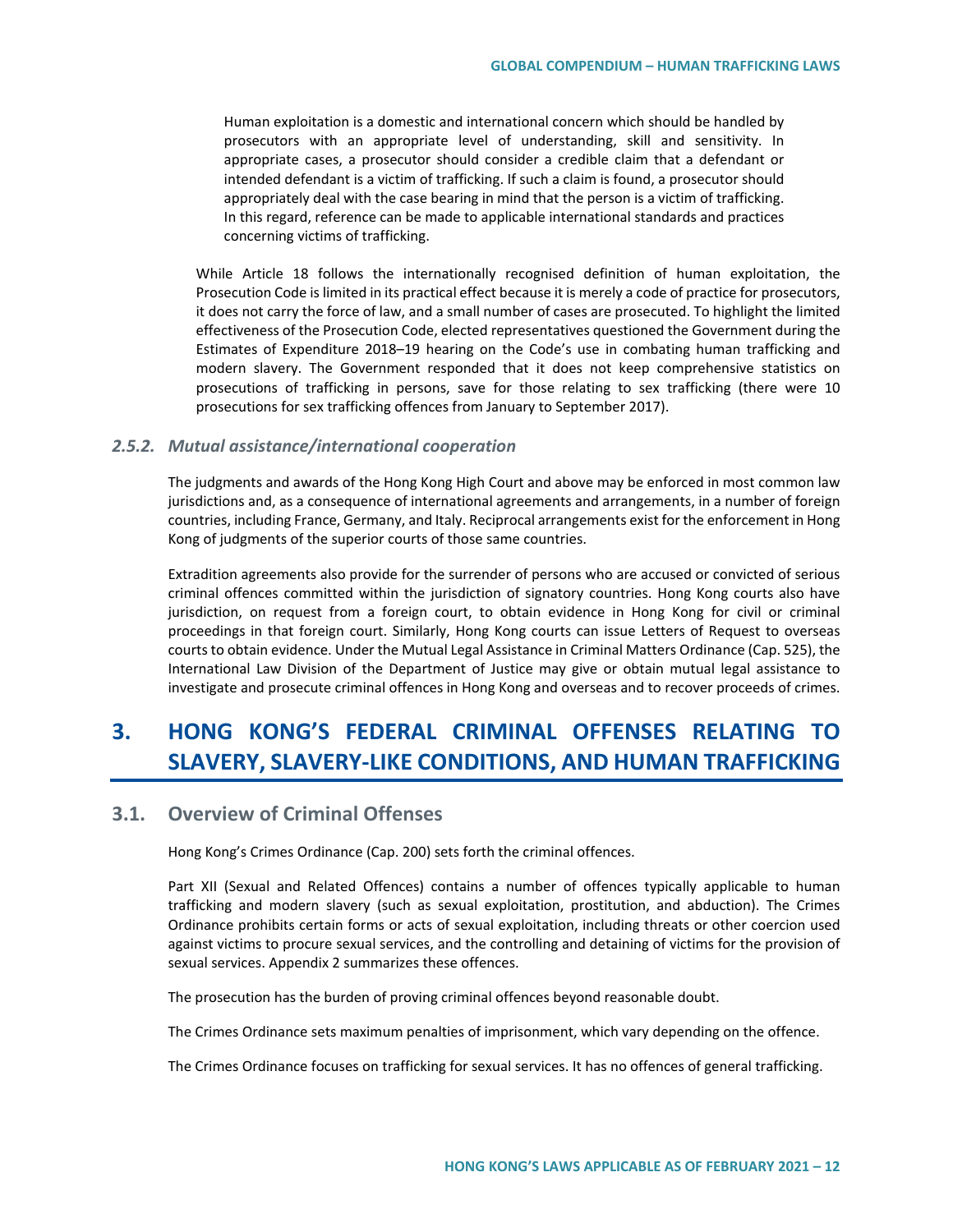Other activities that the Palermo Protocol defines as human trafficking, such as moving a person into or out of Hong Kong for purposes of forced labour, forced marriage, slavery, servitude, or the removal of organs, are not regarded as human trafficking and are not crimes in Hong Kong.

## **3.2. Slavery Offenses Under the Criminal Code**

### *3.2.1. General*

No statute addresses modern slavery or slavery-like offences. However, existing laws may apply to crimes that offenders might commit in the course of modern slavery and human trafficking.

#### *3.2.2. Extraterritorial application*

Hong Kong has no applicable laws.

## **3.3. Slavery-Like Offenses in Hong Kong's Legal Order**

## *3.3.1. Servitude*

Hong Kong has no criminal prohibition on forced labour or servitude.

Section 42 of the Offences against the Person Ordinance (Cap. 212) makes it an offence to forcibly take or detain persons with the intent to sell them. The ordinance states that "[a]ny person who, by force or fraud, takes away or detains against his or her will any man or boy, woman or female child, with intent to sell him or her, or to procure a ransom or benefit for his or her liberation, shall be guilty of an offence triable upon indictment, and shall be liable to imprisonment for life."

No cases have been brought under this provision to prosecute perpetrators of human trafficking and exploiters of forced labour. The cases brought for offences under section 42 have generally dealt with kidnapping and abduction to procure a ransom.

Section 44 of the ordinance makes it an offence to unlawfully transfer possession, custody, or control of other persons for valuable consideration. Under this section:

(1) Any person who takes any part in any transaction the object or one of the objects of which is to transfer or confer, wholly or partly, temporarily or permanently, the possession, custody, or control of any other person for any valuable consideration shall be guilty of an offence triable either summarily or upon indictment, and shall be liable to imprisonment for two years.

(2) Any person who without lawful authority or excuse harbours or has in his or her possession, custody or control any person with respect to whom the temporary or permanent possession, custody or control has been transferred or conferred for valuable consideration by any other person within or without Hong Kong shall be guilty of an offence triable either summarily or upon indictment, and shall be liable to imprisonment for two years.

There have been no reported prosecutions under section 44 of this ordinance.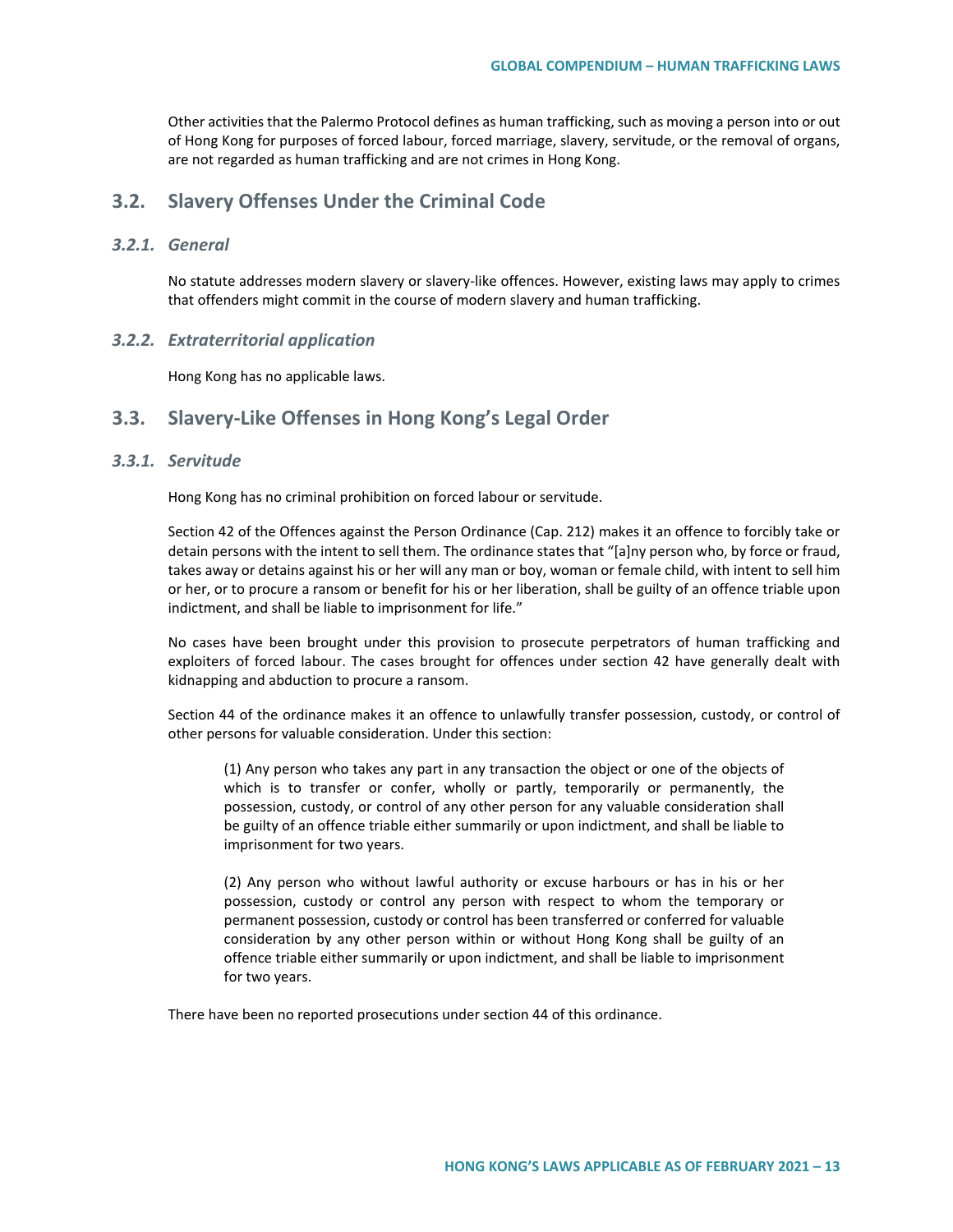#### *3.3.2. Forced labor*

The British Government ratified the International Labour Convention (**ILC**) No. 29 (1930) (commonly known as the "Forced Labour Convention") in 1931, and extended it to the Hong Kong territory in 1957. Therefore, this Convention is legally binding in the HKSAR.

Hong Kong has also ratified the Abolition of Forced Labour Convention (ILC No. 105 Geneva, 25 June 1957).

*3.3.3. Deceptive recruiting for labor or services*

Hong Kong has no applicable laws.

*3.3.4. Early and forced marriage*

Hong Kong has no applicable laws.

#### *3.3.5. Debt bondage*

Hong Kong has no applicable laws.

#### *3.3.6. Any other relevant offenses*

Hong Kong has no other relevant slavery-like offenses.

*3.3.7. Extraterritorial application of the offenses*

Hong Kong has no applicable laws.

# **3.4. Human Trafficking/Smuggling-Related Criminal Offenses**

The Hong Kong Government addresses human trafficking via various pieces of legislation, rather than through one, comprehensive piece of legislation. In June 2018, the Hong Kong Government set out the offences in the current legislative framework that, in its opinion, prohibit conduct often associated with TIP. In addition to those crimes discussed previously, these offences include:

- Employment Ordinance (Cap. 57) discussed in more detail in Section 5.
- Immigration Ordinance (Cap. 115) discussed in more detail in Section 5.6.
- Other provisions under the Crimes Ordinance and other relevant ordinances that prohibit other crimes often associated with human trafficking:
	- o Criminal intimidation (section 24 of the Crimes Ordinance);
	- o Assaults with intent to cause certain acts to be done or omitted (section 25 of the Crimes Ordinance);
	- o Making or copying a false instrument or using a false instrument with the intention to use it to induce somebody to accept it as genuine (sections 71–74 of the Crimes Ordinance);
	- o Improper use or possession of travel documents, including forged, false, or unlawfully obtained or altered travel documents (Immigration Ordinance);
	- o Kidnapping and false imprisonment (offences under common law);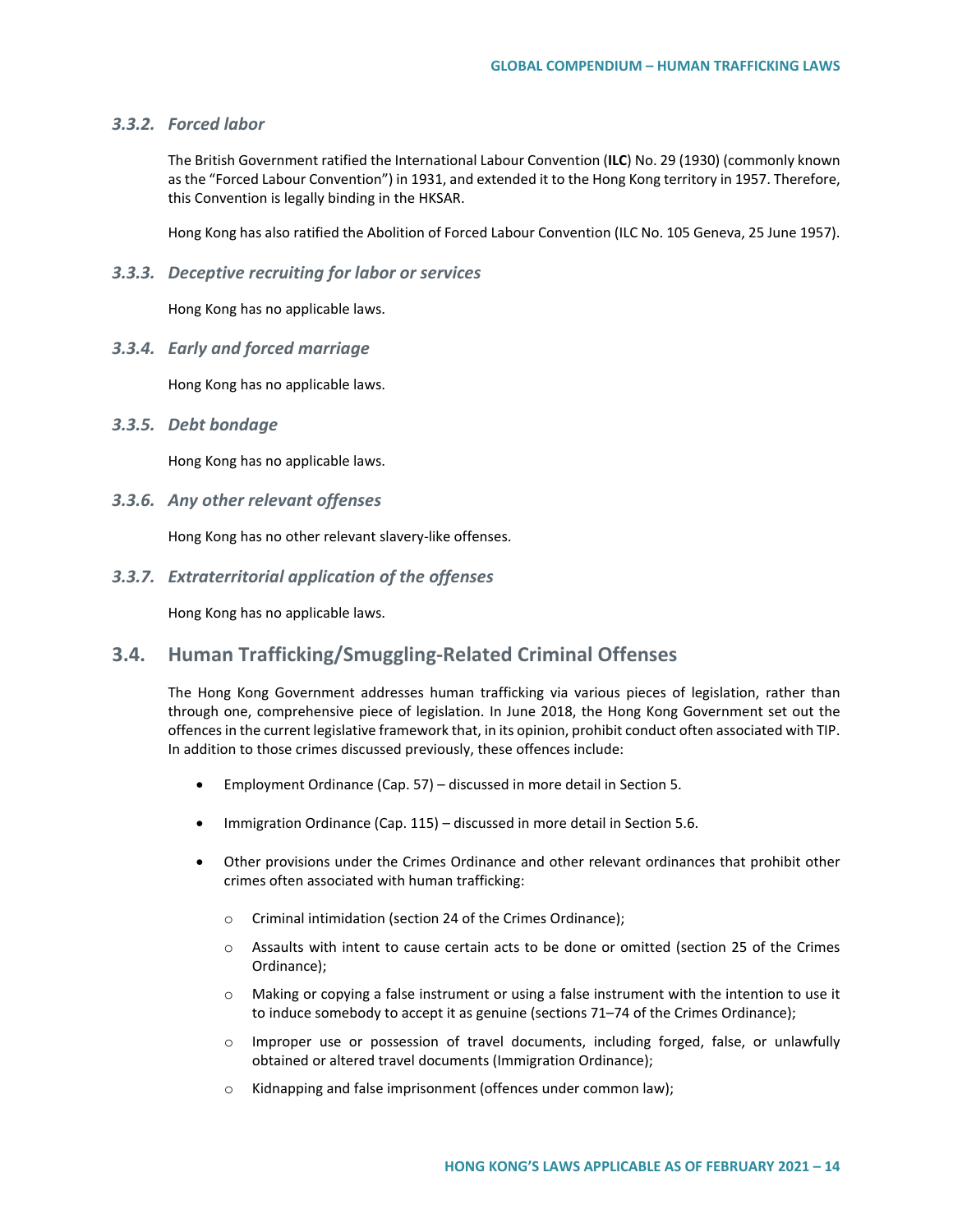- o Theft (Theft Ordinance, Cap. 210); and
- o Additional offences under the Offences against the Person Ordinance (sections 17, 19, 39, and 40).

#### *3.4.1. International and domestic trafficking/smuggling of people*

Section 129 of the [Crimes Ordinance \(Cap. 200\)](https://www.elegislation.gov.hk/hk/cap200) is the only law that directly addresses human trafficking.

Section 129 makes it an offence to "[traffic] in persons to or from Hong Kong" for the purpose of prostitution. Sub-section (1) provides that "[a] person who takes part in bringing another person into, or taking another person out of, Hong Kong for the purpose of prostitution shall be guilty of an offence and shall be liable on conviction on indictment to imprisonment for 10 years." It further provides, in sub-section (2), that: "[i]t shall not be a defence to a charge under this section to prove that the other person consented to being brought into or taken out of Hong Kong whether or not she or he knew it was for the purpose of prostitution or that she or he received any advantage thereof."

The essential elements of this offence are both transnational movement of persons into or out of Hong Kong and prostitution. Section 129 does not draw any distinction between a person brought into Hong Kong legally or illegally. Accordingly, bringing any person into Hong Kong for prostitution would be a criminal offence for trafficking, regardless of whether the person consented, knew about working as a prostitute, or received any payment. However, there is no offence for domestic trafficking within Hong Kong for the purpose of prostitution or otherwise.

The Government prosecuted 14 human-trafficking cases between 2008 and 2012. All were connected with prostitution.<sup>[23](#page-14-0)</sup>

U.S. State Department data show 10 convictions for sex trafficking under these provisions (sections 129, 130, and 131) in 2019,<sup>[24](#page-14-1)</sup> seven in 2018,<sup>[25](#page-14-2)</sup> 12 in 2017, and 28 in 2016.<sup>[26](#page-14-3)</sup>

The Hong Kong Government does not report the number of prosecutions initiated, so it is unclear whether it brought other cases that did not result in convictions. In 2017, the courts sentenced 10 offenders to terms of imprisonment ranging from one to nine months and one to a suspended sentence; one offender was sentenced to a hospital order.

## *3.4.2. International and domestic trafficking in children*

The Crimes Ordinance and other relevant ordinances address crimes associated with the sexual exploitation of children. However, the only human trafficking offence (section 129) is silent on the age of trafficking victims. Accordingly, it is necessary to look to other offences that make certain conduct with respect to children a crime.

<span id="page-14-0"></span> $23$  Liberty Asia, "Legal Analysis of Human Trafficking in Hong Kong" (2015) at 66, available at: [http://static1.squarespace.com/static/5592c689e4b0978d3a48f7a2/t/55b93477e4b0f6b3a56319e8/1438201228058/Legal+Te](http://static1.squarespace.com/static/5592c689e4b0978d3a48f7a2/t/55b93477e4b0f6b3a56319e8/1438201228058/Legal+Text+HK+Gap+Analysis.pdf) [xt+HK+Gap+Analysis.pdf.](http://static1.squarespace.com/static/5592c689e4b0978d3a48f7a2/t/55b93477e4b0f6b3a56319e8/1438201228058/Legal+Text+HK+Gap+Analysis.pdf)

<span id="page-14-1"></span><sup>24</sup> U.S. Dep't of State, Trafficking in Persons Report (2020), available at[: http://www.state.gov/wp](http://www.state.gov/wp-content/uploads/2020/06/2020-TIP-Report-Complete-062420-FINAL.pdf)[content/uploads/2020/06/2020-TIP-Report-Complete-062420-FINAL.pdf.](http://www.state.gov/wp-content/uploads/2020/06/2020-TIP-Report-Complete-062420-FINAL.pdf) 

<span id="page-14-2"></span><sup>&</sup>lt;sup>25</sup> U.S. Dep't of State, Trafficking in Persons Report (2019), available at[: https://www.state.gov/wp](https://www.state.gov/wp-content/uploads/2019/06/2019-TIP-Report-Narratives-D-I.pdf)[content/uploads/2019/06/2019-TIP-Report-Narratives-D-I.pdf.](https://www.state.gov/wp-content/uploads/2019/06/2019-TIP-Report-Narratives-D-I.pdf)

<span id="page-14-3"></span><sup>26</sup> U.S. Dep't of State, Trafficking in Persons Report (2017), available at: https://www.state.gov/wpcontent/uploads/2019/02/271339.pdf; U.S. Dep't of State, Trafficking in Persons Report (2018), available at: [https://www.state.gov/wp-content/uploads/2019/01/282798.pdf.](https://www.state.gov/wp-content/uploads/2019/01/282798.pdf)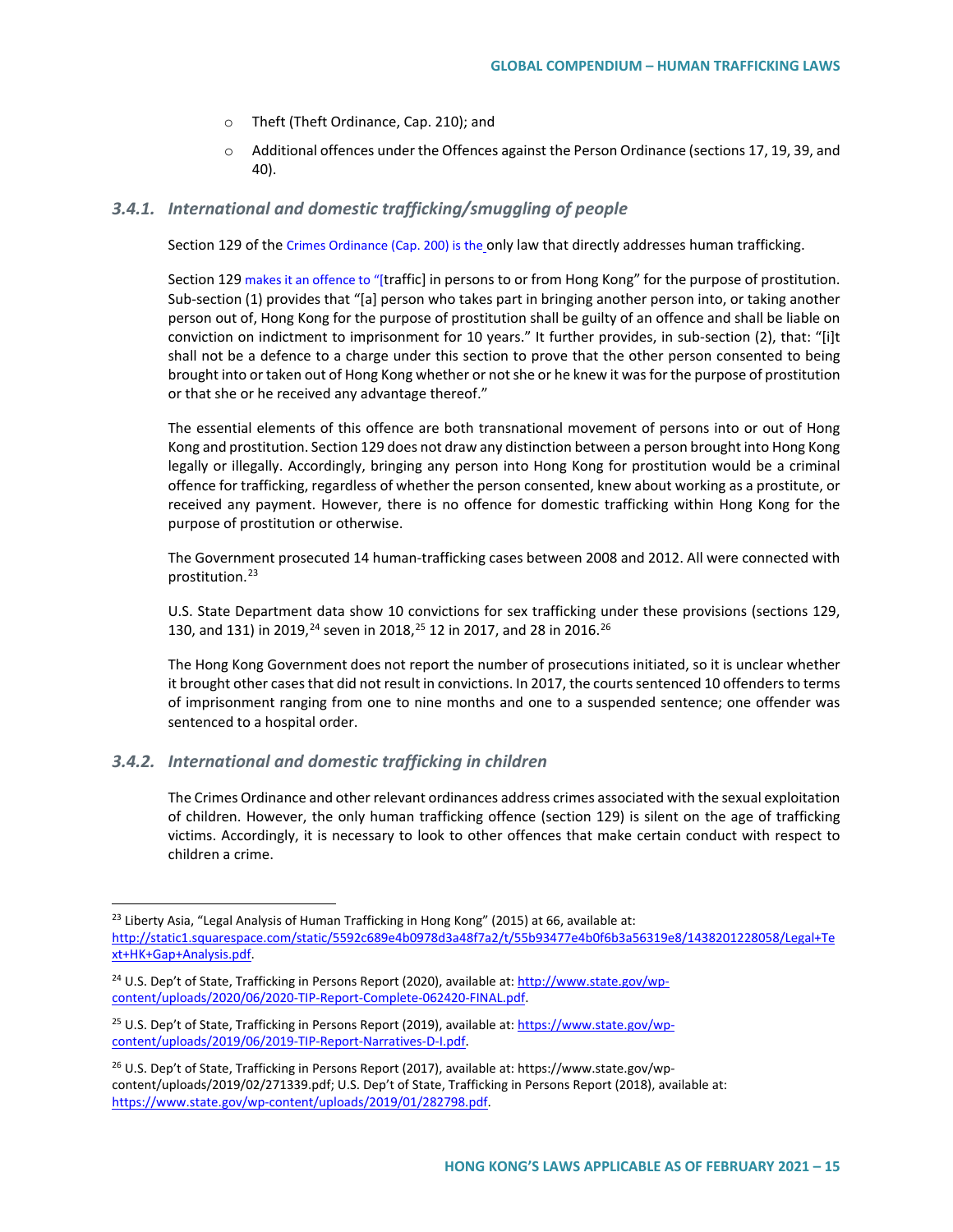Section 26 of the Protection of Children and Juveniles Ordinance (Cap. 213) makes it an offence (punishable by imprisonment for two years) for a person to unlawfully take, or cause to be taken, any child or juvenile out of the possession and against the will of the father, mother, or any other person having the lawful care or charge of the child or juvenile.

Section 43 of the ordinance makes it a crime to steal a child under the age of 14 years. Under this section, any person who: unlawfully, by any means, leads or takes away, decoys or entices away, or detains any child under the age of 14 years, with the intent to deprive any parent, guardian, or other person having the lawful care or charge of such child of the possession of such child, or with the intent to steal any article upon or about the person of such child, to whomsoever such article may belong, or with any such intent receives or harbours any such child, knowing the child to have been led, taken, decoyed, enticed away, or detained as previously mentioned in this section, shall be guilty of an offence. The maximum penalty for this offence is imprisonment for seven years.

A number of offences prohibit sexual intercourse and sexual activity with children or persons under certain ages. Other offences forbid procuring children for sexual offences. Appendix 2 lists these offences.

#### *3.4.3. Victim harboring*

Hong Kong has no applicable laws.

## *3.4.4. Extraterritorial application of human trafficking and smuggling offenses*

The Crimes Ordinance provides for the extraterritorial application of a number of sexual offences. Accordingly, offences listed in Schedule 2 of the Crimes Ordinance apply to Hong Kong residents, persons who regularly reside in Hong Kong, and non-residents whose acts abroad have a territorial or personal nexus to Hong Kong.<sup>[27](#page-15-0)</sup>

In addition, under section 153Q, it is an offence for any person to make arrangements (whether wholly or partly in Hong Kong) for themselves or another person to commit any act in relation to a person under the age of 16 that would be a Schedule 2 offence, if it were committed in Hong Kong. Conviction of such an offence on indictment can result in a fine of HKD 3 million and imprisonment for 10 years.

#### *3.4.5. Trafficking in human organs*

The Human Organ Transplant Ordinance (Cap. 465) (**HOTO**) prohibits commercial dealings in human organs. Section 4(1) of the HOTO makes it an offence where a person:

(a) makes or receives any payment for the supply of, or for an offer to supply;

(b) seeks to find a person willing to supply for payment, or offers to supply for payment; or

(c) initiates or negotiates any arrangement involving the making of a payment for the supply of, or for an offer to supply,

an organ which has been or is to be removed from a dead or living person, whether in Hong Kong or elsewhere, and is intended to be transplanted into another person, whether in Hong Kong or elsewhere.

Section 4(6) of the HOTO also makes it an office for a person to import an organ for the purpose of:

(a) having it transplanted into a person in Hong Kong; or

<span id="page-15-0"></span> <sup>27</sup> Crimes Ordinance ss 118C, 118D, 118H, 123, 124, 126, 130, 132, 134, 135, 140, 141, and 146.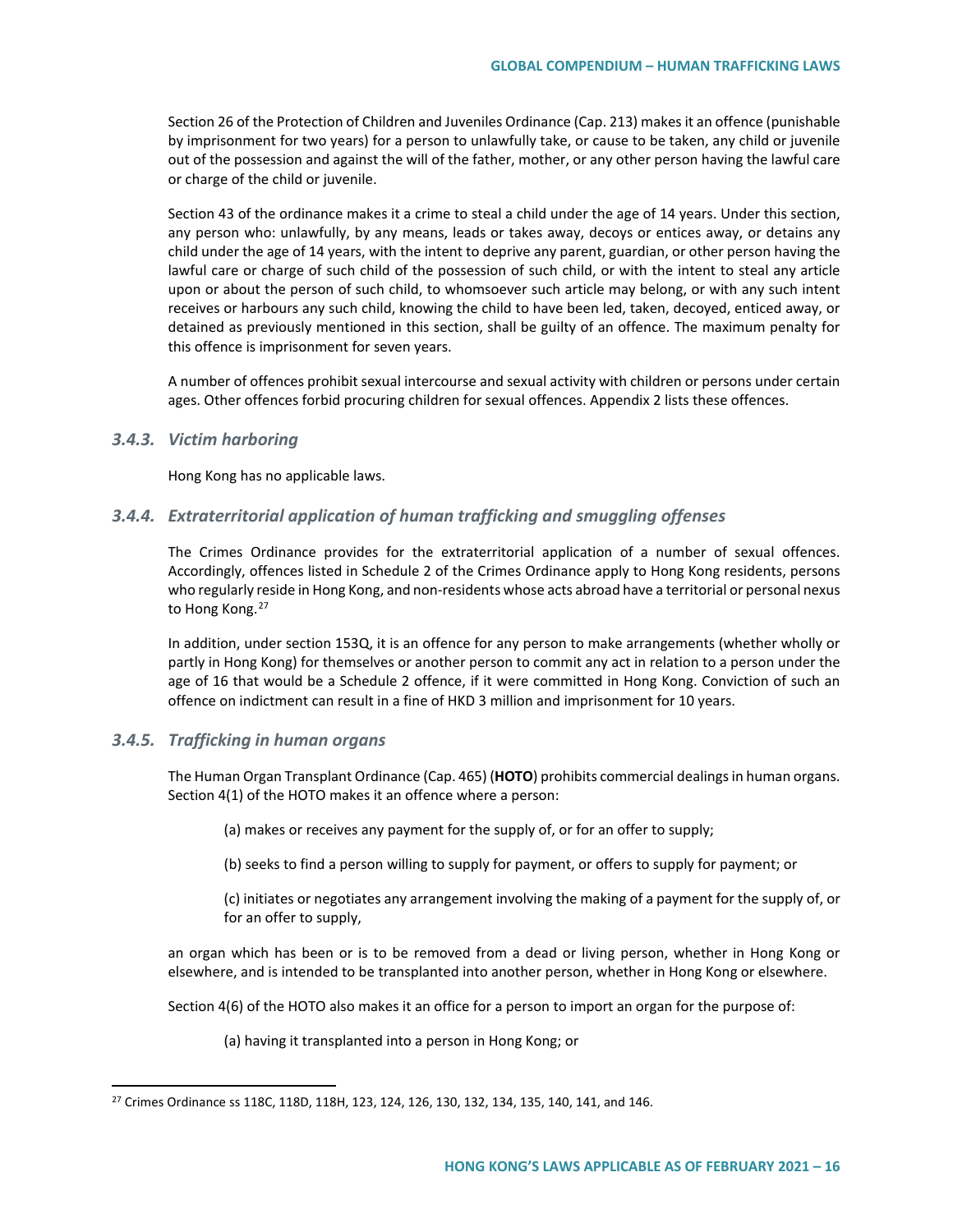(b) exporting it to a country where it is intended that it be transplanted into a person,

and the person knew or ought, after reasonable inquiry, to have known that a payment was or was to be made for supplying the organ, regardless of whether or not such payment was prohibited under the laws of the country where the payment was made.

Under section 4(7) of the HOTO, a person will also be guilty of an offence if, in Hong Kong, the person removes from a dead or living person an organ intended for transplant into another person, whether in Hong Kong or elsewhere, and the person knew or ought, after reasonable inquiry, to have known that a payment was or was to be made for that organ.

Under section 4(8) of the HOTO, a person guilty of an offence under section 4 may be liable upon a first conviction to a fine and imprisonment for three months and upon a subsequent conviction to a fine and imprisonment for one year.

No prosecutions have been brought in Hong Kong dealing with trafficking in persons for the purpose of organ removal.

## **3.5. Online Exploitation of Children Offenses**

Under section 138A of the Crimes Ordinance, any person who uses, procures, or offers another person who is under the age of 18 to make pornography or to do a live pornographic performance is liable to a maximum fine of HKD 3 million and imprisonment for a maximum of 10 years.

The Prevention of Child Pornography Ordinance (Cap. 579) prohibits the printing, making, producing, reproducing, copying, importing, or exporting of any child pornography. Section 3 of the ordinance provides that any person who prints, makes, produces, reproduces, copies, imports, exports, or publishes child pornography commits an offence, liable after conviction on indictment to a fine of HKD 2 million and imprisonment for eight years.

## **3.6. Child Sex Tourism Offenses**

Hong Kong has no applicable laws.

## **3.7. Anti–Money Laundering (AML) and Counter-Terrorism Financing (CTF) laws**

No money laundering offence addresses human trafficking specifically.

The key piece of anti–money laundering legislation in Hong Kong is the Organized and Serious Crimes Ordinance (**OSCO**). Money laundering (**ML**)offences are prescribed under section 25 of the OSCO. Section 25(1), amongst other things, establishes an offence of money laundering:

[A] person commits an offence if, knowing or having reasonable grounds to believe that any property in whole or in part directly or indirectly represents any person's proceeds of an indictable offence, he [or she] deals with that property.

A person having committed an indictable offence may be liable to a money laundering offence by dealing in or with the crime proceeds. Under the OSCO, proceeds of an indictable offence include proceeds of a crime committed elsewhere, if the crime would also have been an offence had it been committed in Hong Kong. The offence may be prosecuted summarily or by indictment. Summary prosecution carries a maximum fine of HKD 500,000 and imprisonment for three years. Prosecution on indictment carries a maximum fine of HKD 5 million and imprisonment for 14 years. The broad definition is to deter persons from using Hong Kong to launder proceeds of crime.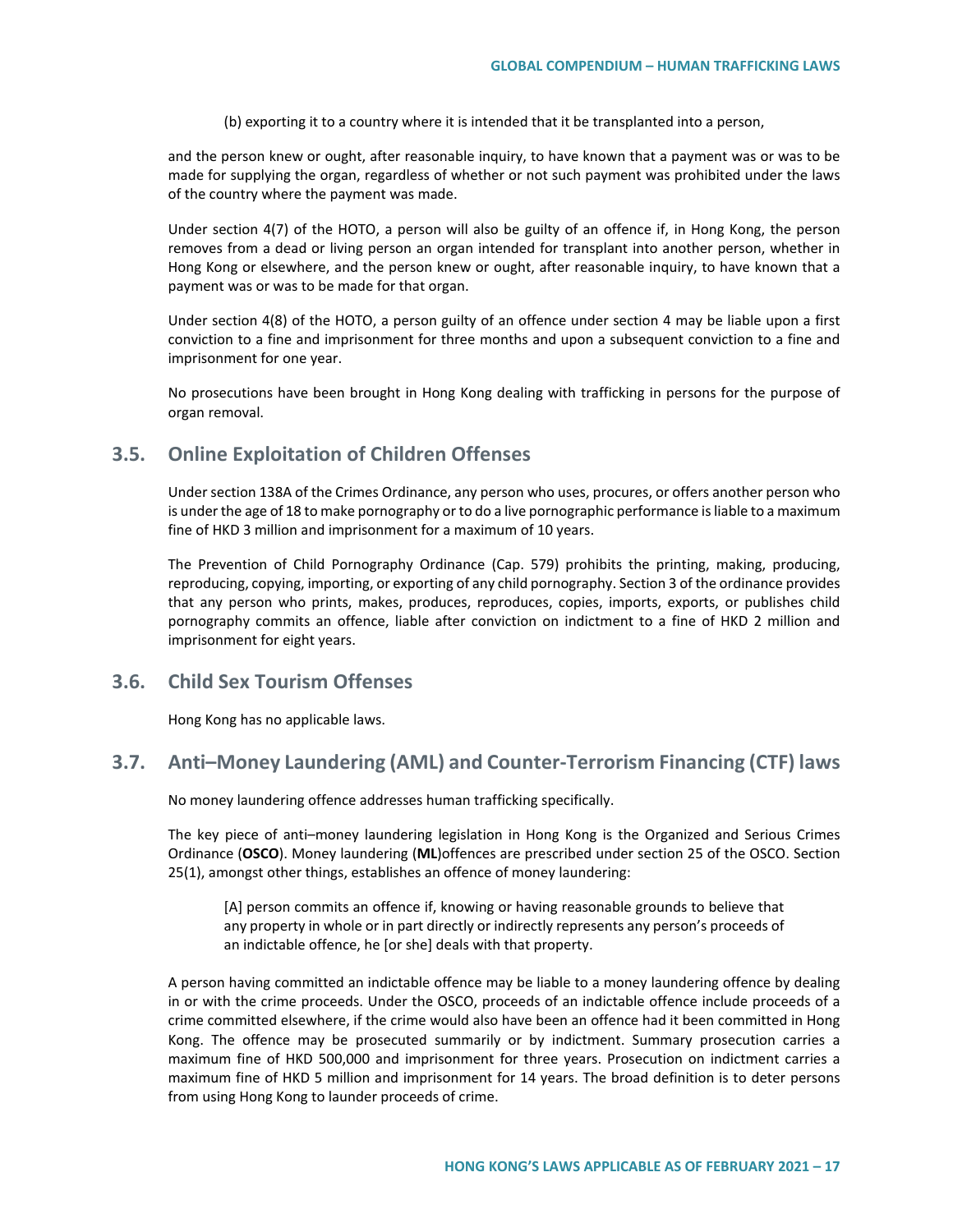The human trafficking offence in section 129 of the Crimes Ordinance fits within the scope of a money laundering offence under section 25 of the OSCO. However, no court decisions under section 25 of the OSCO relate to an offence under section 129 of the Crimes Ordinance.

Under the OSCO, any person who knows or suspects that any property represents proceeds of an indictable offence, or is a terrorist property, must report this knowledge or suspicion to the authorities as soon as practicable. Failure to report constitutes an offence punishable by HKD 50,000 and up to three months of imprisonment.

The definitions of a number of organised crimes under Schedule 1 of the OSCO, including section 37D(1) of the Immigration Ordinance, sections 129, 130, and 131 of the Crimes Ordinance, and false imprisonment, cover offences related to TIP. The OSCO also authorises the restraint and confiscation of proceeds of an indictable offence.<sup>[28](#page-17-0)</sup> Upon conviction, the Court of First Instance or the District Court may order confiscation of criminal proceeds exceeding HKD 100,000.

#### *3.7.1. AML and CTF policy*

Hong Kong has been a member of the Financial Action Task Force (**FATF**) since 1991, and a founding member of the Asia/Pacific Group on Money Laundering (**APG**) since 1997.

The Financial Services Branch of the Hong Kong Government issued a Money Laundering and Terrorist Financing (**TF**) Risk Assessment Report in April 2018. It examined the ML/TF threats and vulnerabilities facing various sectors in Hong Kong and the city as a whole.<sup>[29](#page-17-1)</sup>

Overall, the Government said that it had built up a comprehensive AML/CTF regime through a robust legal framework, effective law enforcement, rigorous preventive measures, international cooperation, public education, and publicity. However, it conducted the risk assessment in response to the fast-evolving international standards and the changing global financial market and security landscapes. The key findings of the risk assessment included:

- Hong Kong's ability to combat ML and TF was evaluated as medium high.
- As an international finance, trade, and transport hub with strong links to Mainland China, Hong Kong is exposed to ML threats arising from both internal and external predicate offences.
- Overall, Hong Kong is exposed to a medium-low level risk of ML, a medium-high level of threat, and a medium level of vulnerability.
- There is some room to enhance the AML/CTF legal framework in keeping with the changing security landscape and FATF recommendations.

The report notes the ML threats in banking:

There is also a growing awareness in the banking sector of ML threats arising out of human trafficking and wildlife trafficking in the Asia-Pacific region and beyond. Like elsewhere in the world, Hong Kong is not immune from these threats. [Customer due-diligence] practices, including gathering source of wealth/funds information and negative news searches, coupled with higherquality external data sources assist banks to mitigate this risk.

<span id="page-17-0"></span><sup>&</sup>lt;sup>28</sup> Organized and Serious Crimes Ordinance, s15 for restraint order; s8, Schedule 1 and Schedule 2 for confiscation order.

<span id="page-17-1"></span><sup>&</sup>lt;sup>29</sup> Hong Kong Government, Financial Services and the Treasury Bureau, Money Laundering and Terrorist Financing, "Risk Assessment Report" (April 2018), available at[: https://www.fstb.gov.hk/fsb/aml/en/doc/hk-risk-assessment-report\\_e.pdf.](https://www.fstb.gov.hk/fsb/aml/en/doc/hk-risk-assessment-report_e.pdf)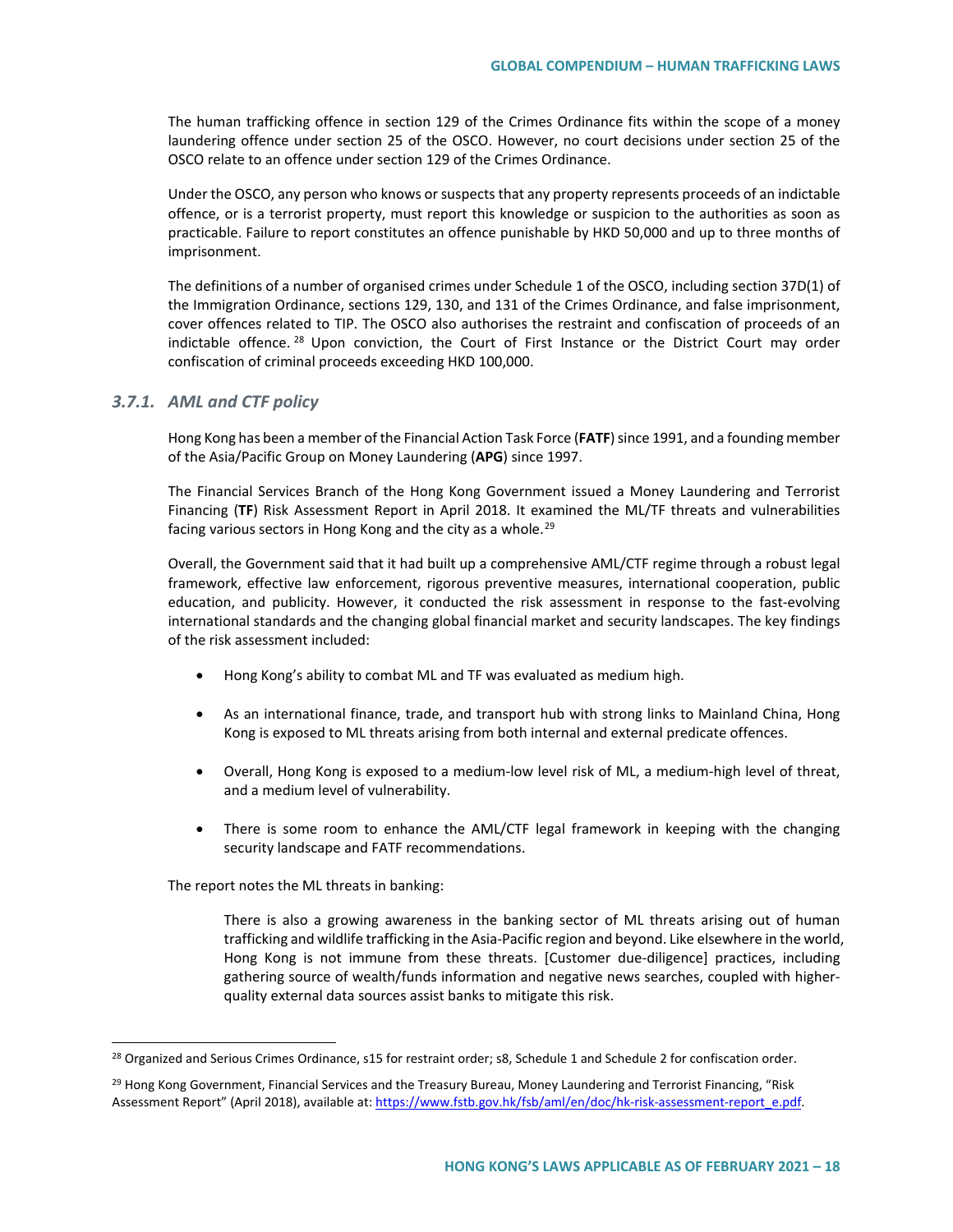More recently, in September 2019, after the Risk Assessment, FATF issued a Mutual Evaluation Report of AML and CTF measures in Hong Kong. This report largely confirmed the findings of the Hong Kong Government in its Risk Assessment.

The Report also described two successful prosecutions of ML cases related to human smuggling.<sup>[30](#page-18-0)</sup> Overall, FATF concluded that Hong Kong was moderately effective in investigating and prosecuting ML.

The Report also noted that some minor gaps remain in the range of offences relating to trafficking in human beings, though all indictable offences are predicate offences for ML under section 25 of OSCO.<sup>[31](#page-18-1)</sup>

The Hong Kong Monetary Authority (**HKMA**), which supervises financial institutions' risk management systems for combating ML and TF, has not given any more specific directions to organisations as to how they ought to monitor and respond to AML/CTF risks posed by human traffickers. The HKMA's Guidance on Transaction Monitoring, Transaction Screening and Suspicious Transaction Reporting (issued in December 2013 and updated in 2018)<sup>[32](#page-18-2)</sup> gives no guidance as to how to identify transactions connected to slavery or human trafficking. The Guidance merely states that financial institutions submitting Suspicious Transaction Reports (**STRs**) should provide the reasons why the reported transactions are suspicious.

# **4. HONG KONG'S SUPPLY CHAIN REPORTING LEGISLATION**

No modern slavery legislation mandates supply chain reporting regarding human trafficking by companies in Hong Kong.

After the U.S. Department of State's 2018 Trafficking in Persons Report, where Hong Kong remained on the Tier 2 Watch List for the third consecutive year, the Hon. Dennis Kwok Wing-Hang introduced the Crimes (Amendment) (Modern Slavery) Bill 2019 (**Draft Bill**) in June 2018. The Draft Bill was modelled on the Modern Slavery Act 2015 (UK) that introduced the United Kingdom's supply chain reporting regime. The Explanatory Note explained the purposes of the Draft Bill:

- (a) to give effect to Article 4 of the Hong Kong Bill of Rights by prohibiting slavery and the slave trade in all their forms, forced labour, domestic servitude, and human trafficking;
- (b) to give effect to Article 1 of the Supplementary Convention on the Abolition of Slavery of 1957 by prohibiting forced marriage; and
- (c) to provide protection for slavery or trafficking victims.

During initial hearings regarding the Draft Bill, legislators noted that offences relating to TIP were scattered among different pieces of legislation and were inadequate. The importance of consolidated legislation to effectively combat modern slavery and plug loopholes in the existing legal framework was also emphasised. The inadequacies identified included the failure of the existing legislative framework to cover all forms of modern slavery, inadequate penalties for perpetrators of modern slavery, the lack of protections for victims, and the inability to trace and freeze proceeds of crime relating to human trafficking.

<span id="page-18-0"></span><sup>&</sup>lt;sup>30</sup> FATF, "Anti-money laundering and counter-terrorist financing measures Hong Kong, China, Mutual Evaluation Report" (September 2019), pp. 68, 69, available at[: https://www.fatf-gafi.org/media/fatf/documents/reports/mer4/MER-Hong-Kong-](https://www.fatf-gafi.org/media/fatf/documents/reports/mer4/MER-Hong-Kong-China-2019.pdf)[China-2019.pdf.](https://www.fatf-gafi.org/media/fatf/documents/reports/mer4/MER-Hong-Kong-China-2019.pdf)

<span id="page-18-1"></span><sup>31</sup> *Id*. at 169.

<span id="page-18-2"></span><sup>32</sup> Hong Kong Monetary Authority, "Guidance on Transaction Monitoring, Transaction Screening and Suspicious Transaction Reporting" (2018), available at: [https://www.hkma.gov.hk/media/eng/doc/key-information/guidelines-and](https://www.hkma.gov.hk/media/eng/doc/key-information/guidelines-and-circular/2018/20180510e3a1.pdf)[circular/2018/20180510e3a1.pdf.](https://www.hkma.gov.hk/media/eng/doc/key-information/guidelines-and-circular/2018/20180510e3a1.pdf)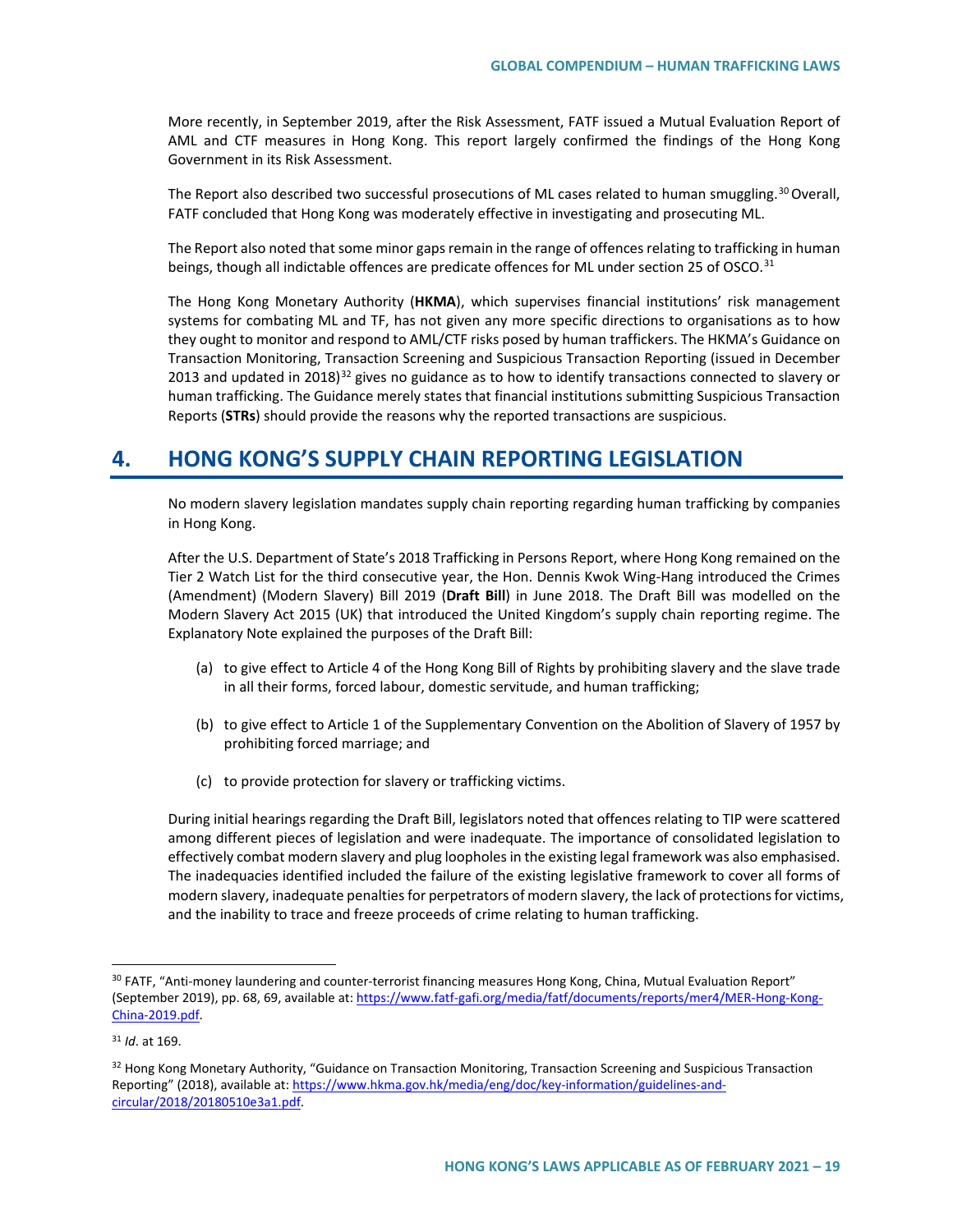In light of those inadequacies, the Draft Bill sought to amend the Crimes Ordinance to add several criminal offences:

- (a) Human Trafficking including trafficking any person for sexual and *non-sexual* exploitation.
- (b) Slavery, Servitude, and Forced Labour meaning holding any person in slavery, servitude, forced or compulsory labour, and slave trade in all its forms.
- (c) Forced Marriage the use of coercion, threat, or deception to make any person enter into marriage without free and full consent.

The Draft Bill also proposed additional measures to prevent modern slavery and to protect and provide restitution for victims:

- (a) Establish an Independent Anti-slavery Commission to encourage good practice in the prevention, detection, investigation, and prosecution of human trafficking and forced labour, and provide assistance and support to victims.
- (b) Require commercial organisations to publish a slavery and human trafficking statement each year to disclose whether measures are put in place to ensure that there is no slavery or trafficking in their supply chains or their own business.
- (c) Empower the courts to issue Civil Preventative Orders to prohibit any person from committing any of the proscribed conduct for the purpose of preventing slavery and trafficking.
- (d) Establish a civil claim for victims of human trafficking to bring against persons who had engaged in or knowingly benefited from participation in human trafficking.
- (e) Enable victims of slavery and trafficking to raise a defence for conduct connected to their slavery or trafficking situations.
- (f) Allow authorities to use their powers under the Organized and Serious Crimes Ordinance (Cap. 455) to intervene in criminally related accounts and proceeds of crime (and seize and freeze such illicit proceeds) in cases of slavery and human trafficking.

If passed, the Draft Bill would require commercial organisations over a certain size conducting business in Hong Kong to annually publish a slavery and human trafficking statement setting out the steps they had taken to ensure the absence of any slavery or human trafficking occurring in any part of their supply chains or their own businesses, or a statement that the organisation had taken no such steps.

The Draft Bill would also require senior management to approve the statements. For companies, the Board would have to approve the statement and a director would have to sign it. The company would have to publish the slavery and human trafficking statement on its website with a prominent link to the statement on the home page.

Unfortunately, the Government considered Hong Kong's existing legal framework to be adequate and did not support the Draft Bill, which then did not pass. The Government also noted the recent implementation of the Action Plan, which would tackle similar issues. Some members of the Panel on Security also believed that there are few victims of modern slavery and human trafficking in Hong Kong. Since that time, there has been no further progress in introducing the Draft Bill.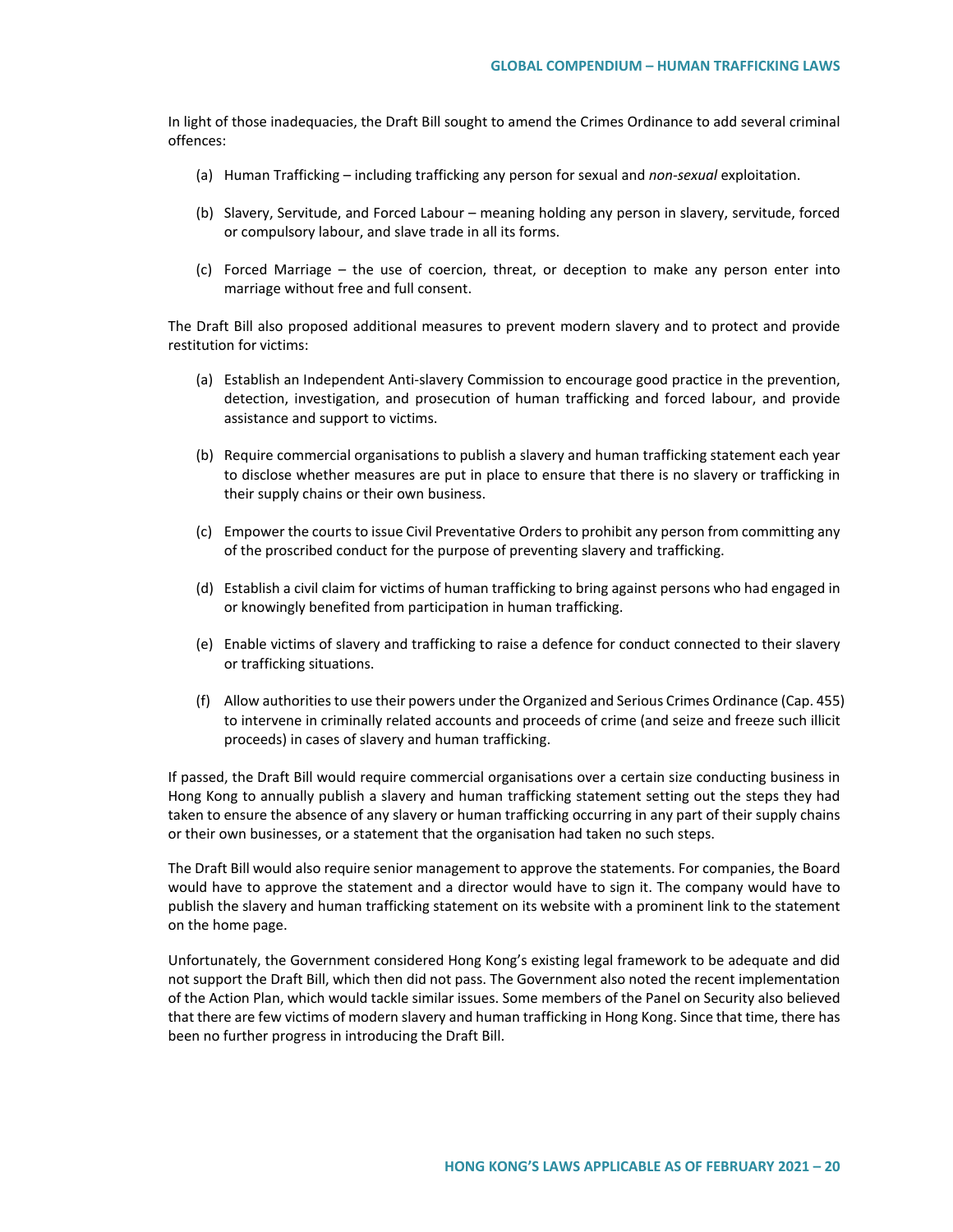# **5. FORCED LABOR: OVERVIEW OF HONG KONG'S APPLICABLE EMPLOYMENT AND MIGRATION LAWS**

# **5.1. Employment Law Rights for Victims of Human Trafficking and Forced Labor**

Although the ILO Convention (Forced Labour Convention) applies to Hong Kong, there is no criminal prohibition on forced labour in Hong Kong, nor any definition of "forced labour" in domestic legislation.

Accordingly, no specific protections are available to victims of trafficking or forced labour, and there are no routes by which victims can seek civil redress. Instead, victims need to look to Hong Kong's more general employment laws.

The Employment Ordinance (Cap. 57) (EO) and the Basic Law<sup>[33](#page-20-0)</sup> afford several basic rights for minimum employment conditions and mechanisms for redress to employees.

However, victims of trafficking, slavery, or forced labour may not have employment agreements with either those who have trafficked them or those who are exploiting them. Accordingly, while Hong Kong mandates certain minimum protections under both the EO and its Basic Law, Hong Kong's employment laws may not protect those victims.

In some cases, the person may have been brought to Hong Kong under a form of employment (for example, in the case of FDWs), but in other cases, victims may find themselves coerced into travelling to Hong Kong due to some form of threat or incentive (for example, foreign workers from China being persuaded to traffic fabric samples into Hong Kong, and then on to other countries in Southeast Asia). In these latter cases, it may not be clear that there is an employment relationship at all. Indeed, the arrangement may be more akin to slavery, where it was never contemplated that individuals would be paid for their work and they are forced to work.

The Hong Kong Bill of Rights, which incorporates Article 4 of the ICCPR, prohibits slavery or servitude. However, as seen in the ZN Case, the Court of Appeal found that Hong Kong's Government has no obligation to enact legislation to combat human trafficking for forced labour.

A key question, therefore, is whether there are any circumstances in which a person without an employment contract may obtain the benefit of the statutory protections afforded to employees in Hong Kong. This issue is further explored next within the scope of the legislation.

# **5.2. Applicability of Employment Legislation in the Context of Forced Labor or Trafficking**

The EO does not require employment contracts to be in writing, so an employment agreement can be written or oral. In some cases, victims of forced labour or trafficking may be in a form of employment that would grant them rights and protections under the EO. However, the lack of a written employment agreement makes it difficult to track violations and enforce the minimum protections contained in the EO.

In cases of oral contracts, the EO requires the employer to provide details and information about the employment in writing, upon written request, and communicate essential terms and conditions – notably details of wages and bonuses, payment dates, and notice periods. Workers in a forced labour situation are unlikely to have such discussions with their employers. In fact, by the very nature of the arrangement,

<span id="page-20-0"></span><sup>33</sup> Hong Kong Basic Law (last updated April 2017), available at[: https://www.basiclaw.gov.hk/en/basiclawtext/index.html.](https://www.basiclaw.gov.hk/en/basiclawtext/index.html)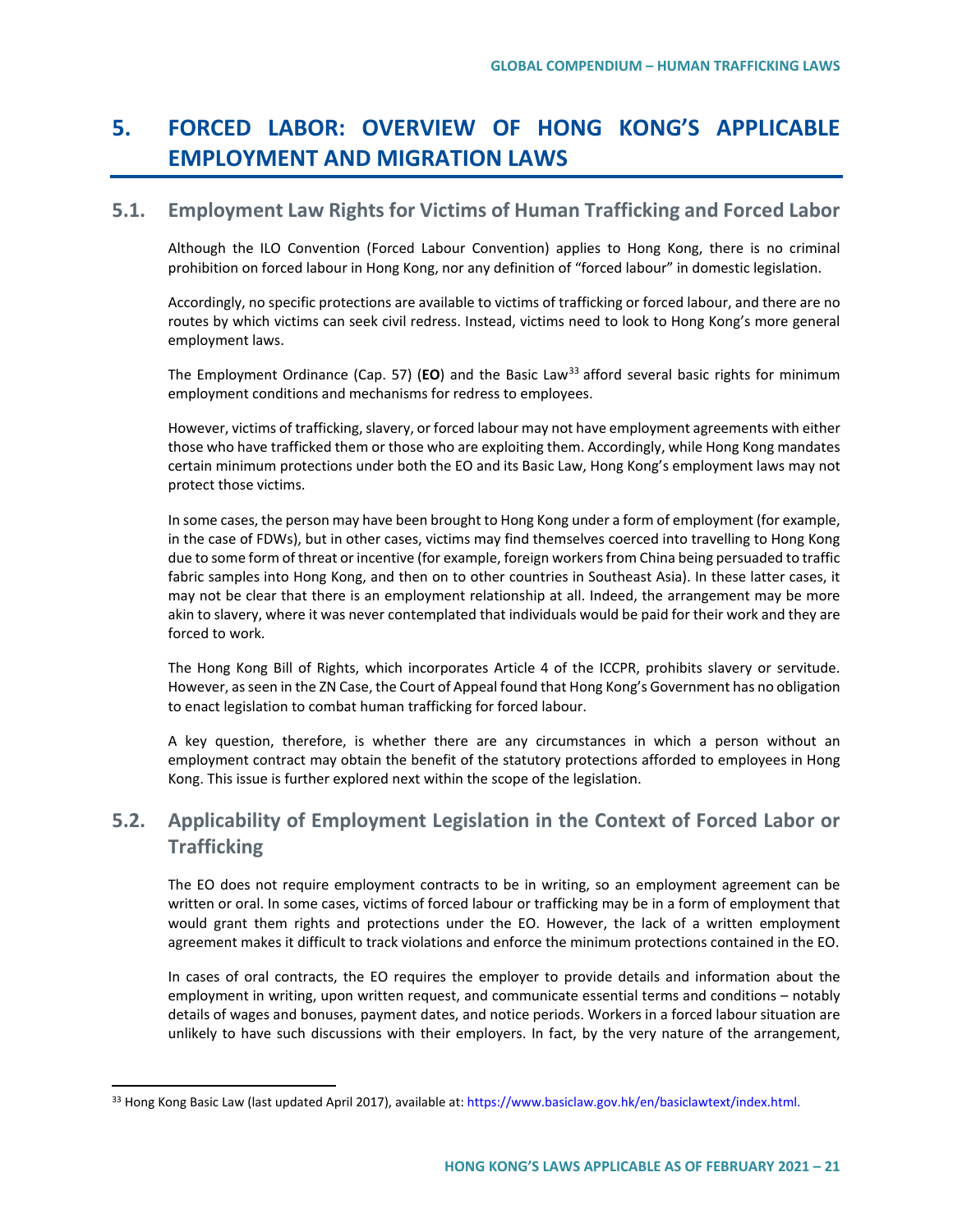victims of trafficking, slavery, or forced labour often do not have an agreement with either those who trafficked them or those for whom they are working.

Also, persons who have been brought into Hong Kong to work in forced labour may not have obtained a valid work visa and, therefore, are in the country and working illegally. While the EO does not apply to contracts employing illegal migrants, contracts of employment with illegal migrants may be found void ab initio, since the Immigration Ordinance prohibits employment of illegal migrants.

However, the Immigration Ordinance includes a statutory presumption (section 17N) that any person who is found at a place where an employer employs employees shall, unless evidence is provided to the contrary, be presumed to (a) have a contract of employment with that employer and (b) be an employee. Although, within the framework of the Immigration Ordinance, this provision is focused on ensuring that employers comply with the immigration laws to employ individuals lawfully, in theory it might be possible for victims of forced labour or trafficking to use this presumption to demonstrate that they were engaged in a contract of employment and, therefore, are entitled to the basic employment rights and protections afforded to workers under the EO.

However, in practice, a number of hurdles make it difficult for victims of forced labour to seek recourse against those who have trafficked them or benefited from their labour.

## **5.3. Statutory Rights**

#### *5.3.1. Rights to minimum wages, entitlements, and other applicable minimum standards*

The EO is Hong Kong's primary legislation that sets the basic rights and protection of employees. Subject to certain limited exceptions, the EO applies to all employees working in Hong Kong (local and foreign), regardless of nationality.<sup>[34](#page-21-0)</sup> Further, courts have ruled that a contract cannot exclude the EO.<sup>[35](#page-21-1)</sup>

The EO applies to every employee engaged under a contract of employment, to an employer of such employee, and to a contract of employment between such employer and employee.

The only employment arrangements excluded entirely from the scope of the EO are:

- Family members living in the same dwelling as the employer;
- Employees defined under the Contracts for Employment Outside Hong Kong Ordinance;
- A person serving under a crew agreement on board a ship not registered in Hong Kong or under the Merchant Shipping (Seafarers) Ordinance; and
- Apprentices whose contract is registered under the Apprenticeship Ordinance (subject to certain applicable provisions of the EO).

But for these statutory exclusions, the EO applies when there is a contract of employment. This is defined in the EO as "any agreement, whether in writing or oral, express or implied, whereby one person agrees to employ another and that other agrees to serve his employer as an employee ..."

<span id="page-21-0"></span> <sup>34</sup> Gareth Thomas and Gillian McKenzie, "Employment and Employee Benefits in Hong Kong," *Thomas Reuters Practical Law* (1 October 2017), available at[: https://uk.practicallaw.thomsonreuters.com/7-503-](https://uk.practicallaw.thomsonreuters.com/7-503-4336?transitionType=Default&contextData=(sc.Default)&firstPage=true&bhcp=1) [4336?transitionType=Default&contextData=\(sc.Default\)&firstPage=true&bhcp=1.](https://uk.practicallaw.thomsonreuters.com/7-503-4336?transitionType=Default&contextData=(sc.Default)&firstPage=true&bhcp=1) 

<span id="page-21-1"></span><sup>35</sup> *Id.*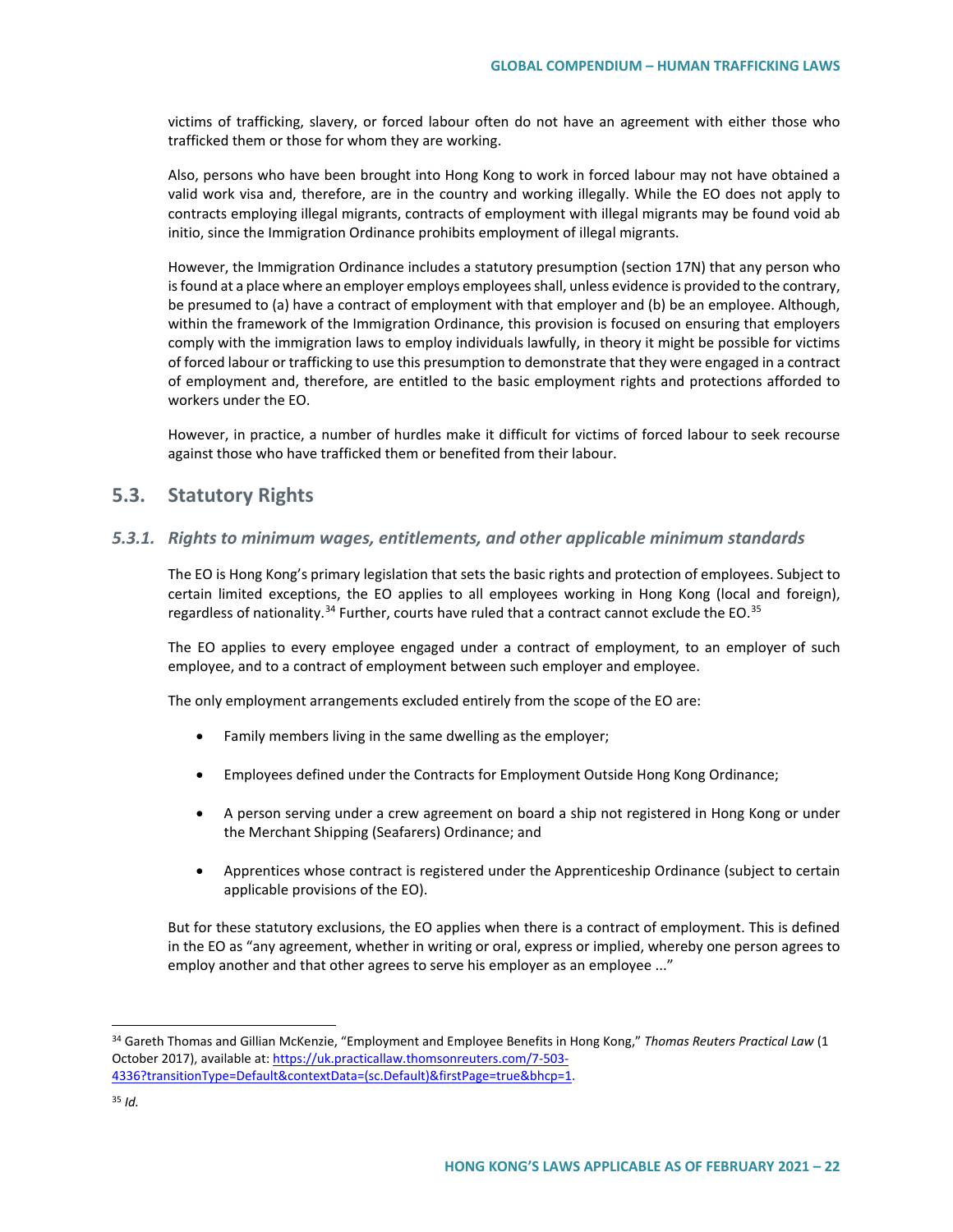Workers falling under the EO, regardless of the hours worked, are entitled to basic protections including:

- Payment of minimum wages;
- Restrictions on wage deductions; and
- Entitlement to statutory holidays.

In addition, employees who are employed under a "continuous contract" (defined as an employee who has been working for the same employer for a minimum of 18 hours per week, for four weeks or more) are entitled to additional benefits, such as:

- Mandatory rest days (one in every seven days)<sup>[36](#page-22-0)</sup> the employer chooses the rest days and notifies the employee before the commencement of each month (orally or in writing, unless there are fixed days);
- Paid leave allowances, including annual leave, sick pay, and maternity and paternity leave;
- Sickness allowances;
- Severance payments; and
- Long-term service payments.

In any dispute as to whether the employment contract is continuous, the employer has the burden of proving the contract was not continuous.[37](#page-22-1)

The EO generally prohibits employers from requiring employees to work on rest days,<sup>[38](#page-22-2)</sup> unless necessary due to a breakdown of machinery or "other unforeseen emergency of any nature."<sup>[39](#page-22-3)</sup> Where a worker is required to work on a "rest day," employers are obliged to substitute a rest day. Employers who fail to give rest days, or who compel workers to work on rest days, are subject to a fine of HKD 50,000.

#### *5.3.2. Claims available in relation to misrepresentations and "sham" arrangements*

Misrepresentations regarding employment or employment-related benefits often are used to induce FDWs to migrate to Hong Kong, or at least to travel there as an intermediary step for FDWs trafficked onto mainland China or other Asian countries. Hong Kong common law and statutory law, notably the Misrepresentation Ordinance (Cap. 284), create rights that protect against misrepresentation.

Section 2 of the Misrepresentation Ordinance provides an avenue for rescission for innocent misrepresentation (where otherwise fraud would have to be proven), where persons:

- Enter into a contract after a misrepresentation has been made to them; and
- The misrepresentation has become a term of the contract or the contract has been performed.

<span id="page-22-0"></span> <sup>36</sup> *Id.* at 17(1). Rest days should be in addition to any statutory, alternative, or substituted holiday entitlement (see also s 39).

<span id="page-22-1"></span><sup>37</sup> *Id.* at 3(2).

<span id="page-22-2"></span><sup>38</sup> *Id.* at 19(1).

<span id="page-22-3"></span><sup>39</sup> *Id*. at 19(2).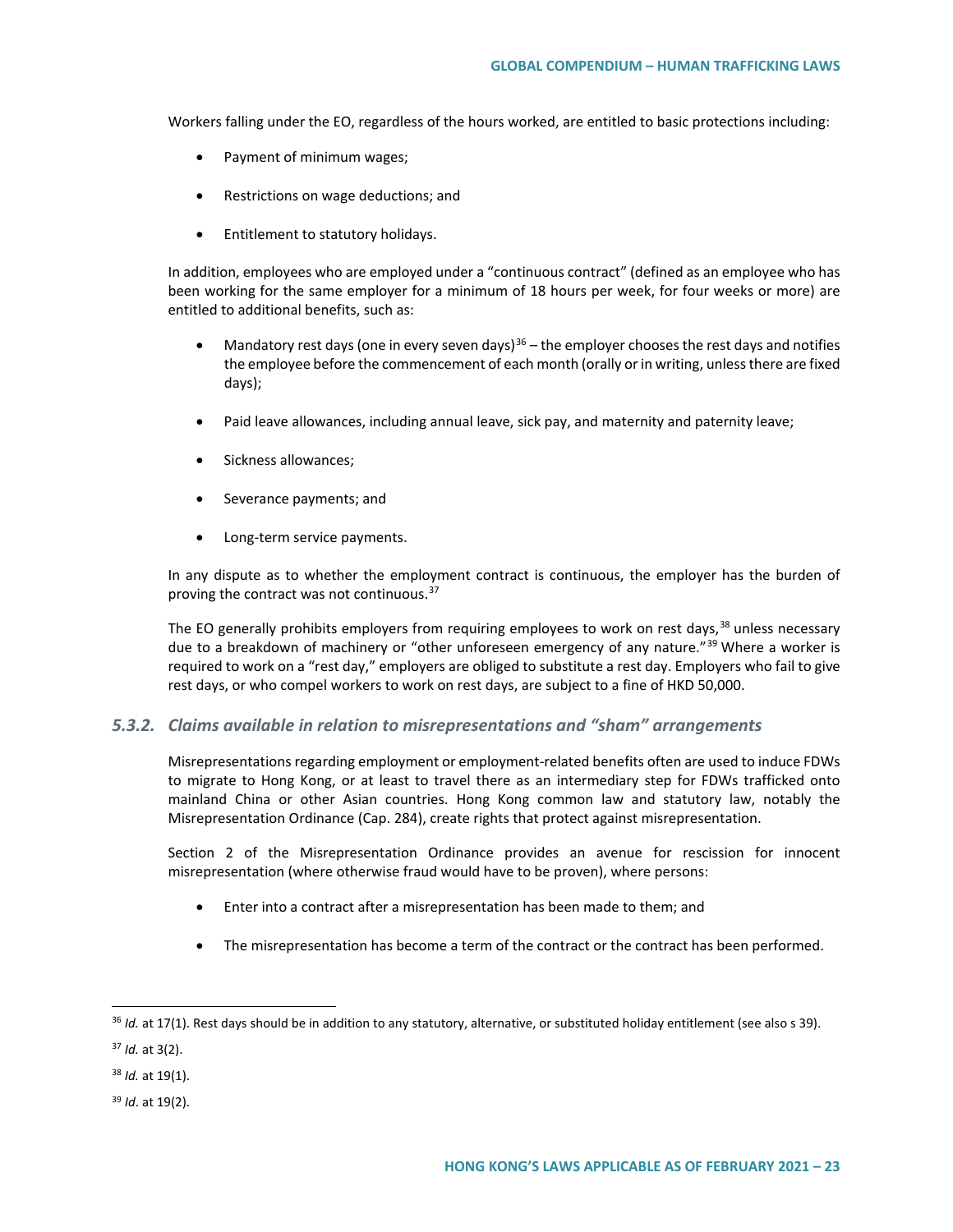If rescission is not available, for example, because it is not possible to restore the parties to their precontractual position, damages may be awarded in lieu of rescission. Damages under the Misrepresentation Ordinance are calculated by assessing the victim's likely position but for the fraudulent misrepresentation, unless the person making the misrepresentation had reasonable grounds to believe the statement was true.

The main elements for establishing an actionable misrepresentation claim are:

- A false statement of fact or law (a "statement" can include conduct or silence); and
- The statement induced the victim to enter into the contract. A misrepresentation claim might fail where the victim knew the statement to be false or did not rely on the statement in entering into the contract (for example, if the statement was made after the contract was executed, was immaterial, or was not known to be included in the contract).

Like other potential claims, the main barriers to making any formal misrepresentation claims against employers are the limited status and resources of FDWs and victims and their limited right to remain in Hong Kong without a valid work visa. Other barriers include a lack of legal aid to help meet court costs and obtain legal advice.

### *5.3.3. Claims available in relation to unlawful deductions, loans, and debt bondage*

The EO permits wage deductions in various circumstances, including:

- Deductions related to absences from work, but not to exceed a sum proportionate with the period of absence;
- Damages or losses to employer's goods, equipment, or property, capped at HKD 300 (and subject to certain other conditions); and
- Recovery of any advance or over-payment made by the employer, but no more than a quarter of the wages payable in one wage period.

Unless approved by the Commissioner for Labour, the aggregate of all deductions, excluding those related to work absences, cannot exceed half of the wages payable for a particular period.

The underpayment and unlawful deduction of wages are criminal offences, carrying penalties of:

- Underpayment: A fine of up to HKD 350,000 and a three-year prison term.
- Unlawful deductions: A fine of up to HKD 100,000 and a one-year prison term.

Employers that wish to bring a FDW into Hong Kong must employ the FDW on a Standard Employment Contract . The Standard Employment Contract is governed by the EO, the Immigration Ordinance (Cap. 115), and the Employees' Compensation Ordinance (Cap. 282). The Standard Employment Contract permits deductions only in accordance with the EO and the Mandatory Provident Fund Schemes Ordinance (Cap. 485). The Standard Employment Contract makes clear that deductions are not allowed for wear and tear of assets, uniform costs, and the like.

## *5.3.4. Remedies*

Other than actionable misrepresentation claims, the majority of laws and controls around employment contracts are focused on penalising errant employers and agencies, rather than compensating individual workers.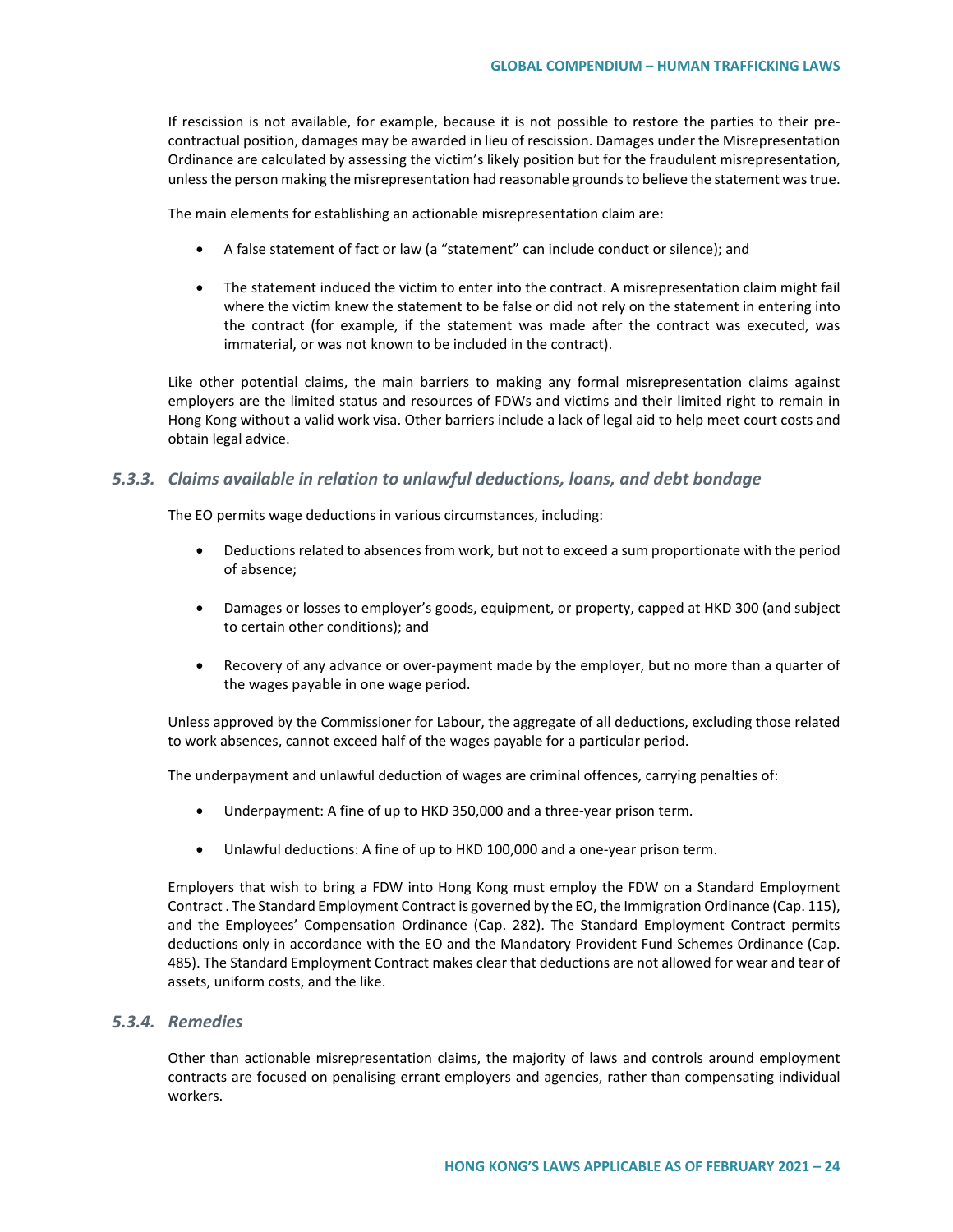Claimants must bring their monetary claims arising from their employment before the Labour Tribunal (there is no upper monetary limit on claims that the tribunal can hear). Theoretically, FDWs or those in forced labour situations could apply to the tribunal for legal or economic redress; however, these types of workers face practical and legal difficulties in enforcing legislation protecting employees.

In the case of an employee's death falling under the Employment Compensation Ordinance (**ECO**), compensation is calculated with reference to the age and monthly earnings of the deceased employee (section 6 of ECO):

- (a) Under age 40: 84 months earnings or HKD 375,950, whichever is higher.
- (b) Age through 55: 60 months earnings or HKD 375,950, whichever is higher.
- (c) Age 56 and above: 36 months earnings or HKD 375,950, whichever is higher.

Note: monthly earnings are subject to a maximum of HKD 26,070 for calculating compensation in fatal cases.

This compensation award is apportioned among the eligible family members of the deceased employee. Additionally, employers are liable to reimburse funeral and medical expenses, up to a maximum of HKD 76,200.

In the case of injury resulting in disability, compensation depends on the disabled employee's age and whether the injury results in total or partial incapacity.

In the case of permanent total incapacity, the payable compensation is: $40$ 

- (a) Under age 40: 96 months earnings or HKD 426,880, whichever is higher.
- (b) Age 40 through 55: 72 months earnings or HKD 426,880, whichever is higher.
- (c) Age 56 and above: 48 months earnings or HKD 426,880, whichever is higher.

Note: monthly earnings are subject to a maximum of HKD 26,070 for calculating compensation for permanent incapacity.

For permanent partial incapacity, the payable compensation is calculated by a formula:

(amount of compensation due to permanent total incapacity)  $\times$  (percentage of loss of earning capacity).

The Employees' Compensation Assessment Board determines the percentage of lost earning capacity according to the ECO.<sup>[41](#page-24-1)</sup>

For temporary incapacity claims following an accident, compensation is payable as a series of periodical payments during the period of temporary incapacity, capped at 24 months. If incapacity lasts longer than 24 months or a further period that the court may allow (which cannot exceed an additional 12 months), the incapacity will be regarded as permanent, giving the employee the right to request compensation under the permanent incapacity measure. In the meantime, the formula for calculating the periodic payment is:

<span id="page-24-0"></span> <sup>40</sup> *Id.* at 7.

<span id="page-24-1"></span><sup>41</sup> *Id.* at 9.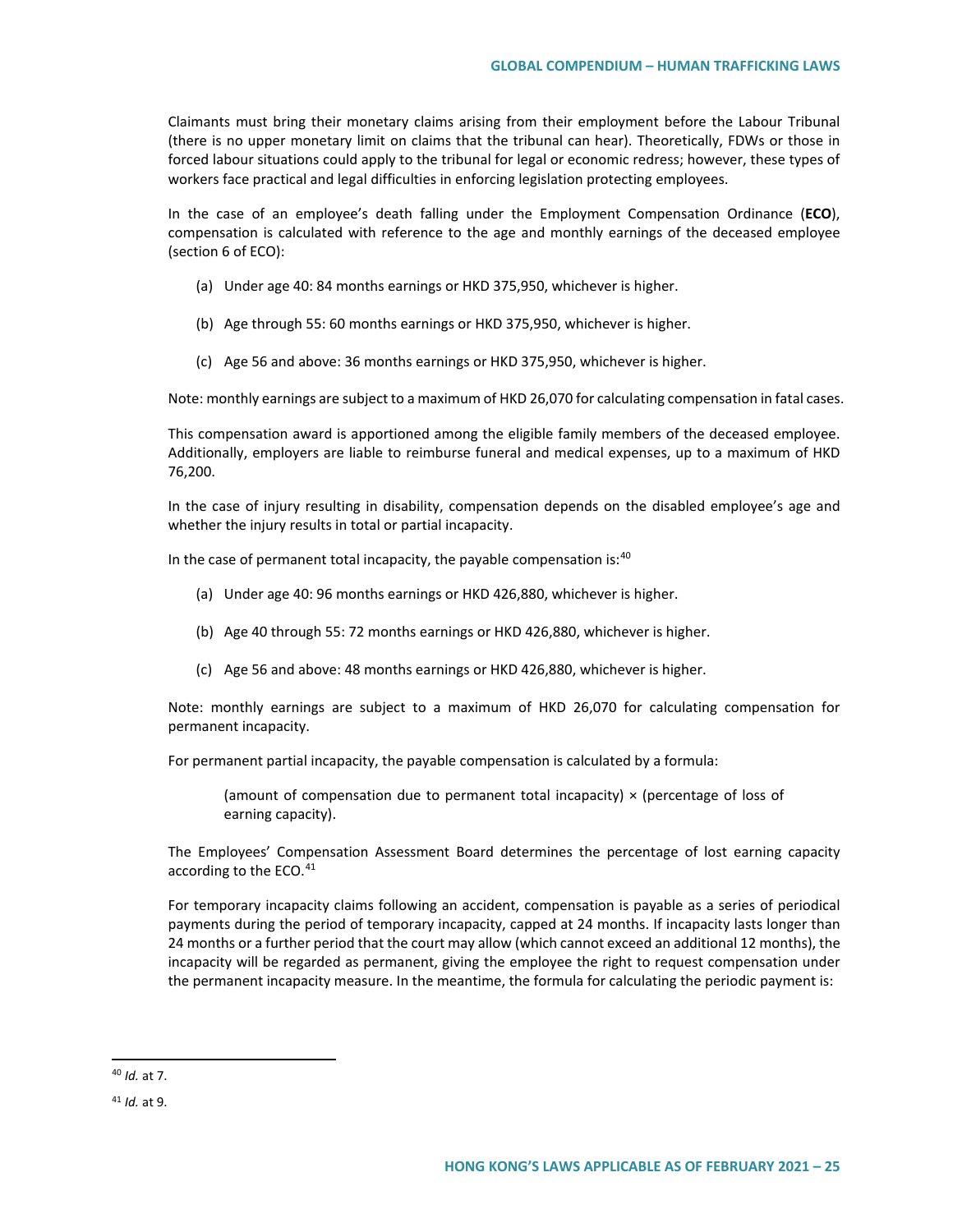(monthly earnings at the time of the accident *−* monthly earnings after the accident) × 4/5  $(80\%)$ .  $42$ 

Employees can claim certain additional costs, on top of any statutory compensation:

- (a) Medical expenses: unless the employer provides adequate medical treatment or coverage, the employer is liable to pay for any medical expenses during the period required, until the medical practitioner certifies that no further treatment is needed. Costs should be reimbursed within 21 days of receiving the medical receipts, and are subject to a daily cap of HKD 200 for either inpatient or out-patient care, or HKD 280 for both in- and out-patient care carried out on the same day.
- (b) Prostheses/surgical appliances (if any): employers are obliged to pay the cost of supplying and fitting a prosthesis or appliance, capped at HKD 36,430, and the probable costs of repair and renewal of the item for 10 years after fitting, subject to a cap of HKD 110,390.

# **5.4. Rights to a Safe Workplace and Compensation Associated With Injuries or Illness**

Under the Occupational Safety and Health Ordinance (Cap. 509),<sup>[43](#page-25-1)</sup> employers have a duty to provide and maintain a safe work environment. However, the Ordinance excludes certain workplaces, including:

- (a) Domestic premises on which only domestic workers are employed; and
- (b) Places where only self-employed persons work.

As such, the ordinance does not apply to many FDWs employed in Hong Kong.

Where the Ordinance does apply, it places obligations on employers, employees, and occupiers of buildings. The Commissioner for Labour enforces the ordinance and is empowered to issue suspension and improvement notices where it considers an activity to be an imminent hazard. Failure to comply with a notice is a criminal offence, carrying penalties of a fine of HKD 200,000 to HKD 500,000 and imprisonment up to 12 months.

In addition, the Employment Compensation Ordinance (Cap. 282) (**ECO**) may apply to workers' claims and rights. The ECO sets out further rights and obligations for personal injuries and deaths caused by accidents arising out of or in the course of employment, or by certain occupational diseases.

#### *5.4.1. Included/excluded workers*

The ECO applies to workers who have entered into or are working under a contract of service or apprenticeship (whether written or oral, express or implied).<sup>[44](#page-25-2)</sup> It excludes a few categories of workers:

(a) Casual employees (the ordinance includes part-time domestic workers, employees employed for the purposes of the trade or business, or for the purposes of a game or recreation who are engaged or paid through a club);

<span id="page-25-0"></span> <sup>42</sup> *Id.* at 10.

<span id="page-25-1"></span><sup>43</sup> Occupational Safety and Health Ordinance (Cap. 509).

<span id="page-25-2"></span><sup>44</sup> Employees' Compensation Ordinance (Cap. 282) s 2(1).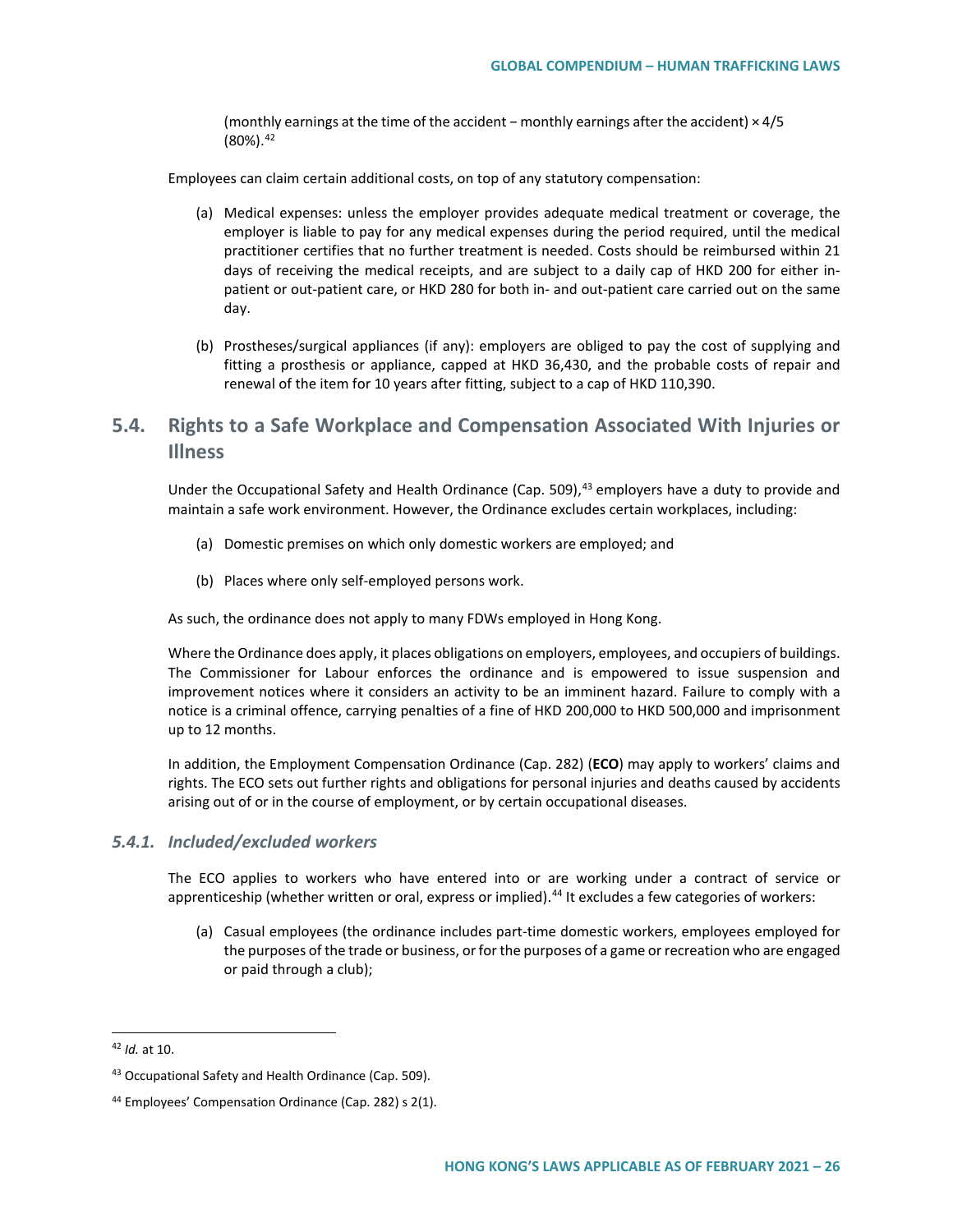- (b) Outworkers (defined as persons to whom items are given to be made up, cleaned, washed, altered, repaired, or worked on in that worker's own home or other premises not in the control of the person who gave the items);  $45$  and
- (c) Members of the employer's family who live with them (however the ECO will apply if an insurance policy taken under the ECO applies to such members).

In the case of illegal contracts, the ECO provides that the court has discretion to treat the case as if the injured person was employed at the time of accident under a valid contract of employment.<sup>[46](#page-26-1)</sup>

In general, an employer must pay compensation under the ECO where an employee is injured or dies as a result of an accident "arising out of and in the course of employment." The obligation to pay compensation will apply despite the fact that the employee might have been negligent or at fault when the accident took place.

## *5.4.2. Criteria to be met*

An accident will be deemed to "arise out of or in the course of" employment if it happens in certain circumstances:

- (a) While (with consent of the employer) the employee is being trained in or engaged in first aid, ambulance, or rescue work or engaged in any competition or exercise in connection with such training or work (whether on or off the employer's premises).<sup>[47](#page-26-2)</sup>
- (b) When the employee, with the employer's express or implied permission, is travelling as a passenger by any means of transport to or from the place of work and at the time of the accident, the means of transport is being operated by or on behalf of the employer or by some other person pursuant to arrangements made with the employer and other than as part of a public transport service.
- (c) While the employee is driving or operating any means of transport arranged or provided by or on behalf of the employer or by some other person pursuant to arrangements made with the employer between the employee's place of residence and place of work, travelling by a direct route for the purpose of and in connection with the employee's employment.
- (d) When, during specified levels of gale or rainstorm warnings, the employee is travelling between the employee's place of residence and place of work:
	- 1. To the employee's place of work, by a direct route within a period of four hours before the time of commencement of the employee's working hours for that day or to the employee's place of residence, within a period of four hours after the time of cessation of the employee's working hours for that day, as the case may be; or
	- 2. In such other circumstances as the Court thinks reasonable.
- (e) While the employee is, with the employer's express or implied permission, travelling by any means of transport for the purposes of and in connection with the employee's work between Hong Kong

<span id="page-26-0"></span> <sup>45</sup> *Id.* s 3.

<span id="page-26-1"></span><sup>46</sup> *Id*. s 2(2).

<span id="page-26-2"></span><sup>47</sup> *Id.* s (4)(c)(i).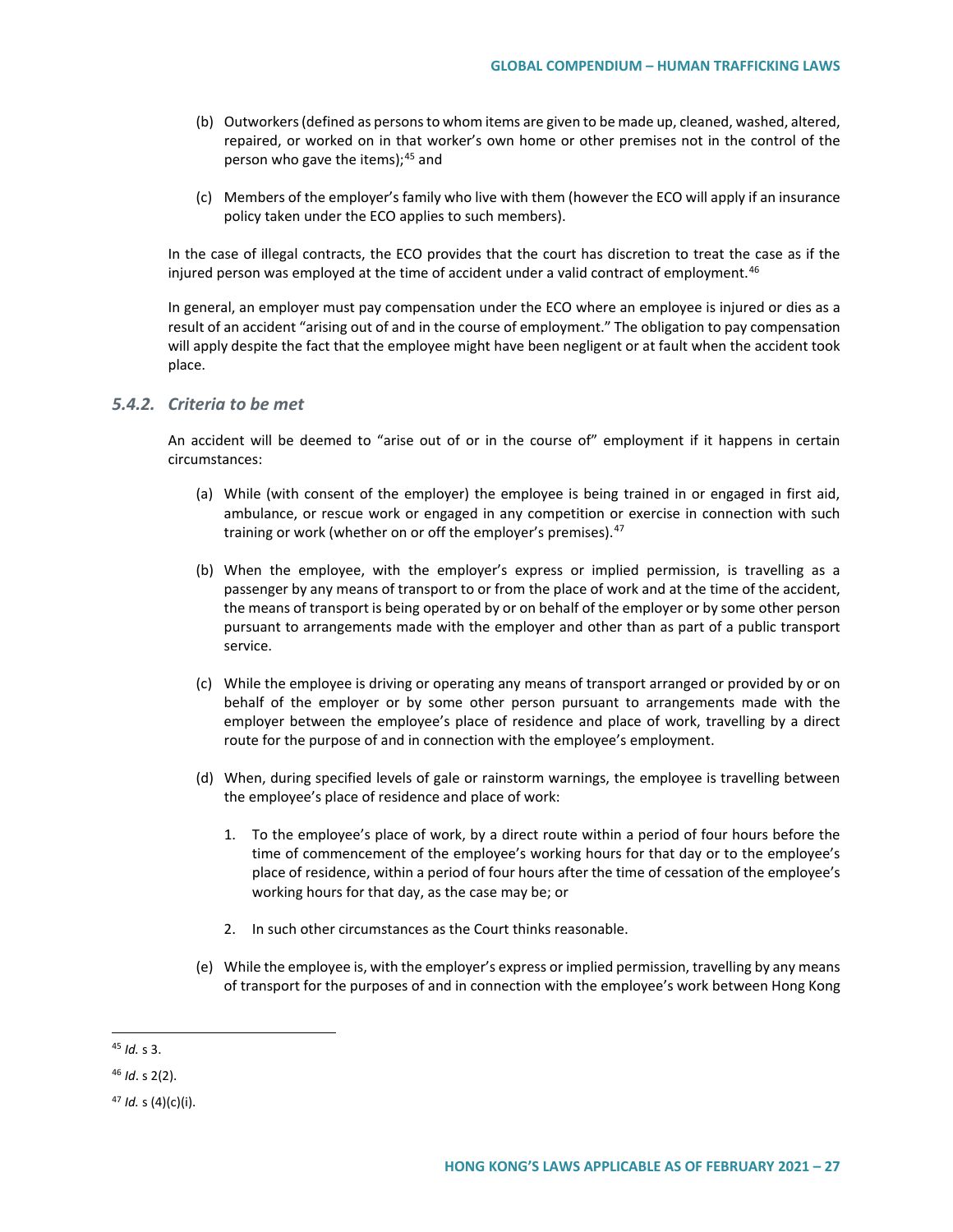and any place outside Hong Kong or between any place outside Hong Kong and any other such place.

# **5.5. Access to Justice and Practical Issues Associated With Enforcing Social Legislation**

Even if victims of forced labour could be considered to be employees, it is unlikely that victims would bring an employment claim against their abusers/employers.

It is difficult for FDWs (who are already in a much more advantageous position than a victim of trafficking), to seek legal or economic redress, even though FDWs are entitled to bring claims before the Hong Kong Labour Tribunal.

Employment cases do not qualify for legal aid, so FDWs would have to pay not only the costs of extending or obtaining a visa (if their visa is tied to their contract) but also any court and legal fees, as well as all costs of remaining in Hong Kong for the case to be heard. Moreover, since FDWs have no general right to legal representation and would not have any rights to work until their claim is adjudicated, FDWs would have no ability to gain employment and wages pending resolution of the dispute. For this reason, many FDWs choose to return to their home countries, rather than risk the time, cost, and uncertainty of a court hearing.

Establishing a claim itself also raises problems. In the same way that it is likely difficult to check whether a FDW's work duties are limited only to domestic work, in practice, tracking cash payments to monitor compliance with the minimum wage for FDWs may be problematic, particularly where there is any migration of the worker.

Further, while the Standard Employment Contract and visa requirements govern the rights and obligations of workers and employers in Hong Kong, no legislation governs whether and how employers can take FDWs outside of Hong Kong (and neither the EO nor Immigration Ordinance include provisions about it). In the absence of such legislation, the work performed by FDWs on FDW visas could be unlawful and place them at risk of exploitation, when they are moved outside of the minimum protections provided by Hong Kong.<sup>[48](#page-27-0)</sup> Indeed, for FDWs who are employed in Hong Kong under the Standard Employment Contract regime but who are taken to work outside of Hong Kong, it is unclear whether or how HKSAR authorities could enforce the terms of the Standard Employment Contract or prosecute offences under Hong Kong law. NGOs have reported possible offences or violations of the minimum protections, but police forces have claimed that they are unable to investigate or take action where the alleged offences took place outside of Hong Kong.

The Standard Employment Contract also ties the FDW to a specific contract with a specific employer. A FDW's status in Hong Kong is thus tied to that contract. When a contract is ended prematurely, FDWs are only permitted to transfer their contracts in certain limited circumstances, such as when the employer is migrating, has died, or has financial issues with continuing the contract, or where there is evidence that the FDW has been abused or exploited.<sup>[49](#page-27-1)</sup> Absent these conditions, upon expiry or termination of a Standard Employment Contract related to a FDW, workers are expected to leave Hong Kong within two weeks to return to their country of origin. Due to this short timeframe in which a work pass lapses upon termination of an employment contract, FDWs have limited time to raise grievances – not even accounting for the time it would take for the Labour Tribunal to hear the matter. To remain in Hong Kong beyond this time, FDWs

<span id="page-27-0"></span><sup>&</sup>lt;sup>48</sup> The Justice Centre Hong Kong, "Not Stopping Here: Hong Kong as a Transit Site for Human Trafficking" (January 2019), available at[: https://www.justicecentre.org.hk/framework/uploads/2019/01/JC\\_eA4\\_28pp\\_OP9-2.pdf](https://www.justicecentre.org.hk/framework/uploads/2019/01/JC_eA4_28pp_OP9-2.pdf) at 15.

<span id="page-27-1"></span><sup>49</sup> Hong Kong Special Administrative Region Constitutional and Mainland Affairs Bureau, "HKSAR Government Welcomes Constructive Dialogue with UN Human Rights Committee," *Press Releases* (28 March 2013), available at: [https://www.cmab.gov.hk/en/press/press\\_3146.htm.](https://www.cmab.gov.hk/en/press/press_3146.htm)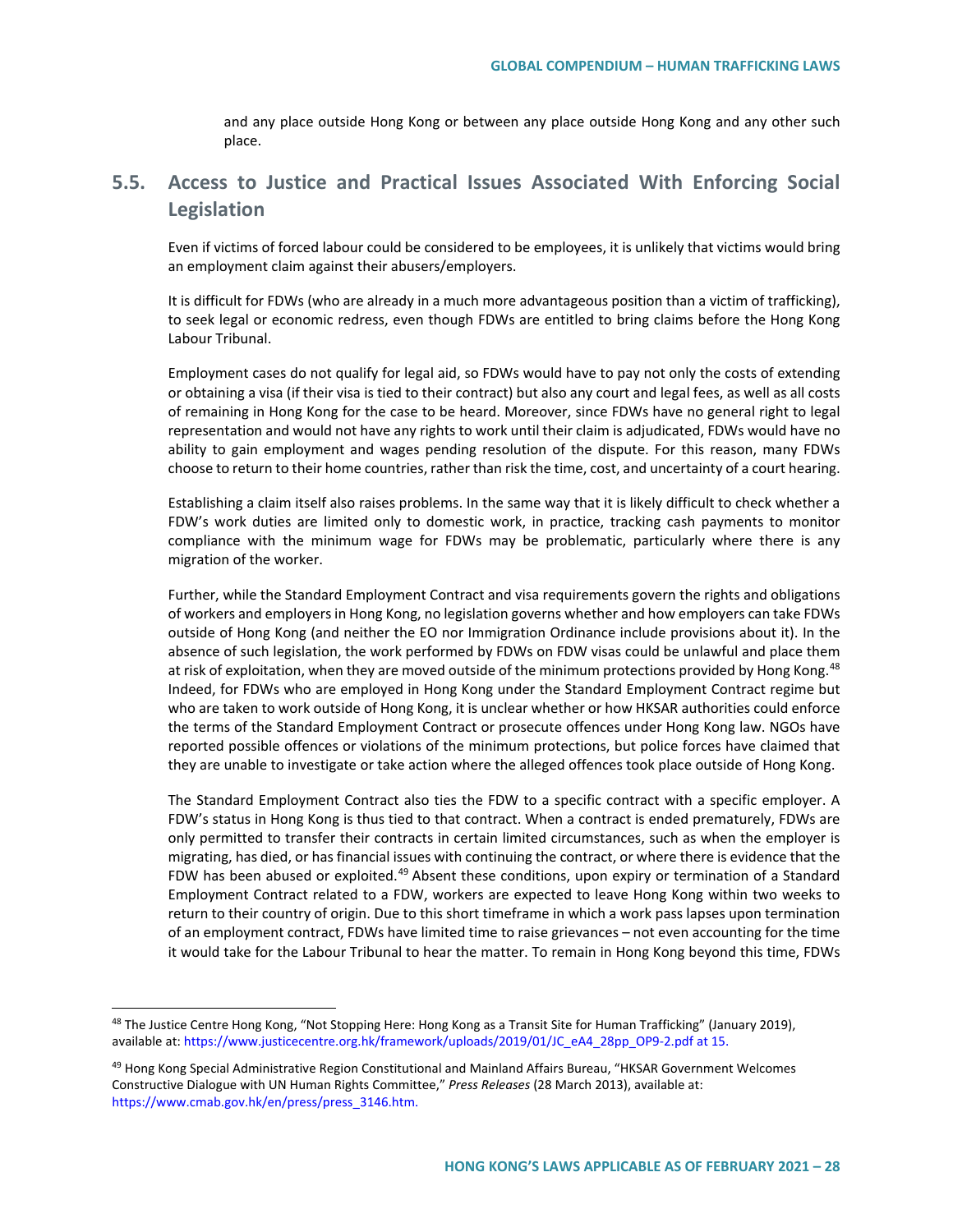would need to apply to the Immigration Department for a visa extension – another expense that most FDWs cannot afford.

All of these practical barriers are amplified for individuals who are trafficked into Hong Kong in forced labour situations and are trying to get access to the Labour Tribunal. The main issue would be the individual's right to remain in Hong Kong and bring a claim, since victims may have no legal status in Hong Kong. The interaction between employment law and migration law limits the rights and remedies for victims of modern slavery and human trafficking.

# **5.6. Interaction Between Employment Law and Migration**

Like many other countries in Asia, Hong Kong employs a significant number of FDWs. FDWs are entitled to the same benefits and protections under the EO. However, they are also subject to mandatory immigration and employment law requirements.

The HKSAR Immigration Department requires employers to use a Standard Employment Contract to employ FDWs. The Standard Employment Contract is governed by the EO, the Immigration Ordinance (Cap. 115), and the Employees' Compensation Ordinance (Cap. 282). When seeking entry to Hong Kong, FDWs are generally required to produce a copy of their Standard Employment Contract and obtain a specific FDW visa, which is tied to the contract itself.

The Standard Employment Contract mandates a number of terms:

- A maximum term of two years; after that term expires, workers must return to their country of origin, at their employer's expense.
- FDWs are required to live at their employer's primary residence.
- FDWs should perform only domestic work. FDWs are prohibited from driving (absent approval from the Director of Immigration).
- FDWs may not have any other employment with any other person and the employer should not require or allow the FDW to carry out any work for any other person.
- Wages should be at or higher than the minimum mandated by the Hong Kong Government at the date of contract and should be paid in cash or cheque to the worker's bank account (if the worker consents to this) along with a food allowance at a government-mandated minimum level.
- The employer may not make any deduction from the FDW's wages other than as permitted under the EO. (The EO allows deductions for: (i) absence from work not exceeding a sum proportionate to the period of absence, (ii) damage to or loss of the employer's goods, equipment, or property, subject to a limit of HKD 300, and (iii) recovery of any advance or over-payment of wages made by the employer to the FDW, subject to a maximum of one-quarter of the wage payable in one wage period.)

Under the EO, any employer who underpays wages commits an offence and is liable to a fine of HKD 350,000 and to imprisonment for three years. Any person who unlawfully deducts wages commits an offence and is liable to a fine of HKD 100,000 and to imprisonment for one year. The EO also sets out numerous other offences and penalties for employers who fail to comply with the EO's requirements.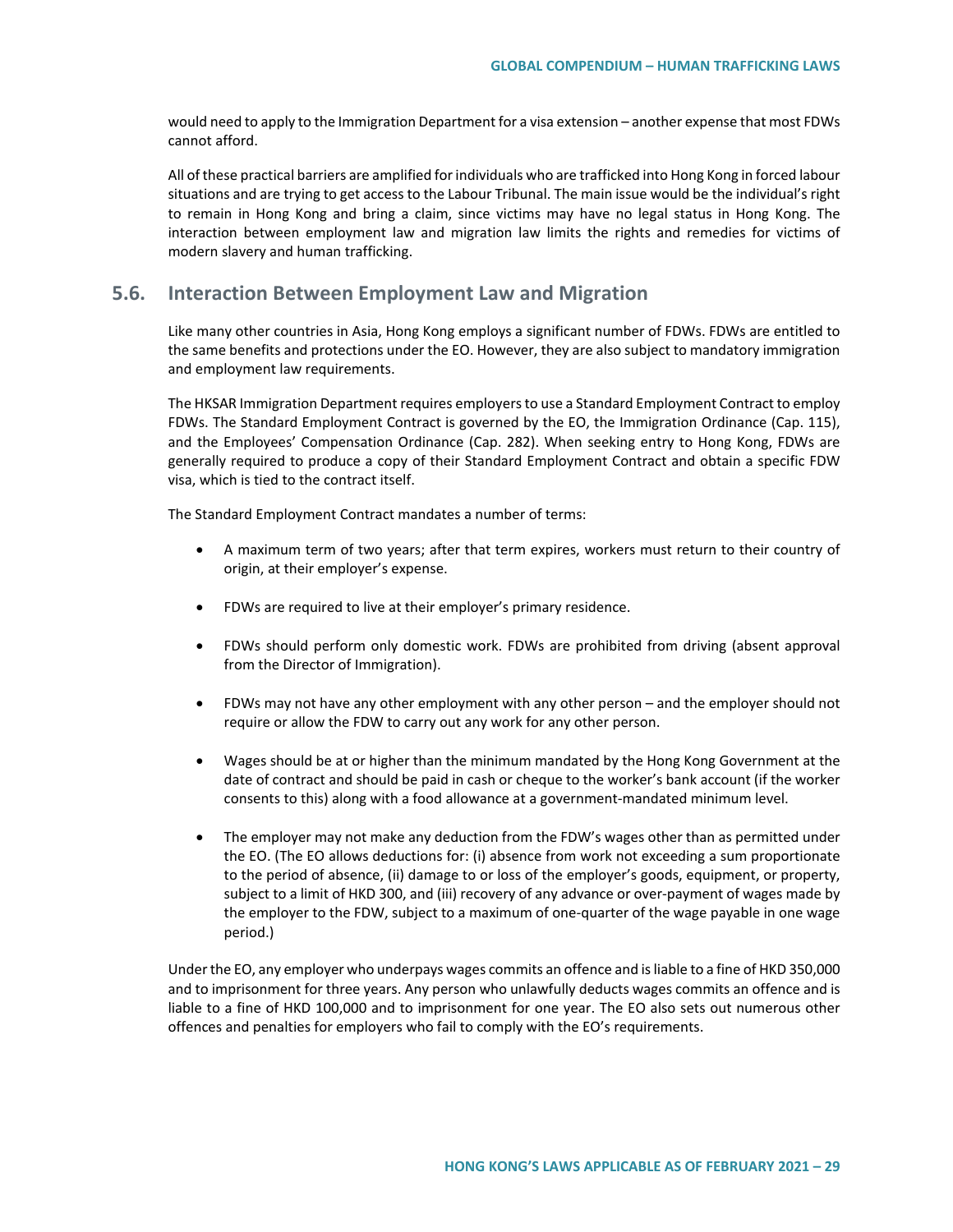#### **Employment and placement agencies**

The Labour Department of the Hong Kong Government does not require that FDWs be recruited through an agency. However, many countries home to FDWs have this requirement for their citizens.

All agencies placing employees in Hong Kong are required to be licenced with the Employment Agencies Administration (**EAA**). Each licence is valid for one year. Licensing is mandatory before an agency can undertake any placements in Hong Kong, and the names of all licence holders are published in the Gazette and on the EAA's website. In theory, this provides a mechanism through which prospective workers can verify the status of an agency.

Under section 60 of the EO, absent an exemption issued by the Commissioner for Labour, any person operating an employment agency without a licence is guilty of a criminal offence. Following implementation of the Employment (Amendment) Ordinance (Cap. 57A) (**Amendment Ordinance**) (also termed the Employment Agency Regulations Ordinance) in February 2018, operating without a licence carries a maximum penalty of a fine of up to HKD 350,000 (raised from the previous maximum fine of HKD 50,000) and imprisonment of three years.<sup>[50](#page-29-0)</sup>

Agencies are prohibited from receiving compensation other than their prescribed commission: 10% of the first month's wages of the employee.<sup>[51](#page-29-1)</sup> Where agencies breach the limit on compensation, agencies may be subject to a fine of HKD 50,000.

The limitation period for bringing prosecutions under section 60 EO has been extended to 12 months from the date of commission of the offence.<sup>[52](#page-29-2)</sup> The Amendment Ordinance also extends liability from the named licensee, to those "associated with" the agency, including directors, managers, and secretaries of a company engaging in any offending activities (see section 50(1)). While complaints of overcharging are rife, particularly for spurious "loans" offered by agencies to FDWs, there are few cases of enforcement.

#### **Code of Practice**

The Amendment Ordinance also enables the Commissioner for Labour to issue guidelines and codes of practice applicable to employment agencies. The Commissioner has introduced a Code of Practice<sup>[53](#page-29-3)</sup> applicable to employment agencies. It creates enhanced statutory grounds under which the EAA can refuse to issue, renew, or revoke a licence, including non-compliance with the Code.

The new Code of Practice, implemented in 2018, was aimed to tie the Code into the new legislative framework. In addition, it provided certain standard reference forms for agencies, set out service standards related to job-seeker ID documents, and reiterated the need for compliance with the Bribery Ordinance (Cap. 201).

In 2018, the Commissioner for Labour's press releases reported that around six agencies had their licenses revoked, including where there were suspicions of overcharging foreign domestic workers, and retaining FDWs' passports and identity documents to pressure payment of "loans" made to workers. The

<span id="page-29-0"></span> <sup>50</sup> Amendment Ordinance (Cap. 57A) s 7.

<span id="page-29-1"></span><sup>51</sup> Employment Ordinance (Cap. 57) s 57.

<span id="page-29-2"></span><sup>52</sup> Amendment Ordinance (Cap. 57A) s 7.

<span id="page-29-3"></span><sup>53</sup> Hong Kong Labour Department, "Code of Practice for Employment Agencies," available at: [https://www.eaa.labour.gov.hk/\\_res/pdf/CoP\\_Eng.pdf.](https://www.eaa.labour.gov.hk/_res/pdf/CoP_Eng.pdf)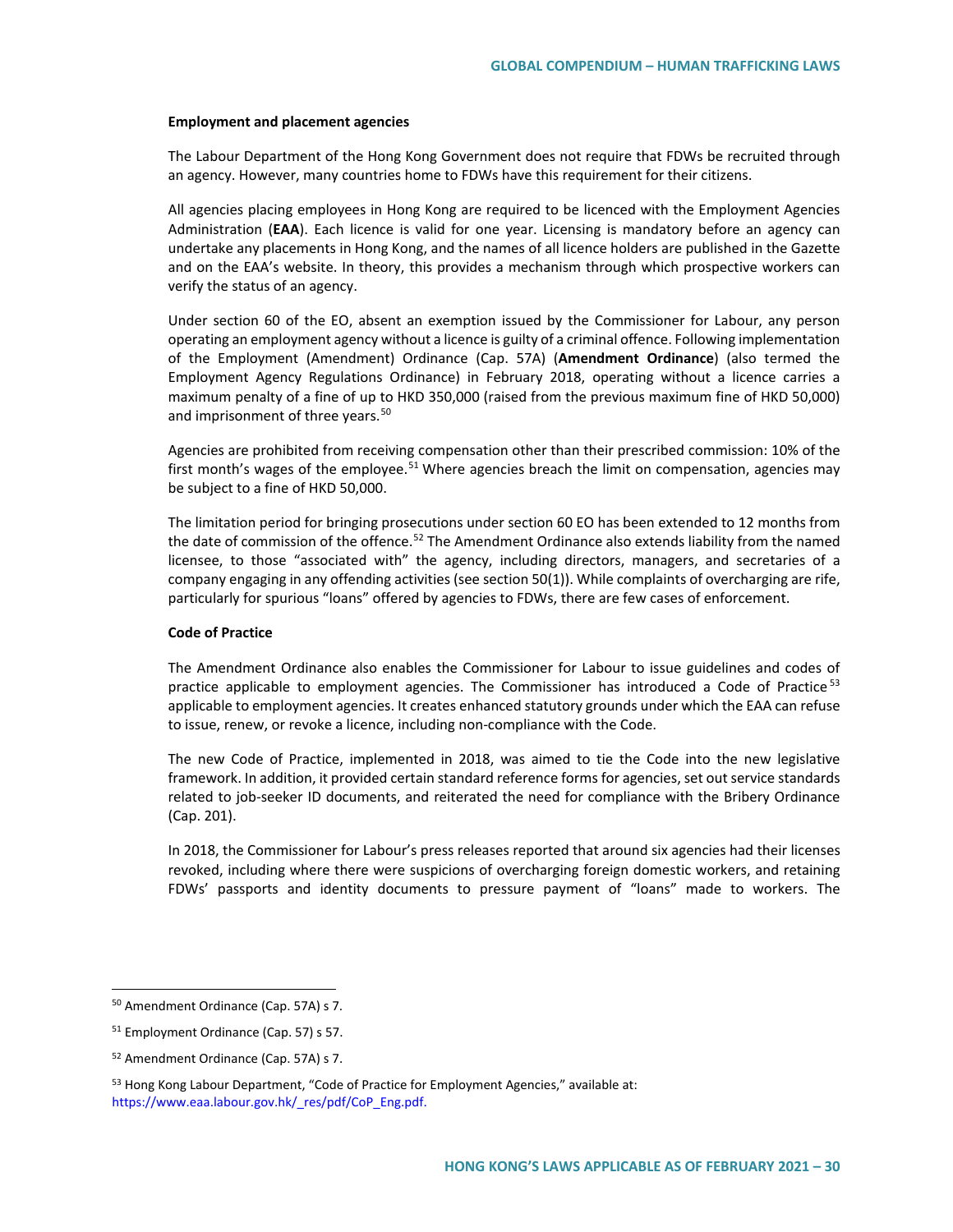Commissioner also rejected applications for the renewal of several licenses based on non-compliance with the Code.<sup>[54](#page-30-0)</sup>

## *5.6.1. Employment rights affected where employment is unlawful under migration law*

FDWs' employment rights and their right to remain in Hong Kong are tied to their Standard Employment Contract. Under the Standard Employment Contract, employers are required to provide their primary residence address, and workers are required to live there. Workers who move to other locations as a requirement of their work risk breaching the conditions of the Standard Employment Contract. A breach of the Standard Employment Contract residence requirement is a criminal offence. On the face of the legislation, workers have primary liability. In addition, those who "aid or abet" the offence can be liable, and those may include employers.

Outside of the Standard Employment Contract, the Immigration Department has an informal policy regarding movement of migrant workers, including FDWs. The Immigration Department has published general remarks on its website reiterating that employers should obtain FDWs' consent to travel with an employer overseas. Much of the commentary focuses on insurance arrangements for workers. As it currently stands, the Immigration Department's position is ambiguous and does not expressly permit or restrict the ability of employers to move domestic workers abroad.

FDWs who are moved outside of Hong Kong are outside the protection of Hong Kong's employment legislation, potentially in breach of their visa conditions, and at risk of exploitation in another jurisdiction.

Hong Kong is often used as a transit point where workers are brought in and quickly moved away. The Hong Kong Justice Centre has commented on cases involving trafficking of FDWs into China from Hong Kong, including workers employed under the Standard Employment Contract. Workers may arrive in Hong Kong expecting employment in Hong Kong, and may sign a Standard Employment Contract, but are quickly transported to other jurisdictions across Southeast Asia or mainland China.<sup>[55](#page-30-1)</sup> In one example cited by the Justice Centre, a domestic worker was killed in China, with the press reporting that her employer was arrested for conspiracy to defraud. However, the press report did not explain the basis for the arrest or whether it related to contravention of rights under the Standard Employment Contract. The Justice Centre also cited anecdotal cases of border officials ignoring workers' requests for help. In other cases, after workers expressed concern, their employers threatened to terminate their employment contracts (meaning they would automatically have to return to their home countries) or to refuse references.

## *5.6.2. Rights/remedies available under applicable migration law and regulations*

The Immigration Ordinance (Cap. 115) prohibits arranging for or assisting the passage of unauthorised individuals into or within Hong Kong. Part IV.B of the Immigration Ordinance makes it a crime to employ illegal immigrants. Employers who employ someone unlawfully face a maximum penalty of a HKD 350,000 fine and three years of imprisonment .<sup>[56](#page-30-2)</sup> As a result, the Immigration Ordinance indirectly deters trafficking, as it prohibits individuals from employing or assisting those who are unauthorised to work. According to statistics released by the Immigration Department, 275 employers of illegal workers were prosecuted in 2017, and 283 were prosecuted in 2018.<sup>[57](#page-30-3)</sup> However, employers have defences under this section, including

<span id="page-30-0"></span> <sup>54</sup> Hong Kong Special Administrative Region, "Licence of Employment Agency Revoked," *Press Releases* (30 October 2018), available at[: https://www.info.gov.hk/gia/general/201810/30/P2018103000629.htm.](https://www.info.gov.hk/gia/general/201810/30/P2018103000629.htm)

<span id="page-30-1"></span><sup>55</sup> The Justice Centre Hong Kong, "Not Stopping Here: Hong Kong as a Transit Site for Human Trafficking" (January 2019) [https://www.justicecentre.org.hk/framework/uploads/2019/01/JC\\_eA4\\_28pp\\_OP9-2.pdf.](https://www.justicecentre.org.hk/framework/uploads/2019/01/JC_eA4_28pp_OP9-2.pdf)

<span id="page-30-2"></span><sup>56</sup> Immigration Ordinance (Cap. 115) at 17I(1).

<span id="page-30-3"></span><sup>&</sup>lt;sup>57</sup> Hong Kong Special Administrative Region Immigration Department, "Statistics on Enforcement and on Non-refoulement Claim," *Enforcement*, available at[: https://www.immd.gov.hk/eng/facts/enforcement.html.](https://www.immd.gov.hk/eng/facts/enforcement.html)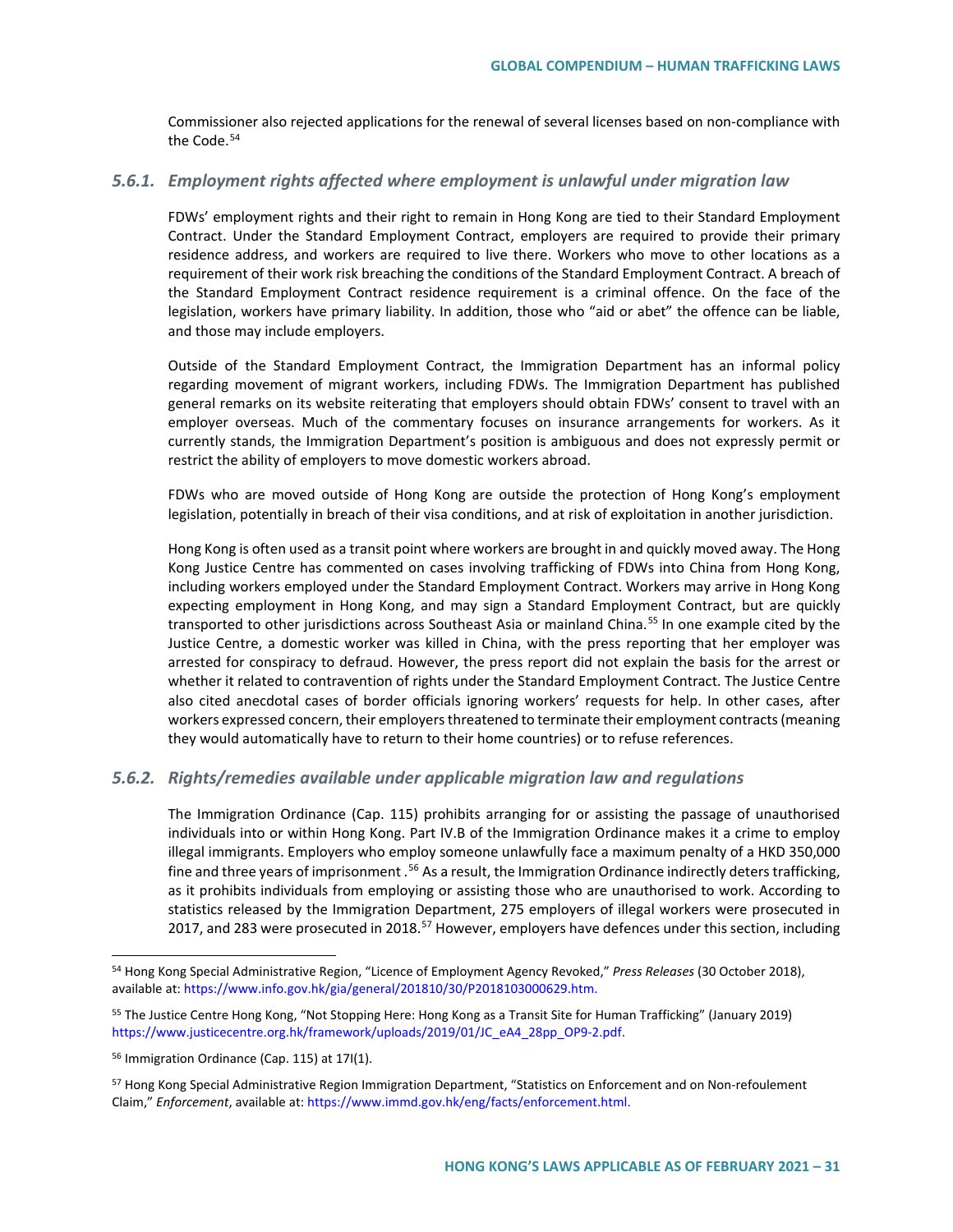that the accused person took "all practicable steps" to determine whether the individual was lawfully employable and reasonably concluded that they were.<sup>[58](#page-31-0)</sup>

The Immigration Ordinance imposes a number of other obligations (with related offences and penalties) on would-be employers:

- (a) An obligation not to enter into a contract of employment to employ another person until the employer has inspected their valid identity and immigration documents (contravention of which carries a penalty of a fine of up to HKD 150,000 and one year of imprisonment);<sup>[59](#page-31-1)</sup>
- (b) A requirement on employers to keep, at each "place of employment," easily accessible records, capable of being produced on demand, of:
	- 1. Employees' full names as shown on their identity documents, or other document demonstrating that they are lawfully employable; and
	- 2. The type of document held by the employees to demonstrate they are lawfully employable.<sup>[60](#page-31-2)</sup>

A violation of these requirements leads to a range of offences, including obstruction, with maximum penalties ranging from a fine to imprisonment of up to six months.<sup>[61](#page-31-3)</sup>

Additionally, the Immigration Ordinance includes a statutory presumption (section 17N) that anyone found at a place of employment (a) has entered into a contract of employment, and (b) is an employee of that employer.

However, according to section 17H(3) of the Immigration Ordinance, an employer is entitled to terminate without notice or payment in lieu an employee who fails to comply with a requirement to produce valid identity or travel documents. This section also excludes liability – either under common law or any other ordinance – to the employer.  $62$ 

Other than standard employment provisions, the Immigration Ordinance includes a series of offences for arranging or assisting the passage to, or within, Hong Kong, of unauthorised entrants (section 37D). The offence applies whether the person arranges or assists the passage, on the person's own behalf or on behalf of another (whether that other person is in Hong Kong or not), and it includes offering to arrange or assist such passage, or doing or offering to do any preparatory acts to passage. Contravention is either a summary or indictable offence, carrying a maximum penalty of a HKD 350,000 fine and imprisonment of three years (upon summary conviction), or a HKD 5,000,000 fine and imprisonment of up to 14 years (upon indictment).

Section 37DA includes a further offence for assisting an unauthorised entrant to remain in Hong Kong, punishable upon conviction with a fine of up to HKD 250,000 and imprisonment of three years (summary conviction) or a fine of up to HKD 500,000 and imprisonment of 10 years (indictment).

Furthermore, section 37G of the Immigration Ordinance empowers immigration authorities to apply for forfeiture of any property, other than a ship, that is linked with an offence under sections 37C or 37D, or that represents the proceeds (either direct or indirect) of any such offence. The powers of forfeiture apply regardless of whether any person is convicted of an offence, unless the court believes there is "good reason"

<span id="page-31-0"></span> <sup>58</sup> Immigration Ordinance (Cap. 115) s 17I(1A).

<span id="page-31-1"></span><sup>59</sup> *Id.* section 17J(2).

<span id="page-31-2"></span><sup>60</sup> *Id.* s 17K.

<span id="page-31-3"></span><sup>61</sup> Criminal Procedure Ordinance (Cap. 221) Sch. 8.

<span id="page-31-4"></span><sup>62</sup> Immigration Ordinance (Cap. 115) s 17H(3).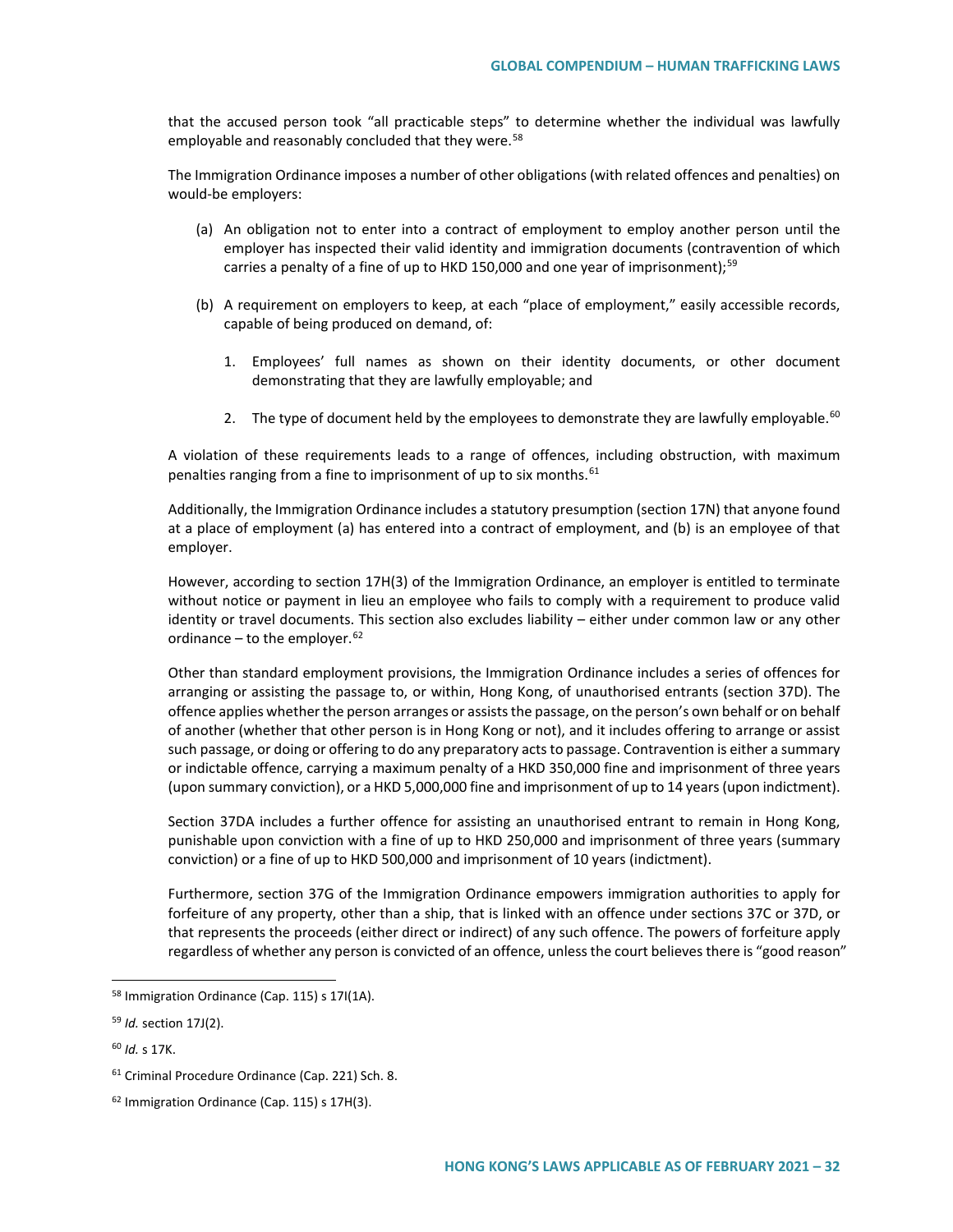not to make such an order or such an order would be unjust. These rights may then confer additional pressure to dissuade trafficking, by allowing authorities (and potentially, victims) to seek to freeze and forfeit assets that have some connection to certain offences under the Immigration Ordinance.

It is also an offence to aid and abet a person to enter Hong Kong illegally (in contravention of section 38(1)(a) of the Immigration Ordinance) or a person who has entered illegally to remain in Hong Kong (in contravention of section 38(1)(b) of the Immigration Ordinance). The offence carries a maximum penalty of three years of imprisonment and a fine of HKD 25,000 after conviction on indictment. If a person lands from a ship in contravention of section 38(1)(a) of the Immigration Ordinance, the captain, the ship owners, and their agents shall be guilty and liable after conviction on indictment to a fine of HKD 600,000 and imprisonment for seven years (in contravention of section 38(4) of the Immigration Ordinance).

Section 13 of the Immigration Ordinance allows the Director of Immigration to authorise an unlawful entrant, such as a victim of trafficking, to remain. Hong Kong law provides no other protection to victims.

# **5.7. Employment Laws and Child Labor**

The Employment Ordinance (Cap. 57) prohibits the employment of all children in Hong Kong under the age of 13. Children over 13 but under 15 years of age can work in non-industrial undertakings, provided they either are also attending full-time schooling, or have already attained Form III education. In these circumstances, children can only be employed (1) with parental consent, (2) between the hours of 7 am and 7 pm, (3) for not more than eight hours in any day, and (4) for not more than five hours without a break of one hour. If a child is attending full-time schooling, further restrictions apply to prohibit the employment of the child during school hours and place limits on the hours that the child can work before or after school. A conviction for violating the Employment Ordinance's prohibition on the employment of children carries a penalty between HKD 10,000 and HKD 50,000.

# **6. GOVERNMENT PROCUREMENT RULES**

The Government Logistics Department is the Hong Kong Government's central procurement agent. It purchases goods and related services for all departments of the Hong Kong SAR Government and many non-government public sector organisations. However, the Treasury Branch, Financial Services, and the Treasury Bureau establish government procurement policies and procedures.

The Treasury Branch's Guide to Procurement Policy and Principles sets out the policy and principles behind government procurement in Hong Kong. The government has the twin policy objectives of achieving best value for money and maintaining open and fair competition. Government procurement is to follow the principles of: (1) Public Accountability; (2) Value for Money; (3) Transparency; and (4) Open and Fair Competition.<sup>[63](#page-32-0)</sup>

The Stores and Procurement Regulations issued by the Financial Secretary under the Public Finance Ordinance govern the government procurement process. Financial Circulars and Financial Services and Treasury Bureau Circular Memoranda supplement these regulations. The procedures laid down in these regulations, Circulars, and Circular Memoranda are consistent with the Agreement on Government Procurement of the World Trade Organization (**WTO GPA**) to which Hong Kong has acceded.

The Tender Procedures for Government Procurement allow the government to exclude suppliers and service providers because of final judgments against them for serious crimes or other serious offences. However, no rules prohibit or require the reporting or monitoring of modern slavery and human trafficking

<span id="page-32-0"></span><sup>&</sup>lt;sup>63</sup> Guide to Procurement, The Treasury Branch under the Financial Services and the Treasury Bureau of the Government of Hong Kong, available at[: https://www.fstb.gov.hk/en/treasury/gov\\_procurement/guide-to-procurement.htm.](https://www.fstb.gov.hk/en/treasury/gov_procurement/guide-to-procurement.htm)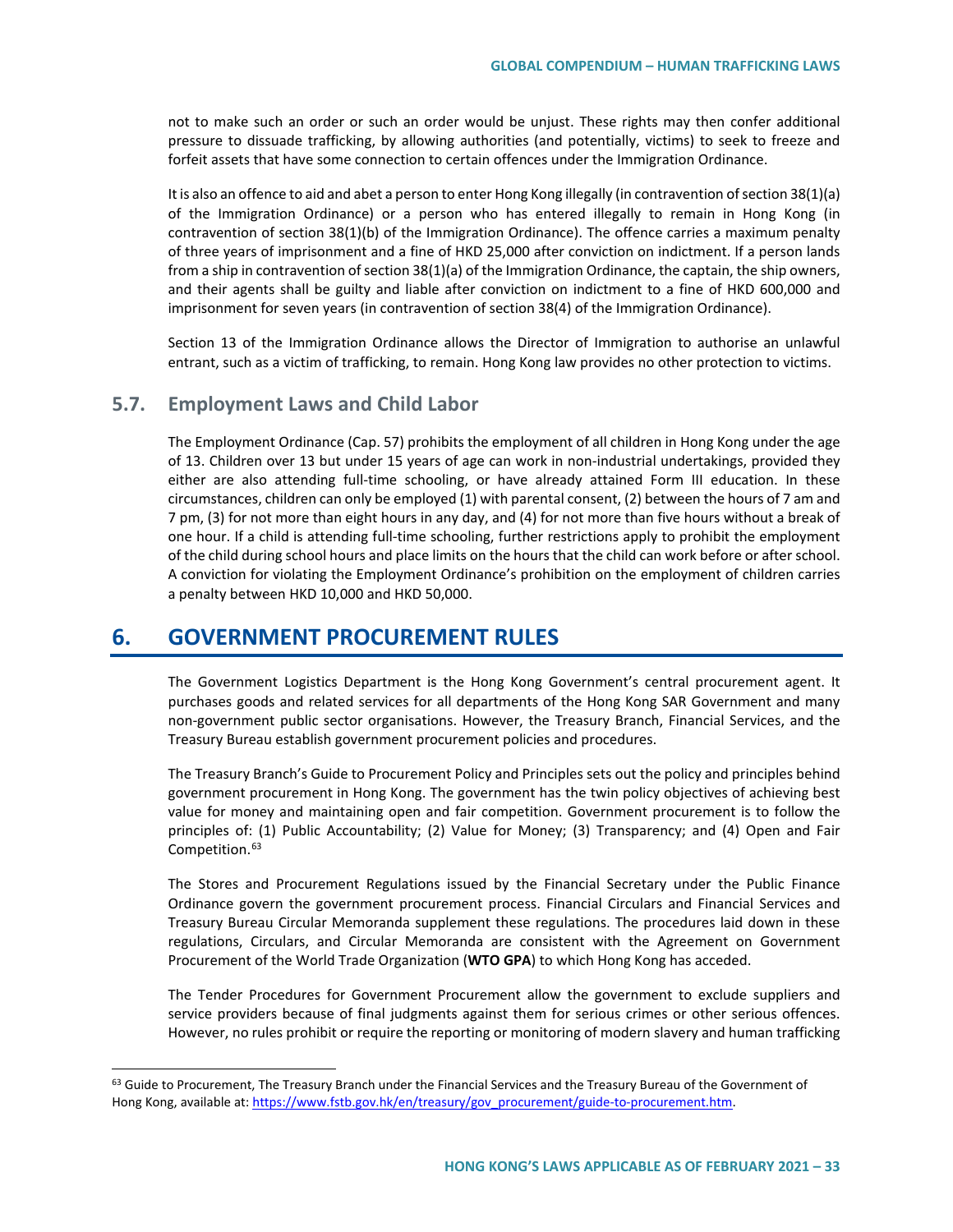in supply chains of Hong Kong businesses. Moreover, no law, regulation, or procedure in the government procurement process requires suppliers to provide any assurance about the absence of any modern slavery in their supply chain.

# **7. RESTITUTION AND VICTIM COMPENSATION**

# **7.1. Overview**

Hong Kong does not provide statutory compensation to victims of slavery or human trafficking. Moreover, legislation does not provide measures to protect and assist victims of these crimes. Therefore, victims of trafficking do not have protected status under Hong Kong law.

Avenues of compensation for victims of trafficking in Hong Kong are limited to specific statutory compensation mechanisms under employment laws (if the need for compensation arises from an employment relationship), compensation orders made by the criminal courts against offenders as part of sentencing, and common law claims for damages against traffickers.

## **7.2. Restitution and Reparation Schemes**

No legislation specifically enables victims of trafficking to obtain compensation. However, section 73 of the Criminal Procedure Ordinance gives Hong Kong courts the power to order a convicted offender to compensate the victim of a crime for personal injury or loss or damage to property.

Section 84 of the Criminal Procedure Ordinance also allows victims to claim restitution (orders for the return of property) for their harm or loss caused by a crime. Courts could use this power in slavery and trafficking cases, but it first requires the successful prosecution of an offender under the Crimes Ordinance. The low prosecution and conviction rates for these crimes under Hong Kong law diminish the potential for this remedy for victims of slavery and trafficking. As a further barrier to recovery, the offender may not have sufficient assets to satisfy an order to pay the victim compensation.

# **7.3. Statutory Compensation**

Victims of slavery and human trafficking may also be able to claim compensation under the Criminal and Law Enforcement Injuries Compensation (**CLEIC**) Scheme (**Scheme**). Under this Scheme, the Criminal Injuries Compensation Board distributes public funds to persons who are injured as a result of a violent crime. Unlike restitution and reparation claims, claims under the Scheme are not means tested and do not rely on the perpetrator having any financial resources to meet the victim's claim.

The Scheme is not specific to victims of human trafficking. However, if during trafficking activities a victim sustains a personal injury directly attributable to a violent crime in Hong Kong, the Scheme may provide compensation to eligible victims.

The victim (or the spouse or dependent of a deceased) must meet certain eligibility criteria to bring a claim:

- (a) The Scheme covers crimes of violence only. There is no coverage for property damage. The Scheme mostly deals with crimes of: (1) assault or wounding; (2) robbery, theft, or burglary; (3) homicide, murder, or manslaughter; and (4) rape or sexual assault.
- (b) The circumstances of the victim's injury must have been the subject of criminal proceedings, or reported to the police without unreasonable delay. The applicant must also give the Criminal Injuries Compensation Board all related information and reasonable assistance, particularly any medical reports that it requires.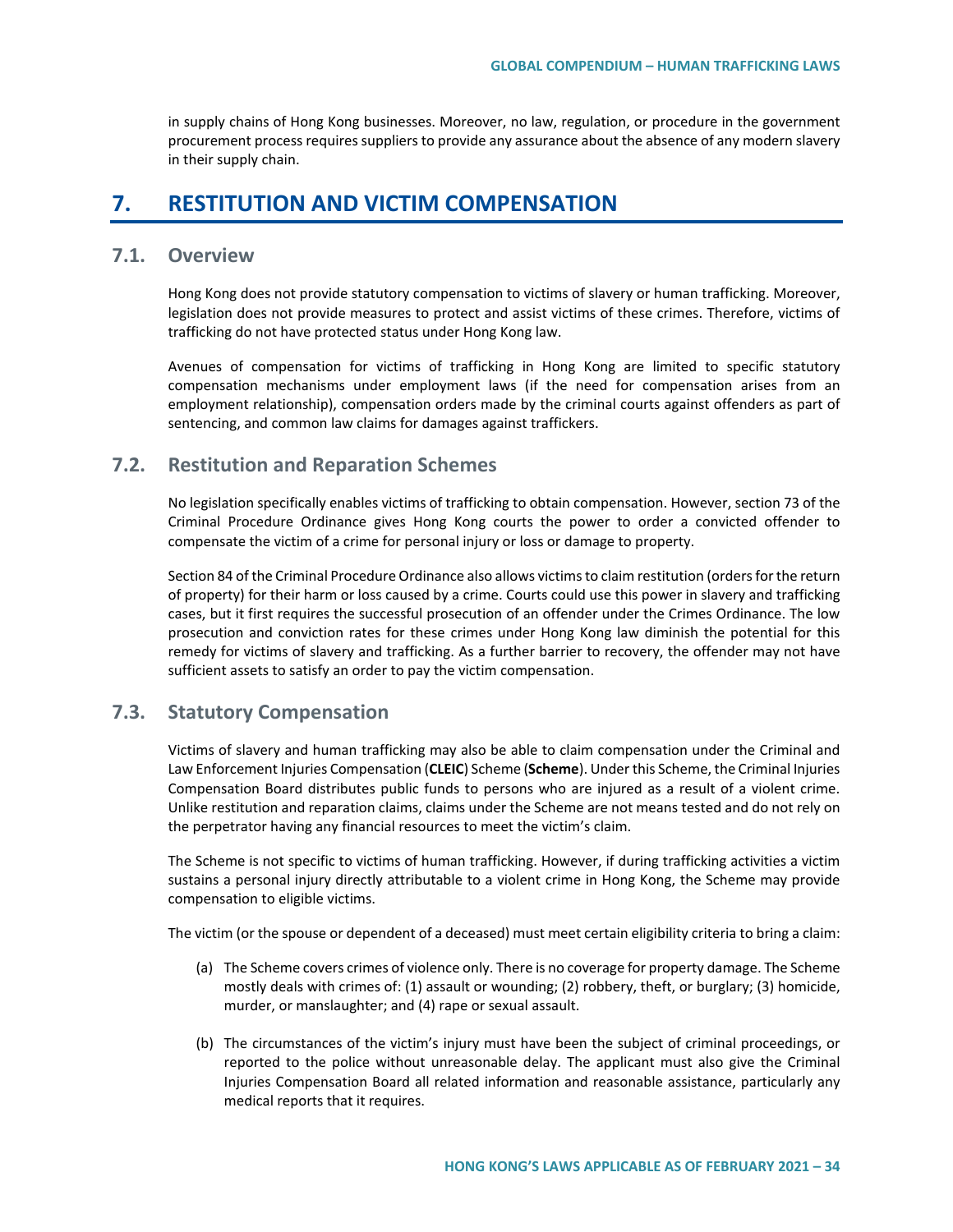- (c) The victim must have been injured in Hong Kong from the crime of violence.
- (d) The victim must have the right to remain in Hong Kong and not be in contravention of a limit of stay (if any) in force at the time of the incident. Where permission is granted after the victim arrived or overstayed in Hong Kong, the victim may receive compensation if the incident occurred on or after the effective date of such permission.
- (e) The Scheme only covers "serious" injuries. To qualify as a "serious" injury, the victim must have either died from the incident or lost at least three days of earnings or earning capacity because of the injury. This will be deemed to be the case if the person is on sick leave as certified by a registered medical practitioner or registered Chinese medical practitioner, or is in hospital for three days.
- (f) The application must be made within three years of the date of the incident. If the application is withdrawn or there is a loss of contact with the victim leading to the case being closed, a second application may be made, provided it is made within the later of three years from the date of the incident or one year from the date of loss of contact.
- (g) The Criminal Injuries Compensation Board has discretion to reduce the amount of compensation, or reject the application altogether because of the victim's conduct, character, or way of life.
- (h) The Criminal Injuries Compensation Board will scrutinise with particular care any application based on sexual offences to determine whether the victim has any responsibility, either because of provocation or otherwise, and it will especially consider any delay in submitting the application.
- (i) Where the victim who suffered injuries and the offender who inflicted them were living together at the time as members of the same family, no compensation will be paid (subject to certain exceptions).

Several of these eligibility conditions may impede or deter applications by victims of modern slavery or trafficking. The Scheme is not aimed at crimes related to human trafficking, but at Hong Kong residents and tourists who are the victims of violent crime in Hong Kong,

An application must be made in writing using the prescribed application form, which is available at police stations, District Offices of the Home Affairs Department or Medical Social Services Units, Social Security Field Units, and the CLEIC section of the Social Welfare Department. After the application has been submitted to the Criminal Injuries Compensation Board, the Board will confirm the criminal incident with the police.

The Scheme's rules do not state the standard of proof for victims of violent crimes. However, the other part of the Scheme, which covers injuries sustained by law enforcement officers, uses a "balance of probabilities" standard of proof.

Finally, the Scheme has been criticised in general for not offering a sufficient mechanism of compensation for victims of violent crimes. In 2018–19, a total of 4,976 criminal injury cases were reported to the police. However, only 206 applications for compensation were made to the Scheme (4.1% of all reported victims of criminal injuries). The Criminal Injuries Compensation Board decided 156 applications, and awarded compensation in 104 cases.<sup>[64](#page-34-0)</sup>

<span id="page-34-0"></span><sup>&</sup>lt;sup>64</sup> Jason Pow Wing-Nin SC, "Criminal and Law Enforcement Injuries Compensation Boards Forty-Sixth Annual Report" (2019) at [13].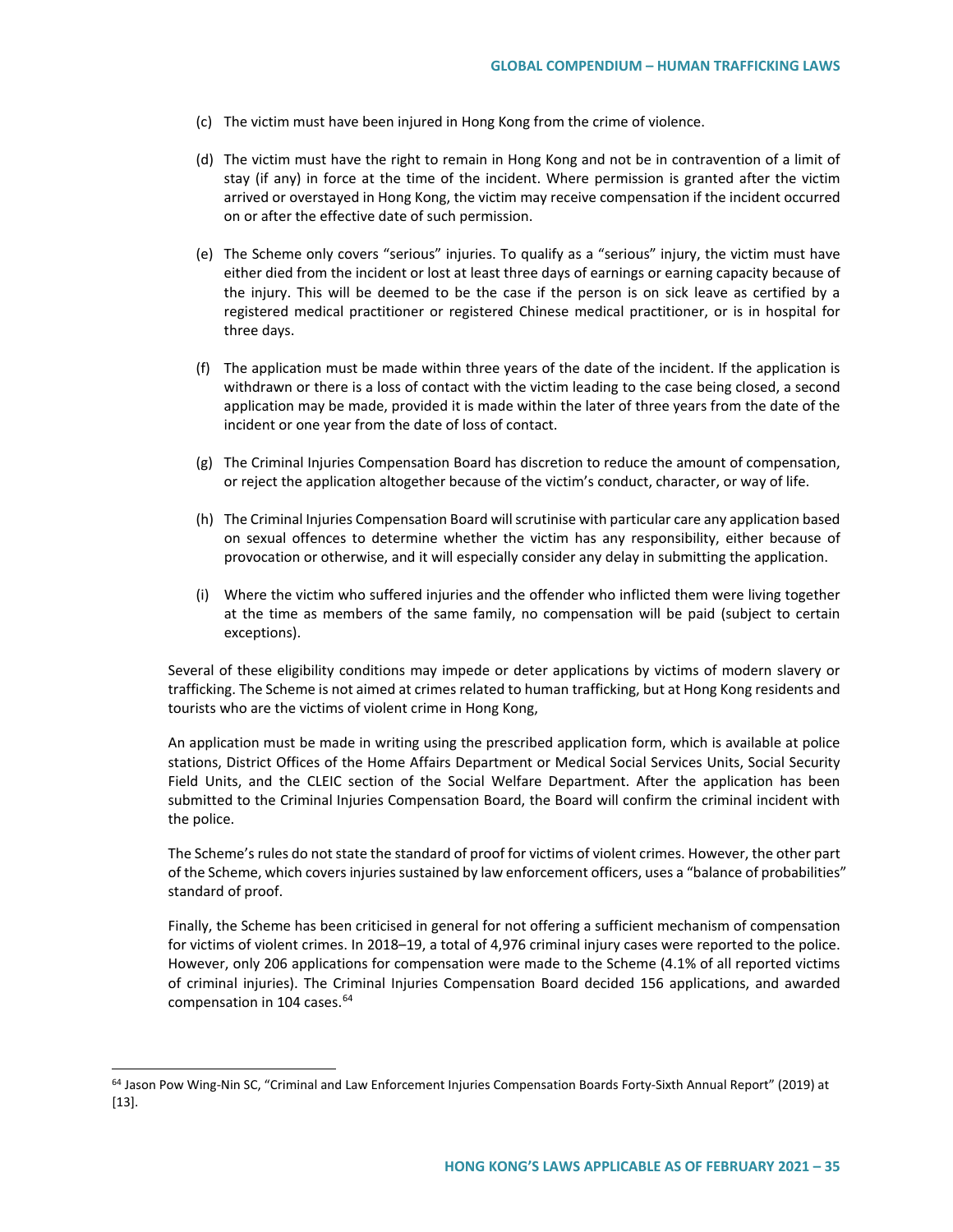# **7.4. Tortious Claims and Remedies**

Victims of dishonesty and fraud in Hong Kong may seek compensation through civil tort claims, with relief in the form of damages, restitution, seizure of goods or property, injunctions, constructive trust, or account of profits.

A victim of human trafficking or modern slavery might be able to bring a common law claim in tort, depending on the circumstances. Examples of these torts include:

(i) False imprisonment: Anyone who, without cause, restrains another person or deprives another of personal freedom has committed a tort. Damages are allowed for time lost, discomfort and resulting ill health, mental suffering, humiliation, loss of reputation or business, and expenses.

(ii) Assault and battery: Assault is the threat of immediate harm or offensive contact or any act that would arouse reasonable apprehension of imminent harm. Battery is unauthorized and harmful or offensive physical contact with another person that causes injury.

(iii) Intentional infliction of emotional distress: A victim who suffered severe mental distress caused by another person's intentional conduct could potentially establish this tort.

Victims must allege and prove a compensable injury caused by the defendant's allegedly wrongful conduct. From a practical point of view, even if victims of trafficking are able to overcome their lack of access to legal resources and visa challenges, the requirement to present admissible evidence may make victims unwilling or unable to pursue any claim.

## **7.5. Confiscation of Proceeds of Crime**

Section 8 of the Organized and Serious Crimes Ordinance gives courts the power to confiscate the proceeds of certain organised crimes, including trafficking of persons into Hong Kong, where the proceeds exceed HKD 100,000.

Confiscated assets are deposited in the Government Treasury and are at least indirectly available, through a bidding process, to government departments and, in theory, to NGOs to support anti-trafficking programmes and services to victims of trafficking.

# **8. HONG KONG'S MULTIDISCIPLINARY/INTERAGENCY COOPERATION APPROACH**

Refer to Section 1.2.2.

**Disclaimer:** The codes, laws, and other information cited in this summary may not contain the most recent versions of such information and provide certain information available as of the month and year cited at the bottom of each page. We make no warranties or guarantees about the accuracy, completeness, or adequacy of the information contained in this summary or the information linked to in this summary. Please check official sources.

This summary should not be construed as legal advice on any specific facts or circumstances. The contents are intended only for general information purposes and may not be quoted or referred to in any other publication or proceeding. The provision of this information does not constitute an attorney-client relationship. Any views set forth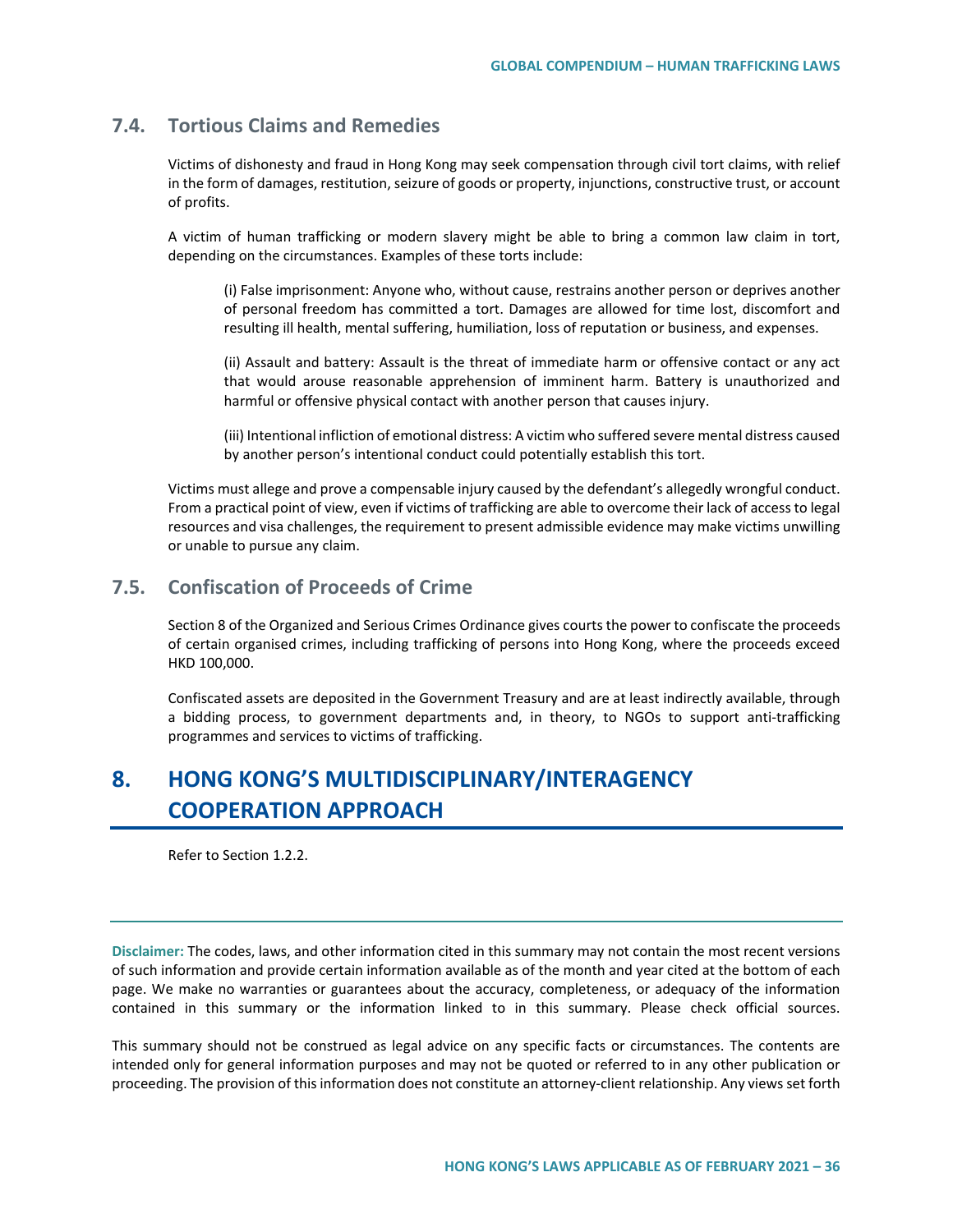herein are the personal views of the authors and do not necessarily reflect those of Rotary International/Rotary Action Group Against Slavery or of any contributing entity.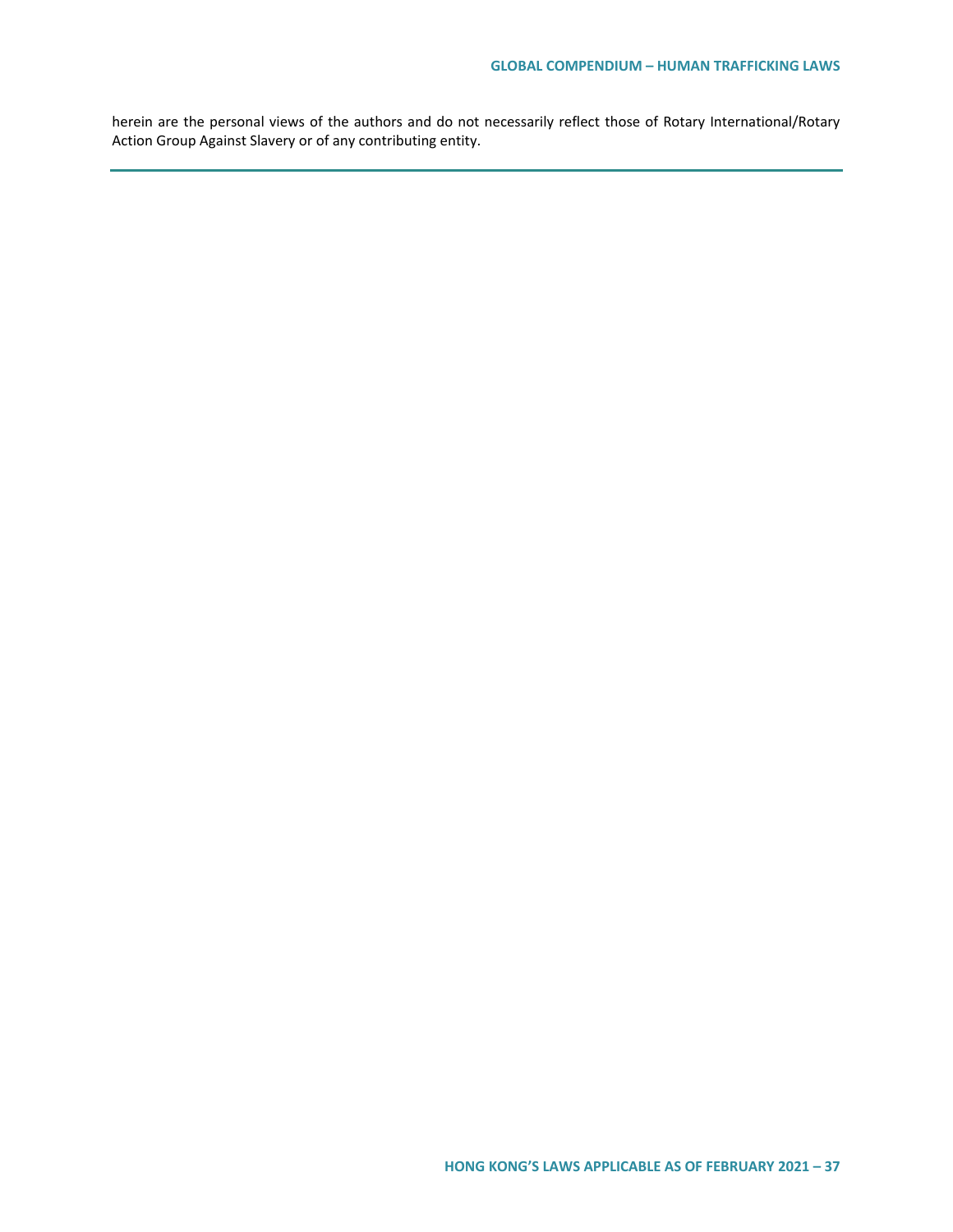# **APPENDIX 1.**

# **International Instruments Relating to Modern Slavery**

# **PART A. STATUS OF INTERNATIONAL OBLIGATIONS**

A number of international treaties and conventions relevant to the prohibition of slavery and trafficking and general human rights apply to Hong Kong:

International Agreement for the Suppression of the White Slave Traffic, Paris, 18.5.1904, as amended in 1949

International Convention for the Suppression of the White Slave Traffic, Paris, 4.5.1910, as amended in 1949

International Convention for the Suppression of the Traffic in Women and Children, Geneva, 30.9.1921

Slavery Convention, Geneva, 25.9.1926, as amended in 1953

Convention on the Political Rights of Women, New York, 31.3.1953

Convention Relating to the Status of Stateless Persons, New York, 28.9.1954

Supplementary Convention on the Abolition of Slavery, the Slave Trade, and Institutions and Practices Similar to Slavery, Geneva, 7.9.1956

Convention on Consent to Marriage, Minimum Age for Marriage and Registration of Marriages, New York, 10.12.1962

International Convention on the Elimination of All Forms of Racial Discrimination, New York, 7.3.1966

International Covenant on Economic, Social and Cultural Rights, New York, 16.12.1966

International Covenant on Civil and Political Rights, New York, 16.12.1966

Convention on the Elimination of All Forms of Discrimination against Women, New York, 18.12.1979

Convention against Torture and Other Cruel, Inhuman or Degrading Treatment or Punishment, New York, 10.12.1984

Convention on the Rights of the Child, New York, 20.11.1989, as amended in 1995

Optional Protocol to the Convention on the Rights of the Child on the Involvement of Children in Armed Conflict, New York, 25.5.2000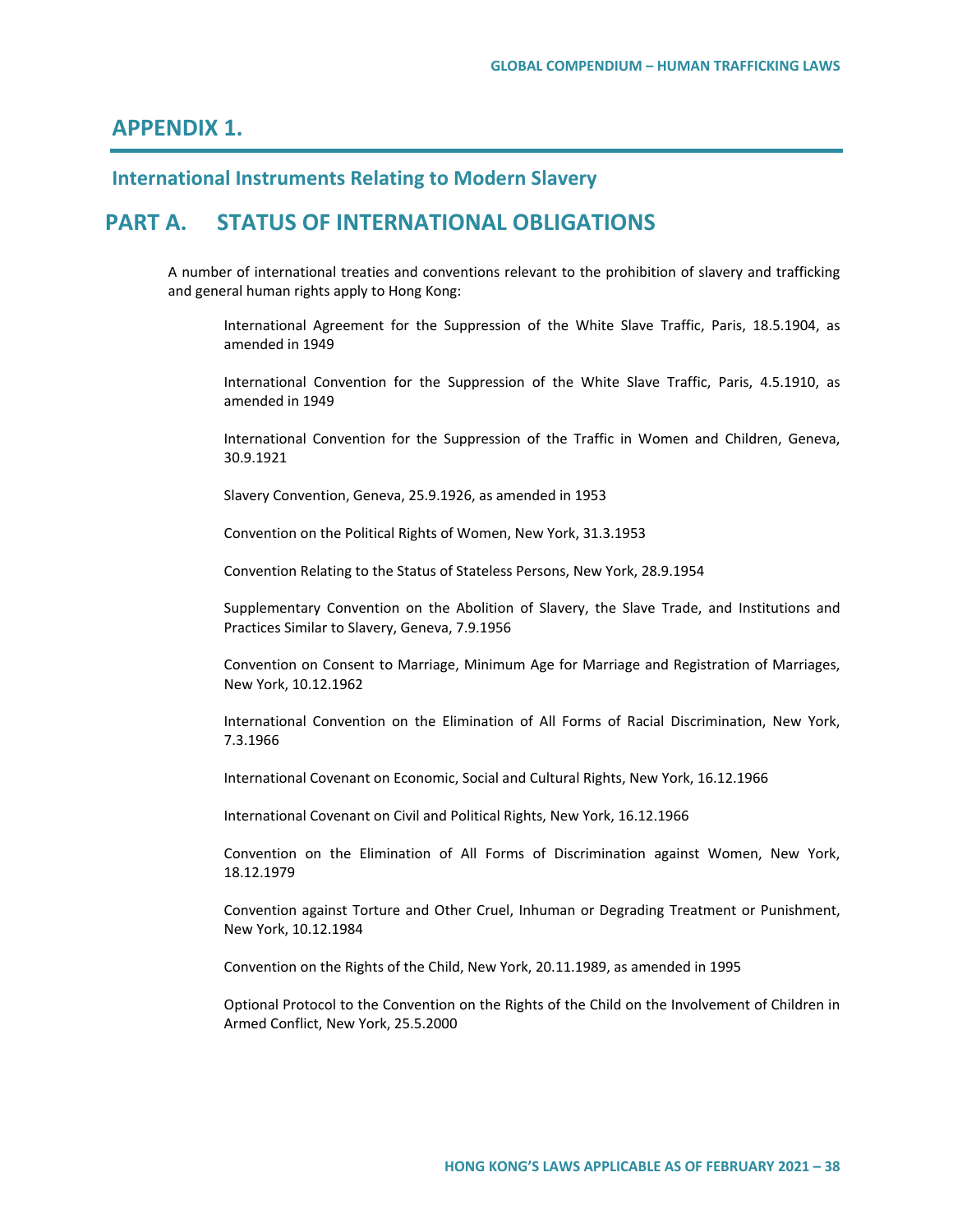# **PART B. OVERVIEW OF INTERNATIONAL INSTRUMENTS**

#### [United Nations Convention against Transnational Organized Crime](https://www.unodc.org/documents/middleeastandnorthafrica/organised-crime/UNITED_NATIONS_CONVENTION_AGAINST_TRANSNATIONAL_ORGANIZED_CRIME_AND_THE_PROTOCOLS_THERETO.pdf)

Protocol to Prevent, Suppress and Punish Trafficking in Persons, Especially Women and Children, supplementing the United Nations Convention against Transnational Organized Crime

Protocol against the Smuggling of Migrants by Land, Sea and Air, supplementing the United Nations Convention against Transnational Organized Crime

Protocol against the Illicit Manufacturing of and Trafficking in Firearms, Their Parts and Components and Ammunition, supplementing the United Nations Convention against Transnational Organized Crime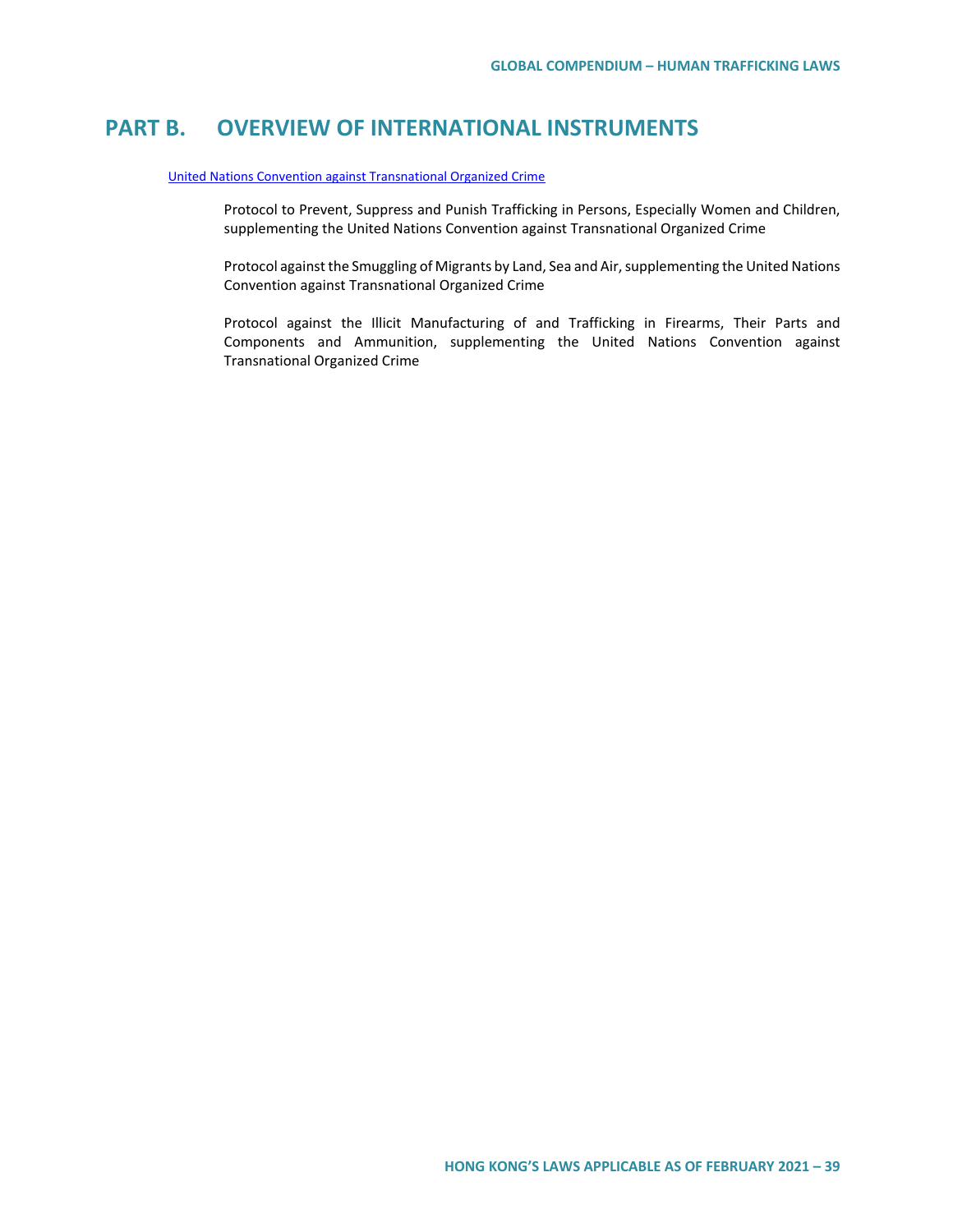# **Appendix 2.**

## **Domestic Legislation**

# **PART A. OVERVIEW OF DOMESTIC LEGISLATION PROHIBITING VARIOUS FORMS OR ACTS OF SEXUAL EXPLOITATION**

#### **Procurement by threats**

Section 119 of the Crimes Ordinance makes it an offence (punishable by up to 14 years of imprisonment) for a person to procure another person, by threats or intimidation, to do an unlawful sexual act in Hong Kong or elsewhere.

#### **Procurement by false pretences**

Section 120(1) of the Crimes Ordinance makes it an offence (punishable by up to five years of imprisonment) for a person to procure another person, by false pretences or false representations, to do an unlawful sexual act in Hong Kong or elsewhere. For the purposes of that section, "pretence or representation" includes a pretence or representation relating to the past, the present, or the future, and any pretence or representation as to the intention of the person.

#### **Control over persons for the purpose of unlawful sexual intercourse or prostitution**

Section 130 of the Crimes Ordinance provides that a person who harbours another person or exercises control or direction over another person with the intention that the other person shall do unlawful sexual acts with others, or harbours another person or exercises control, direction, or influence over another person for the purpose of or with a view to that person's prostitution, shall be guilty of an offence and shall be liable on conviction on indictment to imprisonment for 14 years.

#### **Causing prostitution**

Section 131 of the Crimes Ordinance makes it an offence to procure another person to become a prostitute in Hong Kong or elsewhere, or to procure a person to leave Hong Kong to become an inmate of a vice establishment. The offence is punishable by up to 10 years of imprisonment.

#### **Procurement of female under 21**

Section 132 makes it an offence for a person to procure a female under the age of 21 to have unlawful sexual intercourse in Hong Kong or elsewhere with a third person. The offence is punishable by a maximum penalty of imprisonment for five years.

#### **Detention for intercourse or in vice establishment**

Section 134(1) of the [Crimes Ordinance](https://www.elegislation.gov.hk/hk/cap200) makes it an offence (punishable by imprisonment for 14 years) to detain a person, in any manner or by any means, against the person's will with the intention that the person shall do an unlawful sexual act, or merely detain that person on any premises or in any place that is kept as a "vice establishment" (or brothel).

Section 134(2) provides that where a person detains another person against their will with the purpose that the other person will do an unlawful sexual act on any premises, vessel or in any place kept as a vice establishment, the person will be deemed to have detained that person if the other person, with the intention of compelling or inducing the detainee to remain there, (a) withholds the detainee's clothes or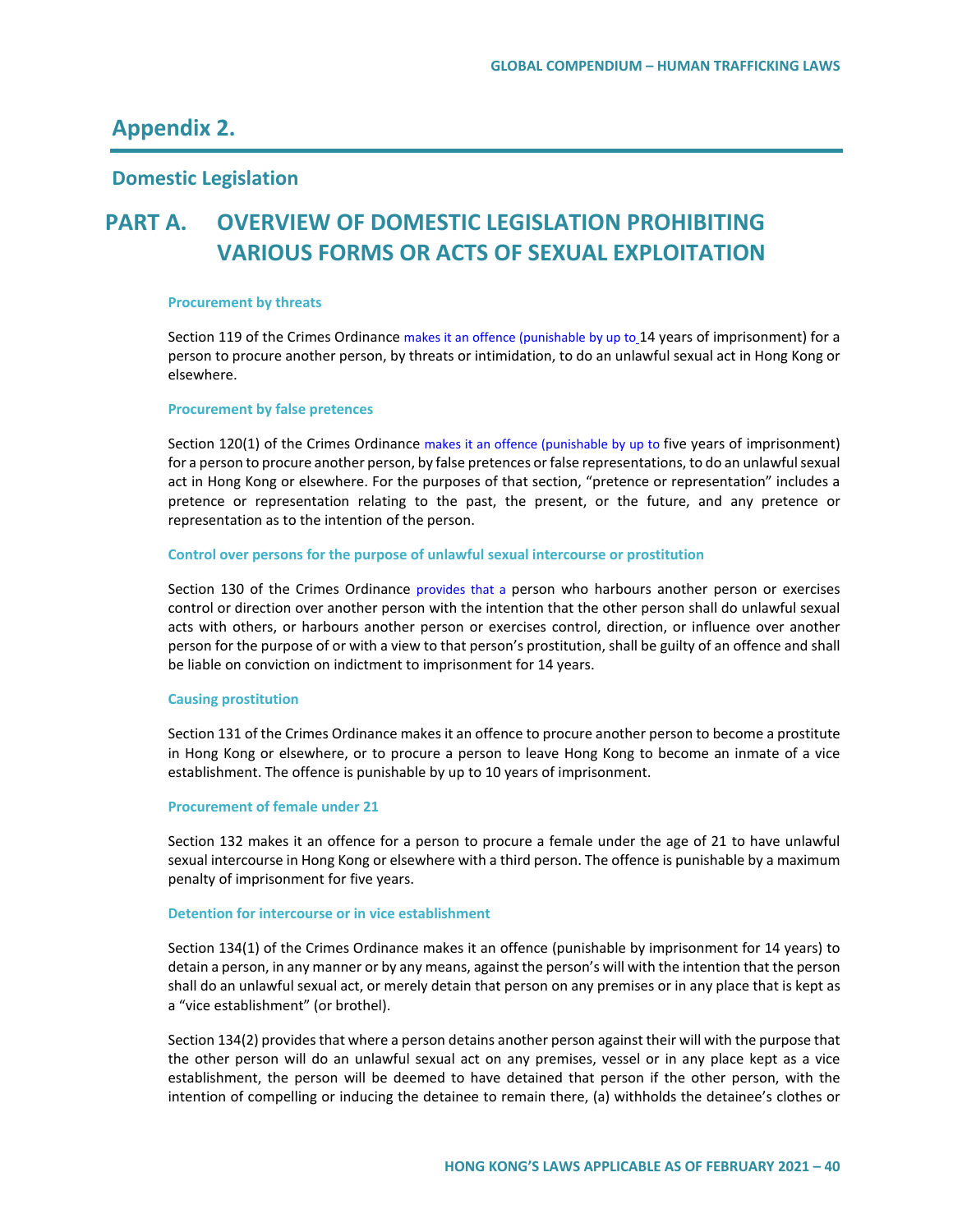other property, or (b) threatens the detainee with legal proceedings in the event of that person taking away clothes provided for that person by the other person or on the other person's directions.

#### **Sexual intercourse and sexual activity with a child**

Section 118C of the Crimes Ordinance makes it an offence to commit "buggery" (as termed by the legislation) with or by a man under the age of 16. The offence is punishable by a maximum penalty of imprisonment for life.

Section 118D of the Crimes Ordinance makes it an offence to commit "buggery" with a girl under the age of 21. This offence is punishable by a maximum penalty of imprisonment for life.

Section 118H of the Crimes Ordinance provides that a man who (a) commits an act of gross indecency with a man under 16, or (b) being under the age of 16 commits an act of gross indecency with another man, shall be guilty of an offence and shall be liable on conviction on indictment to imprisonment for two years.

Section 123 of the Crimes Ordinance makes it an offence (punishable by a maximum penalty of life imprisonment) for a man to have unlawful sexual intercourse with a girl under the age of 13.

Section 124(1) of the Crimes Ordinance makes it an offence (punishable by a maximum penalty of five years of imprisonment) for a man to have unlawful sexual intercourse with a girl under the age of 16. However, under 124(2), where a marriage is invalid by reason of the wife being under the age of 16 under section 27(2) of the Marriage Ordinance (Cap. 181), the invalidity shall not make the husband guilty of an offence under section 123(1) when he has sexual intercourse with her, if he believes her to be his wife and has reasonable cause for the belief.

Section 126 of the Crimes Ordinance provides that a person who, without lawful authority or excuse, takes an unmarried girl under the age of 16 out of the possession of her parent or guardian against the will of the parent or guardian shall be guilty of an offence and shall be liable on conviction on indictment to imprisonment for 10 years.

Section 127 of the Crimes Ordinance makes it an offence for a person to take an unmarried girl under the age of 18 out of the possession of her parent or guardian against the will of the parent or guardian, with the intention that she shall have unlawful sexual intercourse with men or with a particular man, and provides that that person shall be guilty of an offence and shall be liable on conviction on indictment to imprisonment for seven years.

Section 135 of the Crimes Ordinance provides that a person who causes or encourages the prostitution of or an unlawful sexual act with a girl or boy under the age of 16 for whom that person is responsible shall be guilty of an offence and shall be liable on conviction on indictment to imprisonment for 10 years.

Section 140 of the Crimes Ordinance makes it an offence for an owner or occupier of any premises or vessel, and any person who manages or assists in the management or control of any premises or vessel, to induce or knowingly suffer a girl or boy under the age of 13 to resort to or be on such premises or vessel for the purpose of doing an unlawful sexual act or for the purpose of prostitution. The offence is punishable by a maximum penalty of imprisonment for life.

Section 141 of the Crimes Ordinance provides that an owner or occupier of any premises or vessel, and any person who manages or assists in the management or control of any premises or vessel, who induces or knowingly allows a girl under the age of 16 to be on the premises or vessel for the purpose of sexual intercourse, or a boy or girl under the age of 21 to be on the premises or vessel for the purpose of committing buggery with a man, shall be guilty of an offence and shall be liable on conviction on indictment to imprisonment for 14 years.